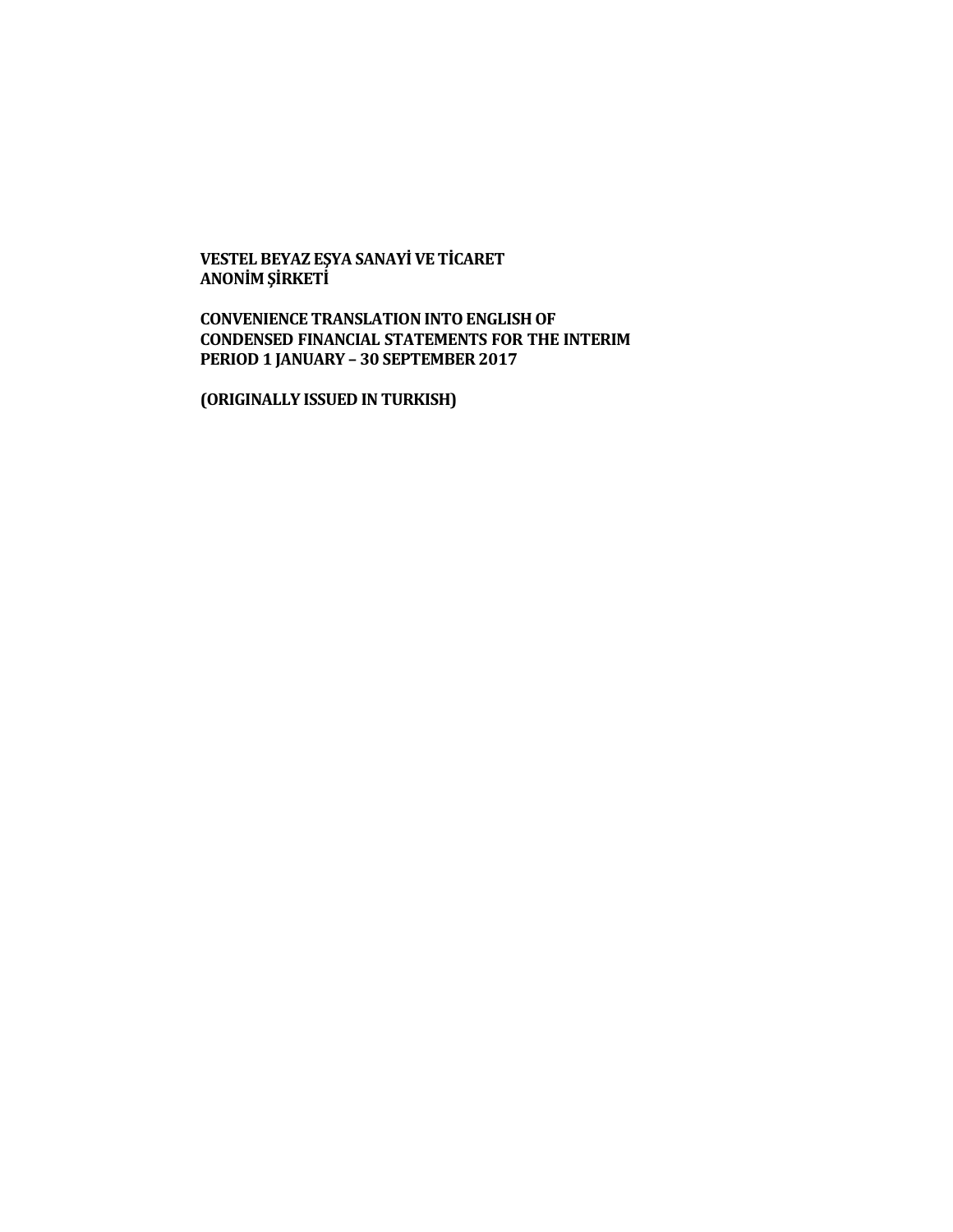#### **CONTENTS**

# **PAGE**

|                                                       | $1 - 5$ |
|-------------------------------------------------------|---------|
| <b>CONDENSED INTERIM STATEMENTS OF PROFIT OR LOSS</b> |         |
|                                                       | $6 - 7$ |
|                                                       | -8      |
|                                                       | 9-11    |

### NOTES TO THE CONDENSED FINANCIAL STATEMENTS FOR THE INTERIM PERIOD 1 JANUARY - 30 SEPTEMBER 2017

| NOTE <sub>1</sub>  |                                                                        |    |
|--------------------|------------------------------------------------------------------------|----|
| NOTE <sub>2</sub>  |                                                                        |    |
| NOTE <sub>3</sub>  |                                                                        | 26 |
| NOTE <sub>4</sub>  |                                                                        |    |
| NOTE <sub>5</sub>  |                                                                        |    |
| NOTE <sub>6</sub>  |                                                                        |    |
| NOTE <sub>7</sub>  |                                                                        | 33 |
| NOTE <sub>8</sub>  |                                                                        |    |
| NOTE <sub>9</sub>  |                                                                        |    |
| NOTE <sub>10</sub> |                                                                        |    |
| <b>NOTE 11</b>     |                                                                        |    |
| NOTE <sub>12</sub> |                                                                        |    |
| NOTE <sub>13</sub> |                                                                        |    |
| <b>NOTE 14</b>     |                                                                        |    |
| NOTE <sub>15</sub> |                                                                        |    |
| <b>NOTE 16</b>     |                                                                        | 44 |
| NOTE <sub>17</sub> |                                                                        |    |
| NOTE <sub>18</sub> |                                                                        | 47 |
| NOTE <sub>19</sub> |                                                                        |    |
| NOTE <sub>20</sub> | GENERAL ADMINISTRATIVE EXPENSES, MARKETING EXPENSES, RESEARCH          |    |
|                    |                                                                        | 48 |
| <b>NOTE 21</b>     |                                                                        | 49 |
| NOTE <sub>22</sub> |                                                                        |    |
| NOTE <sub>23</sub> | TAXES ON INCOME (INCLUDING DEFERRED TAX ASSETS AND LIABILITIES)  50-53 |    |
| NOTE <sub>24</sub> |                                                                        | 53 |
| NOTE <sub>25</sub> |                                                                        | 54 |
| <b>NOTE 26</b>     |                                                                        |    |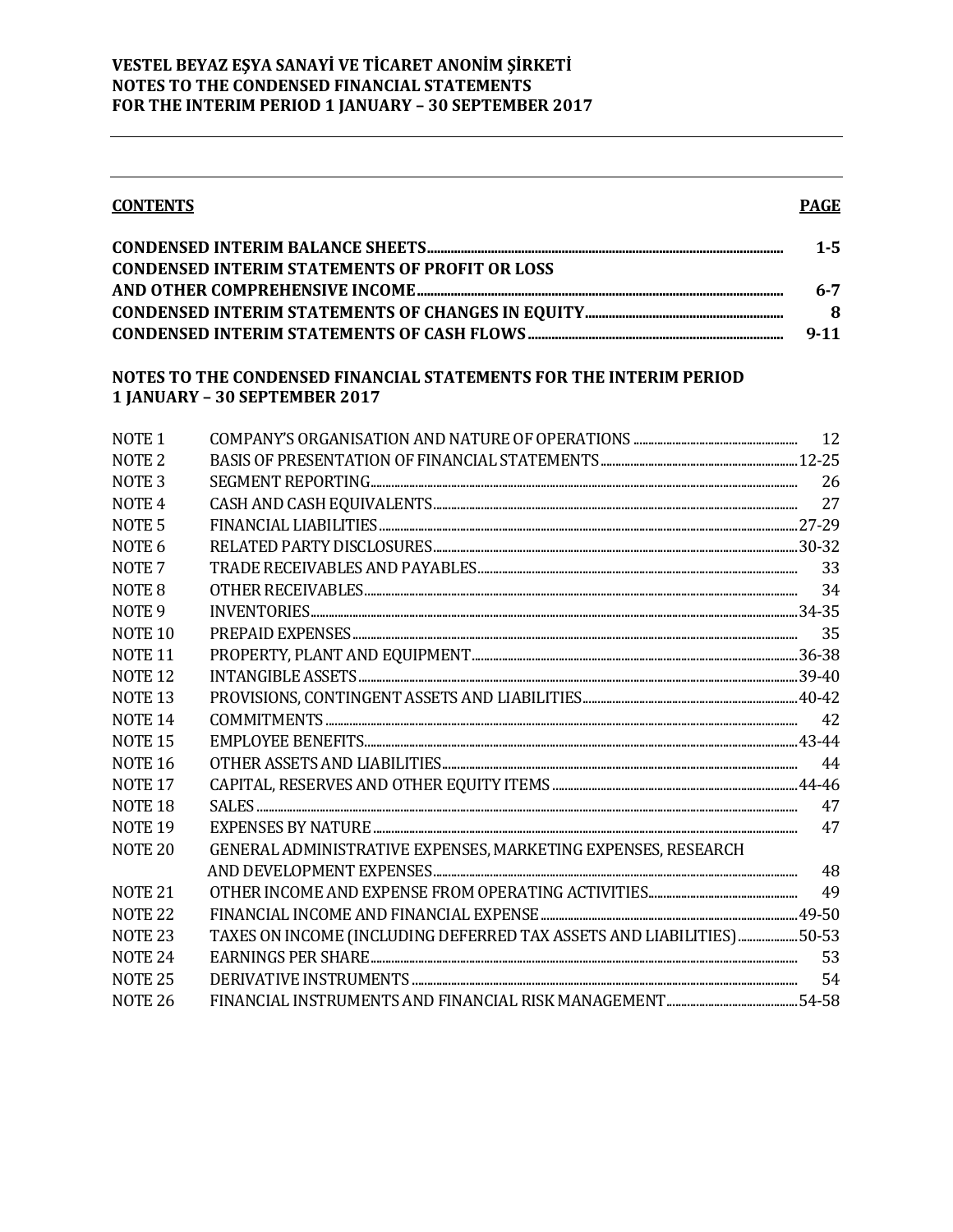|                                                 | <b>Footnotes</b> | 30 September<br>2017 | <b>Audited</b><br>31 December<br>2016 |
|-------------------------------------------------|------------------|----------------------|---------------------------------------|
| <b>ASSETS</b>                                   |                  |                      |                                       |
| <b>CURRENT ASSETS</b>                           |                  |                      |                                       |
| Cash and Cash Equivalents                       | 4                | 8.023                | 12.829                                |
| <b>Trade Receivables</b>                        |                  | 1.583.624            | 1.186.044                             |
| Trade Recevables Due From Related Parties       | 6                | 1.577.705            | 1.182.807                             |
| Trade Recevables Due From Unrelated Parties     | 7                | 5.919                | 3.237                                 |
| Other Receivables                               |                  | 152.734              | 336.710                               |
| Other Recevables Due From Related Parties       | 6                | 60.370               | 258.612                               |
| Other Recevables Due From Unrelated Parties     | 8                | 92.364               | 78.098                                |
| Derivative Financial Assets                     |                  | 8.224                | 26.404                                |
| Derivative Financial Assets Held for Trading    | 25               | 4.703                | 2.922                                 |
| Derivative Financial Assets Held for Hedging    | 25               | 3.521                | 23.482                                |
| Inventories                                     | 9                | 441.075              | 244.446                               |
| Prepayments                                     |                  | 13.808               | 11.066                                |
| Prepayments to Unrelated Parties                | 10               | 13.808               | 11.066                                |
| <b>Other Current Assets</b>                     |                  | 4.587                | 1.212                                 |
| Other Current Assets Due From Unrelated Parties | 16               | 4.587                | 1.212                                 |
| <b>TOTAL CURRENT ASSETS</b>                     |                  | 2.212.075            | 1.818.711                             |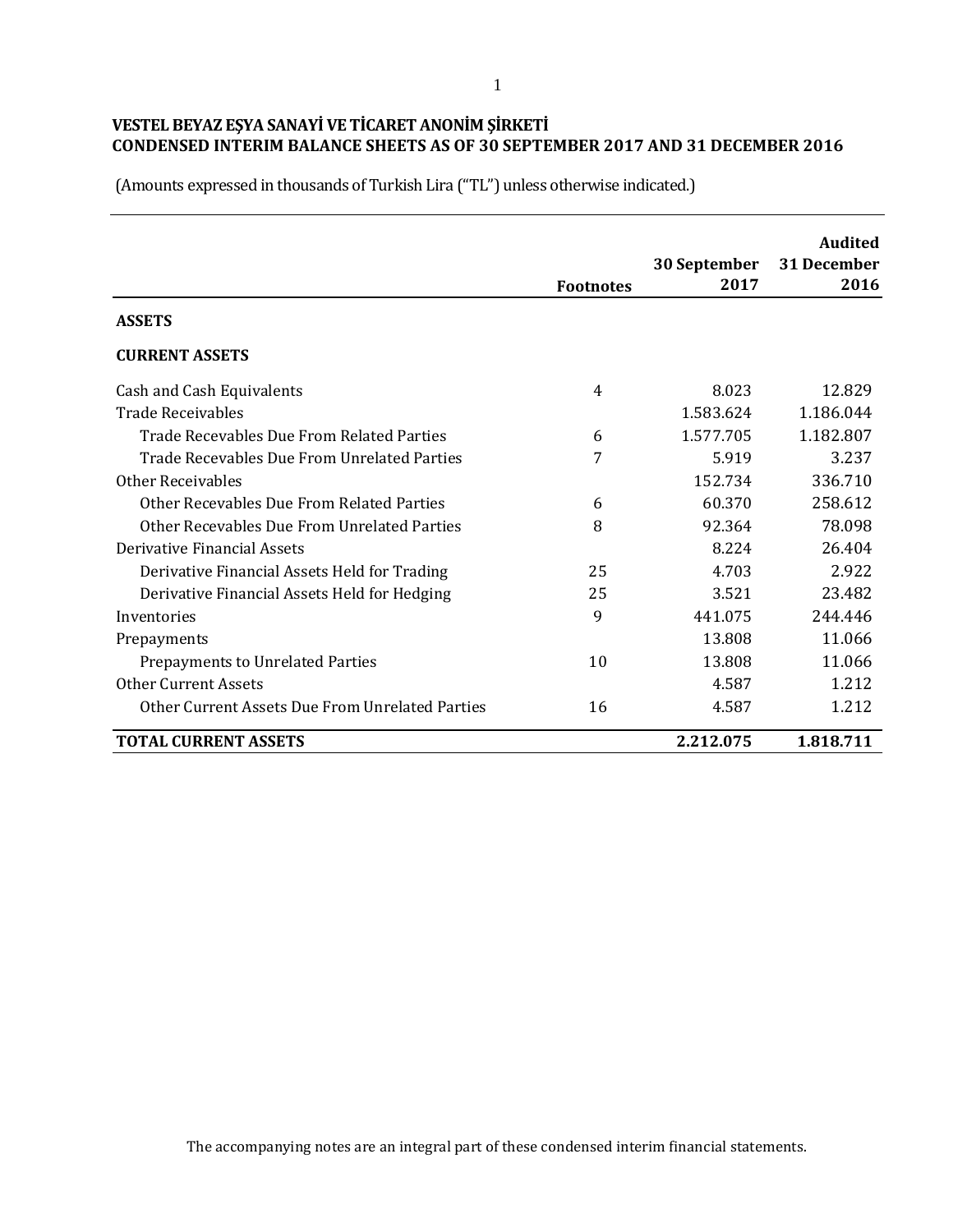**Audited Footnotes 30 September 2017 31 December 2016 NON-CURRENT ASSETS** Property, Plant and Equipments **144.733** 327.965 Land and Premises 11 39.063 6.547 Land Improvements and 2008 11 and 358 875 Buildings **11** 40.944 40.247 Machinery and Equipments 11 305.022 254.966  $V$ ehicles 215 Fixtures and Fittings 11 16.760 15.028 Leasehold Improvements 11 3.623 3.144 Construction in Progress 11 38.307 6.943 Intangible Assets and Goodwill **111.551** 97.030 Other Rights 22 20 22 Capitalized Development Costs 12 103.780 89.931 Other Intangible Assets 12 7.751 7.077 Prepayments **67.945** 41.741 Prepayments to Unrelated Parties 10 67.945 41.741 Deferred Tax Asset 23 6.695 2.056 **TOTAL NON-CURRENT ASSETS 630.924 468.792 TOTAL ASSETS 2.842.999 2.287.503**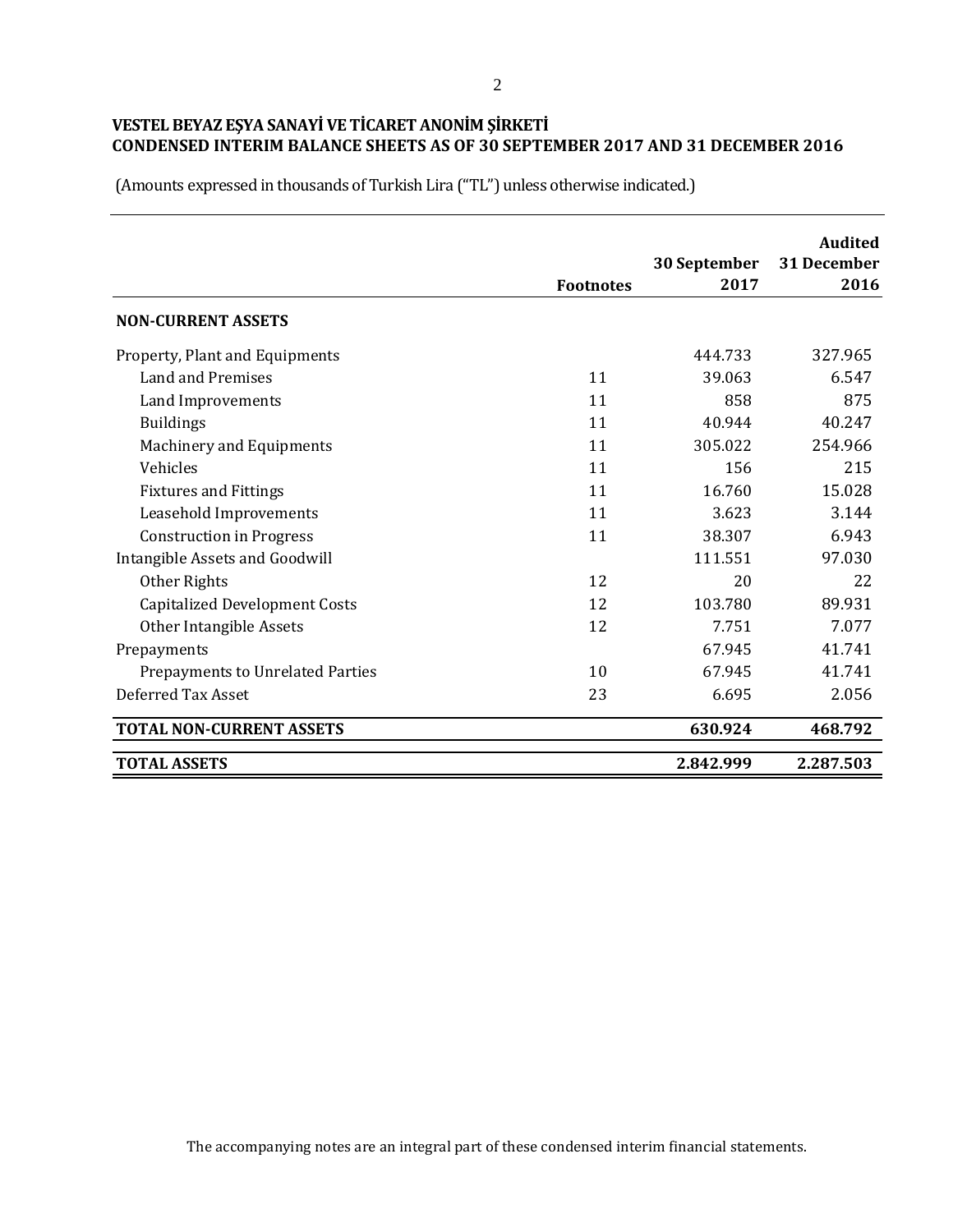|                                                   |                  |                      | <b>Audited</b>      |
|---------------------------------------------------|------------------|----------------------|---------------------|
|                                                   | <b>Footnotes</b> | 30 September<br>2017 | 31 December<br>2016 |
| <b>LIABILITIES</b>                                |                  |                      |                     |
| <b>CURRENT LIABILITIES</b>                        |                  |                      |                     |
| <b>Current Borrowings</b>                         |                  | 286.945              | 26.407              |
| <b>Current Borrowings From Unrelated Parties</b>  |                  | 286.945              | 26.407              |
| <b>Bank Loans</b>                                 | 5                | 286.525              | 26.407              |
| <b>Leasing Debts</b>                              | 5                | 420                  |                     |
| <b>Current Portion of Non-current Borrowings</b>  |                  | 229.250              | 15.691              |
| Current Portion of Non-current Borrowings from    |                  |                      |                     |
| <b>Unrelated Parties</b>                          |                  | 229.250              | 15.691              |
| <b>Bank Loans</b>                                 | 5                | 229.250              | 15.691              |
| <b>Trade Payables</b>                             |                  | 1.155.030            | 840.474             |
| <b>Trade Payables to Related Parties</b>          | 6                | 28.467               | 23.448              |
| <b>Trade Payables to Unrelated Parties</b>        | 7                | 1.126.563            | 817.026             |
| <b>Employee Benefit Obligations</b>               | 15               | 32.334               | 23.763              |
| <b>Other Payables</b>                             |                  | 59.891               | 52.999              |
| Other Payables to Related Parties                 | 6                | 59.891               | 52.999              |
| Derivative Financial Liabilities                  |                  | 16.368               | 27.853              |
| Derivative Financial Liabilities Held for Trading | 25               | 680                  | 27.853              |
| Derivative Financial Liabilities Held for Hedging | 25               | 15.688               |                     |
| Current Tax Liabilities, Current                  | 23               | 491                  | 3.185               |
| <b>Current Provisions</b>                         |                  | 1.620                | 1.620               |
| <b>Other Current Provisions</b>                   | 13               | 1.620                | 1.620               |
| Other Current Liabilities                         |                  | 4.588                | 10.249              |
| Other Current Liabilities to Unrelated Parties    | 16               | 4.588                | 10.249              |
| <b>TOTAL CURRENT LIABILITIES</b>                  |                  | 1.786.517            | 1.002.241           |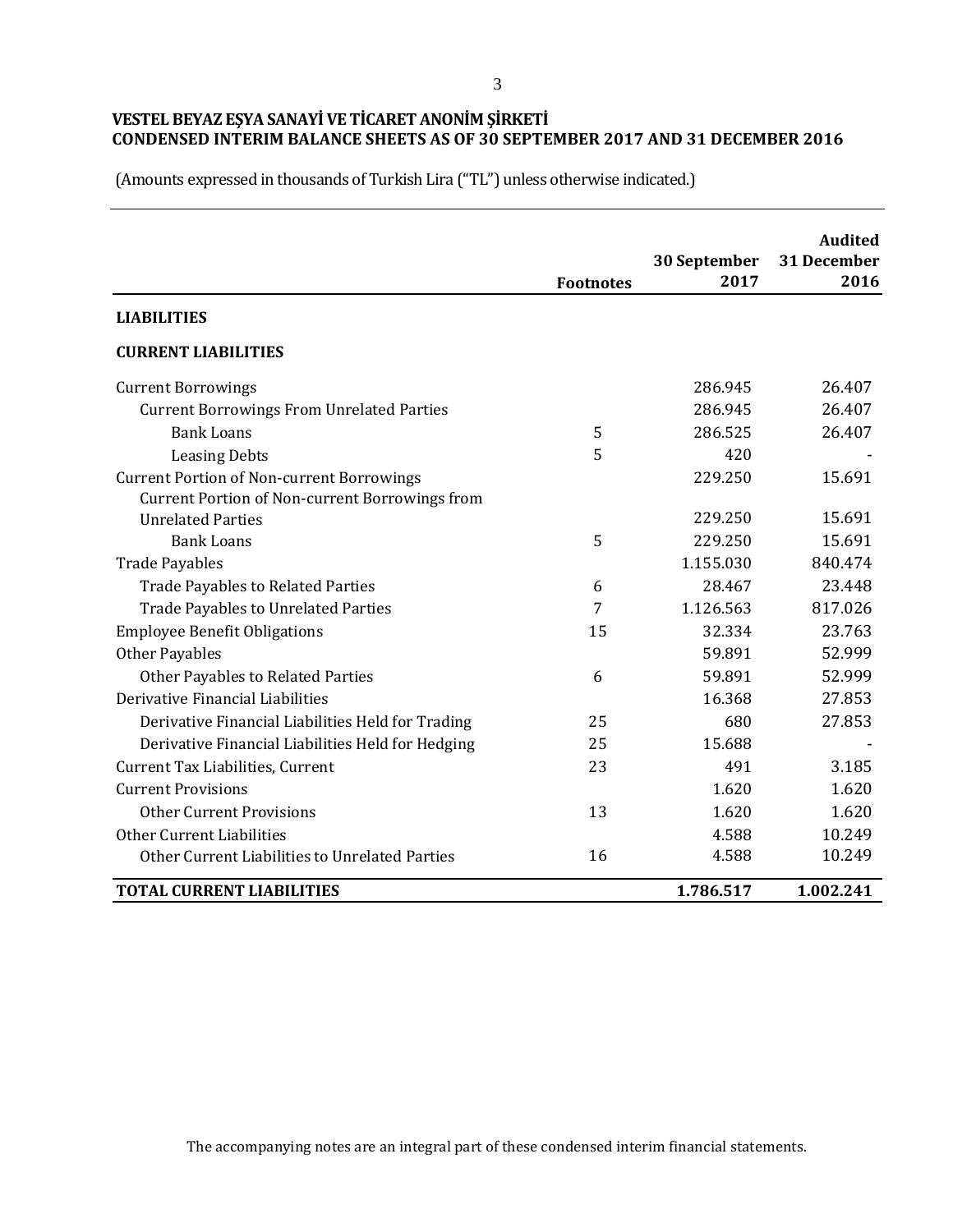|                                              | <b>Footnotes</b> | 30 September<br>2017 | Audited<br>31 December<br>2016 |
|----------------------------------------------|------------------|----------------------|--------------------------------|
| <b>NON-CURRENT LIABILITIES</b>               |                  |                      |                                |
| Long Term Borrowings                         |                  | 16.889               | 206.611                        |
| Long Term Borrowings From Unrelated Parties  |                  | 16.889               | 206.611                        |
| Bank Loans                                   | 5                | 16.267               | 206.611                        |
| <b>Leasing Debts</b>                         | 5                | 622                  |                                |
| <b>Trade Payables</b>                        |                  | 1.959                |                                |
| Trade Payables to Unrelated Parties          | 7                | 1.959                |                                |
| Other Payables                               |                  | 90.063               | 134.261                        |
| Other Payables to Related Parties            | 6                | 90.063               | 134.261                        |
| <b>Non-current Provisions</b>                |                  | 27.086               | 24.459                         |
| Non-current Provisions for Employee Benefits | 15               | 27.086               | 24.459                         |
| <b>TOTAL NON-CURRENT LIABILITIES</b>         |                  | 135.997              | 365.331                        |
| <b>TOTAL LIABILITIES</b>                     |                  | 1.922.514            | 1.367.572                      |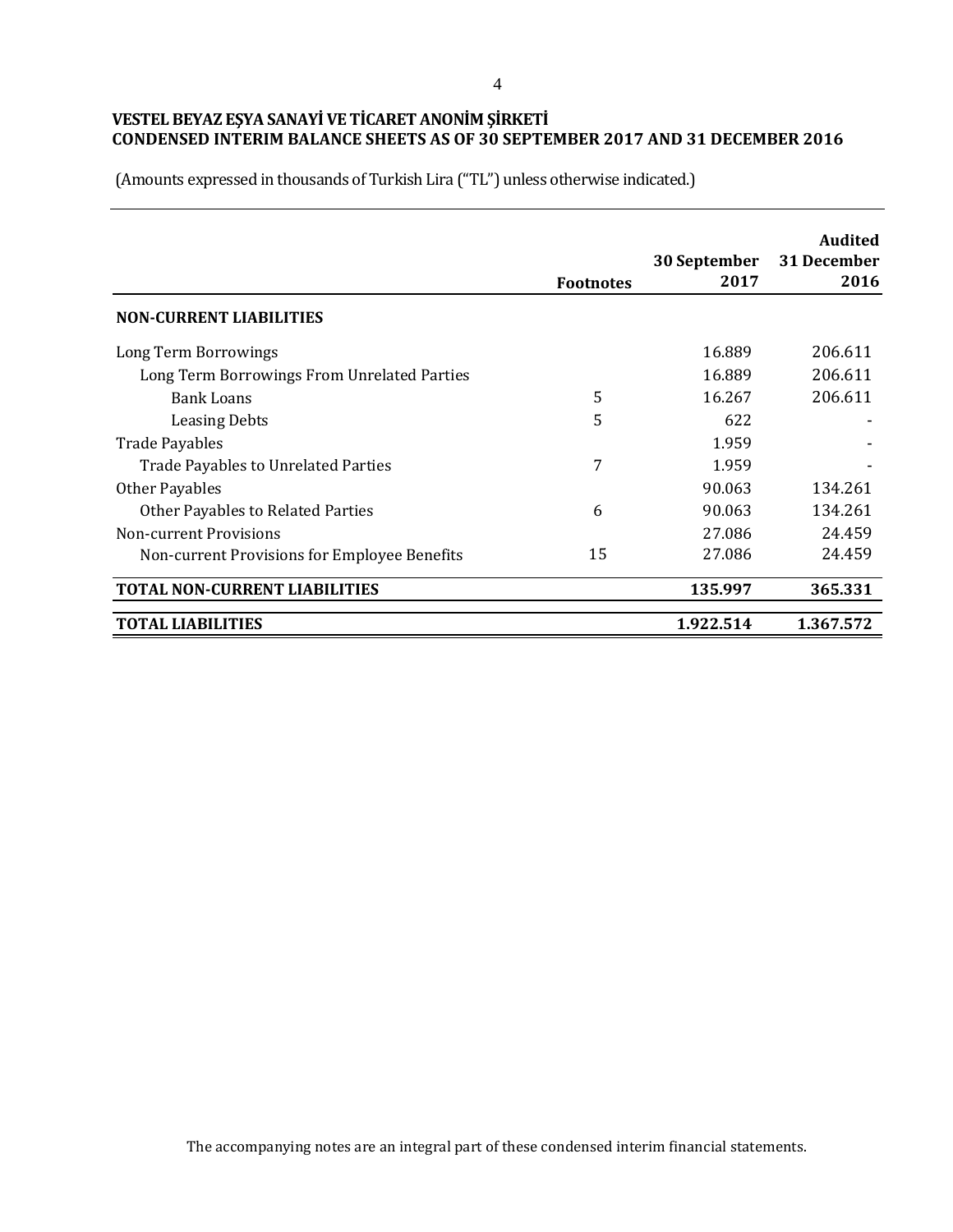# **VESTEL BEYAZ EŞYA SANAYİ VE TİCARET ANONİM ŞİRKETİ CONDENSED INTERIM BALANCE SHEETS AS OF 30 SEPTEMBER 2017 AND 31 DECEMBER 2016**

(Amounts expressed in thousands of Turkish Lira ("TL") unless otherwise indicated.)

|                                                         | <b>Footnotes</b> | 30 September<br>2017 | <b>Audited</b><br>31 December<br>2016 |
|---------------------------------------------------------|------------------|----------------------|---------------------------------------|
| <b>EQUITY</b>                                           |                  |                      |                                       |
| <b>Equity Attributable to Owners of Parent</b>          |                  | 920.485              | 919.931                               |
| <b>Issued Capital</b>                                   | 17               | 190.000              | 190.000                               |
| <b>Inflation Adjustments on Capital</b>                 | 17               | 9.734                | 9.734                                 |
| Share Premium (Discount)                                | 17               | 109.031              | 109.031                               |
| Other Accumulated Comprehensive Income (Loss) that will |                  |                      |                                       |
| not be Reclassified in Profit or Loss                   |                  | (3.728)              | (3.313)                               |
| Gains (Losses) on Revaluation and Remeasurement         |                  | (3.728)              | (3.313)                               |
| Gains (Losses) on Remeasurements of Defined             |                  |                      |                                       |
| <b>Benefit Plans</b>                                    |                  | (3.728)              | (3.313)                               |
| Other Accumulated Comprehensive Income (Loss) that will |                  |                      |                                       |
| be Reclassified in Profit or Loss                       |                  | (9.733)              | 18.786                                |
| Gains (Losses) on Hedge                                 |                  | (9.733)              | 18.786                                |
| Gains (Losses) on Cash Flow Hedges                      |                  | (9.733)              | 18.786                                |
| Restricted Reserves Appropriated from Profits           |                  | 111.627              | 77.019                                |
| <b>Legal Reserves</b>                                   | 17               | 111.627              | 77.019                                |
| <b>Prior Years' Profits or Losses</b>                   | 17               | 304.066              | 193.669                               |
| <b>Current Period Net Profit or Loss</b>                |                  | 209.488              | 325.005                               |
| <b>TOTAL EQUITY</b>                                     |                  | 920.485              | 919.931                               |
| <b>TOTAL LIABILITIES AND EQUITY</b>                     |                  | 2.842.999            | 2.287.503                             |

Condensed financial statements for the interim period 1 January – 30 September 2017 were approved by the Board of Directors of Vestel Beyaz Eşya Sanayi ve Ticaret A.Ş. on 25 October 2017.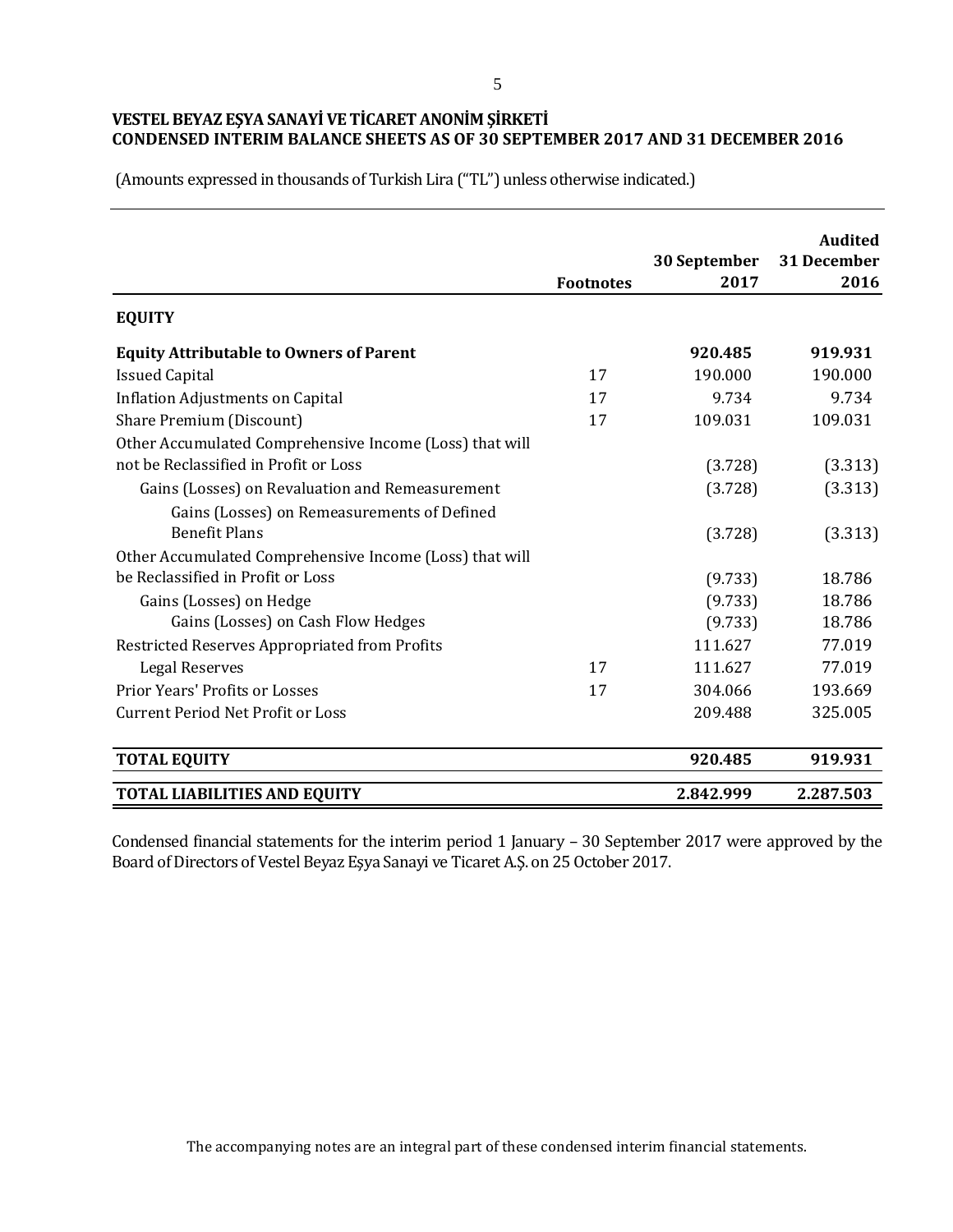# **VESTEL BEYAZ EŞYA SANAYİ VE TİCARET ANONİM ŞİRKETİ CONDENSED INTERIM STATMENTS OF PROFIT OR LOSS AND OTHER COMPREHENSIVE INCOME FOR THE PERIODS 1 JANUARY - 30 SEPTEMBER 2017 AND 2016**

|                                                                 | <b>Footnotes</b> | 1 January -<br>2017 | 1 January -<br>30 September 30 September 30 September 30 September<br>2016 | 1 July-<br>2017 | 1 July-<br>2016 |
|-----------------------------------------------------------------|------------------|---------------------|----------------------------------------------------------------------------|-----------------|-----------------|
| <b>PROFIT OR LOSS</b>                                           |                  |                     |                                                                            |                 |                 |
| Revenue                                                         | 18               | 2.828.740           | 2.126.028                                                                  | 1.084.228       | 696.480         |
| <b>Cost of Sales</b>                                            | 18               | (2.484.663)         | (1.769.023)                                                                | (956.664)       | (581.495)       |
| <b>GROSS PROFIT (LOSS) FROM</b><br><b>COMMERCIAL OPERATIONS</b> |                  | 344.077             | 357.005                                                                    | 127.564         | 114.985         |
| <b>GROSS PROFIT (LOSS)</b>                                      |                  | 344.077             | 357.005                                                                    | 127.564         | 114.985         |
| <b>General Administrative Expenses</b>                          | 20               | (32.996)            | (31.851)                                                                   | (8.978)         | (8.542)         |
| <b>Marketing Expenses</b>                                       | 20               | (37.945)            | (33.884)                                                                   | (13.426)        | (11.438)        |
| Research and Development Expense                                | 20               | (26.537)            | (21.215)                                                                   | (11.161)        | (7.886)         |
| Other Income from Operating Activities                          | 21               | 206.553             | 80.201                                                                     | 66.178          | 38.173          |
| Other Expenses from Operating Activities                        | 21               | (114.885)           | (61.537)                                                                   | (34.028)        | (27.188)        |
| PROFIT (LOSS) FROM OPERATING ACTIVITIES                         |                  | 338.267             | 288.719                                                                    | 126.149         | 98.104          |
| PROFIT (LOSS) BEFORE FINANCING<br><b>INCOME (EXPENSE)</b>       |                  | 338.267             | 288.719                                                                    | 126.149         | 98.104          |
| Finance Income                                                  | 22               | 79.756              | 85.619                                                                     | 23.261          | 20.715          |
| <b>Finance Costs</b>                                            | 22               | (201.035)           | (77.890)                                                                   | (75.547)        | (24.285)        |
| PROFIT (LOSS) FROM CONTINUING<br><b>OPERATIONS, BEFORE TAX</b>  |                  | 216.988             | 296.448                                                                    | 73.863          | 94.534          |
| Tax (Expense) Income, Continuing Operations                     |                  | (7.500)             | (12.201)                                                                   | (3.827)         | (4.959)         |
| Current Period Tax (Expense) Income                             | 23               | (4.905)             | (15.556)                                                                   | (512)           | (4.735)         |
| Deferred Tax (Expense) Income                                   | 23               | (2.595)             | 3.355                                                                      | (3.315)         | (224)           |
| PROFIT (LOSS) FROM CONTINUING<br><b>OPERATIONS</b>              |                  | 209.488             | 284.247                                                                    | 70.036          | 89.575          |
| <b>PROFIT (LOSS)</b>                                            |                  | 209.488             | 284.247                                                                    | 70.036          | 89.575          |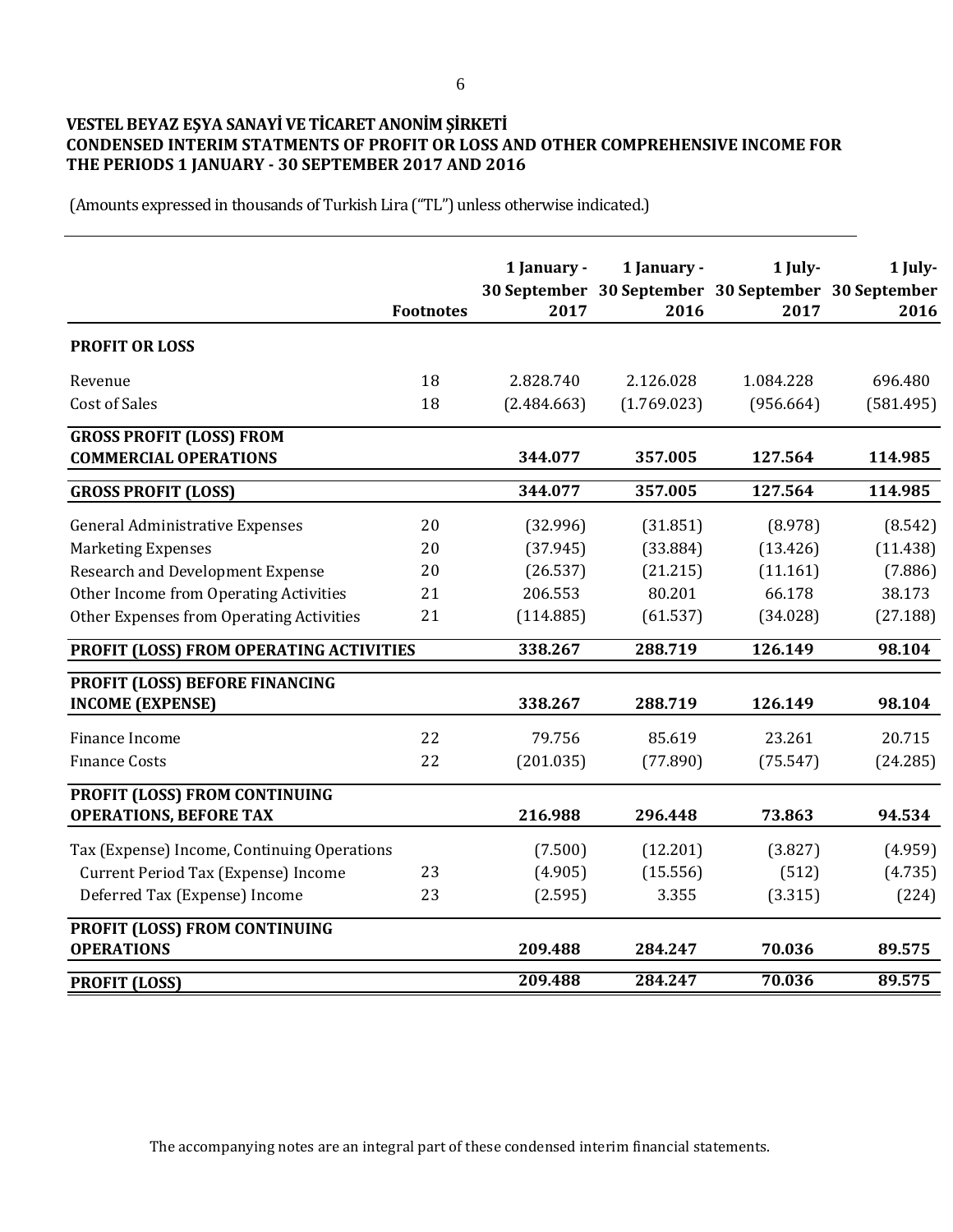# **VESTEL BEYAZ EŞYA SANAYİ VE TİCARET ANONİM ŞİRKETİ CONDENSED INTERIM STATMENTS OF PROFIT OR LOSS AND OTHER COMPREHENSIVE INCOME FOR THE PERIODS 1 JANUARY - 30 SEPTEMBER 2017 AND 2016**

|                                                                                                                                                                      | 1 January -<br>2017 | 1 January -<br>30 September 30 September 30 September 30 September<br>2016 | $1$ July-<br>2017 | 1 July-<br>2016 |
|----------------------------------------------------------------------------------------------------------------------------------------------------------------------|---------------------|----------------------------------------------------------------------------|-------------------|-----------------|
| <b>OTHER COMPREHENSIVE INCOME</b>                                                                                                                                    |                     |                                                                            |                   |                 |
| Other Comprehensive Income that will not be<br>Reclassified to Profit or Loss                                                                                        | (415)               | (419)                                                                      | (292)             | (187)           |
| Gains (Losses) on Remeasurements of Defined Benefit<br>Plans                                                                                                         | (519)               | (524)                                                                      | (365)             | (234)           |
| Taxes Relating to Components of Other Comprehensive<br>Income that will not be Reclassified to Profit or Loss<br>Taxes Relating to Remeasurements of Defined Benefit | 104                 | 105                                                                        | 73                | 47              |
| Plans                                                                                                                                                                | 104                 | 105                                                                        | 73                | 47              |
| Other Comprehensive Income that will be Reclassified to<br>Profit or Loss<br>Other Comprehensive Income (Loss) Related with Cash                                     | (28.519)            | 161                                                                        | 4.347             | (5.702)         |
| Flow Hedges                                                                                                                                                          | (35.649)            | 201                                                                        | 5.433             | (7.128)         |
| Gains (Losses) on Cash Flow Hedges                                                                                                                                   | (35.649)            | 201                                                                        | 5.433             | (7.128)         |
| Taxes Relating to Components of Other Comprehensive                                                                                                                  |                     |                                                                            |                   |                 |
| Income that will be Reclassified to Profit or Loss                                                                                                                   | 7.130               | (40)                                                                       | (1.086)           | 1.426           |
| Taxes Relating to Cash Flow Hedges                                                                                                                                   | 7.130               | (40)                                                                       | (1.086)           | 1.426           |
| <b>OTHER COMPREHENSIVE INCOME (LOSS)</b>                                                                                                                             | (28.934)            | (258)                                                                      | 4.055             | (5.889)         |
| <b>TOTAL COMPREHENSIVE INCOME (LOSS)</b>                                                                                                                             | 180.554             | 283.989                                                                    | 74.091            | 83.686          |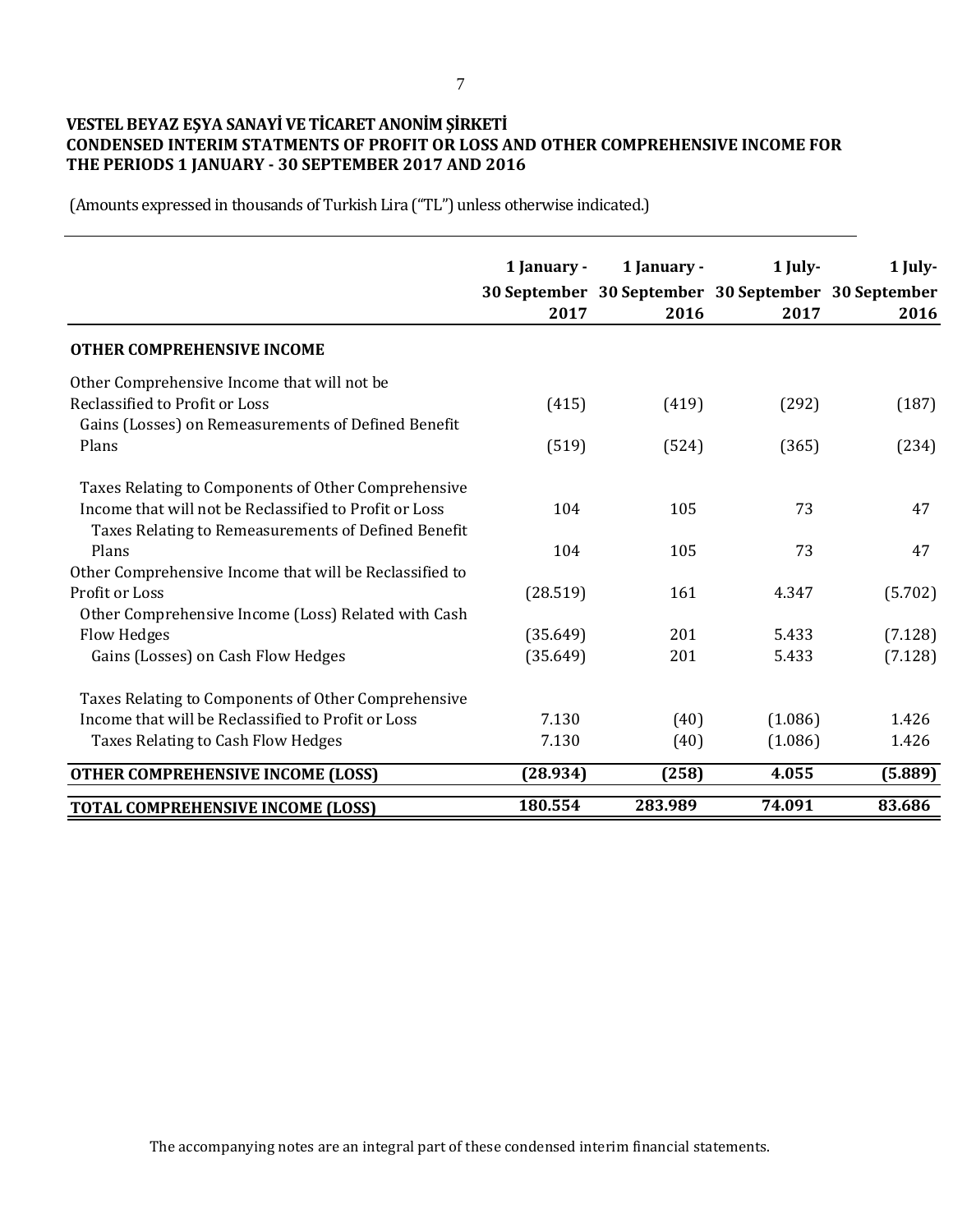#### **VESTEL BEYAZ EŞYA SANAYİ VE TİCARET ANONİM ŞİRKETİ CONDENSED INTERIM STATEMENTS OF CHANGES IN SHAREHOLDERS' EQUITY FOR THE PERIODS 1 JANUARY - 30 SEPTEMBER 2017 AND 2016**

(Amounts expressed in thousands of Turkish Lira ("TL") unless otherwise indicated.)

|                                      |               |                    |                  |                                         |                         | Other<br>Accumulated          |               |                  | <b>Other</b><br>Accumulated     |                          |                     |                               |                 |                          |           |
|--------------------------------------|---------------|--------------------|------------------|-----------------------------------------|-------------------------|-------------------------------|---------------|------------------|---------------------------------|--------------------------|---------------------|-------------------------------|-----------------|--------------------------|-----------|
|                                      |               |                    | <b>Share</b>     | Gains (Losses) on                       |                         | Comprehensive                 |               |                  | <b>Reserve of Comprehensive</b> | Restricted               |                     |                               |                 | Equity                   |           |
|                                      |               | Inflation          | Premiums         | <b>Remeasurements of Gains (Losses)</b> |                         | Income that will              |               | Gains or         | Income that will be             | Reserves                 | <b>Prior Years'</b> |                               |                 | attributable to          |           |
|                                      | <b>Issued</b> | <b>Adjustments</b> | or               | <b>Defined Benefit</b>                  | <b>Revaluations and</b> | not be Reclassified Cash Flow |               | <b>Losses</b> on | Reclassified in                 | Appropriated             | Profits or          | <b>Net Profit or Retained</b> |                 | owners of                |           |
|                                      | Capital       | on Capital         | <b>Discounts</b> | Plans                                   | Remeasurements          | in Profit or Loss             | <b>Hedges</b> | Hedge            | <b>Profit or Loss</b>           | <b>From Profits</b>      | Losses              | Loss                          | <b>Earnings</b> | parent                   | Equity    |
| <b>Previous Period</b>               |               |                    |                  |                                         |                         |                               |               |                  |                                 |                          |                     |                               |                 |                          |           |
| 1 January -30 September 2016         |               |                    |                  |                                         |                         |                               |               |                  |                                 |                          |                     |                               |                 |                          |           |
| <b>Equity at Beginning of Period</b> | 190.000       | 9.734              | 109.031          | (3.686)                                 | (3.686)                 | (3.686)                       | 7.629         | 7.629            | 7.629                           | 57.354                   | 180.316             | 163.895                       | 344.211         | 714.273                  | 714.273   |
| Transfers                            |               |                    |                  | $\sim$                                  | $\sim$                  | $\sim$                        |               |                  | $\sim$                          | 19.665                   | 144.230             | (163.895)                     | (19.665)        |                          |           |
| Total Comprehensive Income (Loss)    |               |                    |                  | (419)                                   | (419)                   | (419)                         | 161           | 161              | 161                             |                          |                     | 284.247                       | 284.247         | 283.989                  | 283.989   |
| Profit (Loss)                        |               |                    |                  | $\sim$                                  | $\sim$                  | $\sim$                        | $\sim$        | $\overline{a}$   |                                 |                          |                     | 284.247                       | 284.247         | 284.247                  | 284.247   |
| Other Comprehensive Income (Loss)    |               |                    |                  | (419)                                   | (419)                   | (419)                         | 161           | 161              | 161                             |                          |                     |                               |                 | (258)                    | (258)     |
| Dividends Paid                       |               |                    |                  | $\sim$                                  | $\sim$                  | $\sim$                        |               |                  |                                 | $\overline{a}$           | (130.877)           | ٠.                            | (130.877)       | (130.877)                | (130.877) |
| <b>Equity at End of Period</b>       | 190.000       | 9.734              | 109.031          | (4.105)                                 | (4.105)                 | (4.105)                       | 7.790         | 7.790            | 7.790                           | 77.019                   | 193.669             | 284.247                       | 477.916         | 867.385                  | 867.385   |
|                                      |               |                    |                  |                                         |                         |                               |               |                  |                                 |                          |                     |                               |                 |                          |           |
|                                      |               |                    |                  |                                         |                         |                               |               |                  |                                 |                          |                     |                               |                 |                          |           |
| <b>Current Period</b>                |               |                    |                  |                                         |                         |                               |               |                  |                                 |                          |                     |                               |                 |                          |           |
| 1 January -30 September 2017         |               |                    |                  |                                         |                         |                               |               |                  |                                 |                          |                     |                               |                 |                          |           |
| <b>Equity at Beginning of Period</b> | 190.000       | 9.734              | 109.031          | (3.313)                                 | (3.313)                 | (3.313)                       | 18.786        | 18.786           | 18.786                          | 77.019                   | 193.669             | 325.005                       | 518.674         | 919.931                  | 919.931   |
| Transfers                            |               |                    |                  | $\sim$                                  | $\sim$                  |                               |               | $\sim$           | $\sim$                          | 34.608                   | 290.397             | (325.005)                     | (34.608)        | $\overline{\phantom{a}}$ |           |
| Total Comprehensive Income (Loss)    |               |                    |                  | (415)                                   | (415)                   | (415)                         | (28.519)      | (28.519)         | (28.519)                        |                          |                     | 209.488                       | 209.488         | 180.554                  | 180.554   |
| Profit (Loss)                        |               |                    |                  | $\sim$                                  | $\sim$                  | $\sim$                        |               |                  | $\sim$                          |                          |                     | 209.488                       | 209.488         | 209.488                  | 209.488   |
| Other Comprehensive Income (Loss)    |               |                    |                  | (415)                                   | (415)                   | (415)                         | (28.519)      | (28.519)         | (28.519)                        |                          |                     | $\overline{\phantom{a}}$      | $\sim$          | (28.934)                 | (28.934)  |
| Dividends Paid                       |               |                    |                  |                                         |                         |                               |               |                  |                                 | $\overline{\phantom{a}}$ | (180.000)           |                               | (180.000)       | (180.000)                | (180.000) |
| <b>Equity at End of Period</b>       | 190.000       | 9.734              | 109.031          | (3.728)                                 | (3.728)                 | (3.728)                       | (9.733)       | (9.733)          | (9.733)                         | 111.627                  | 304.066             | 209.488                       | 513.554         | 920.485                  | 920.485   |

The accompanying notes are an integral part of these condensed interim financial statements.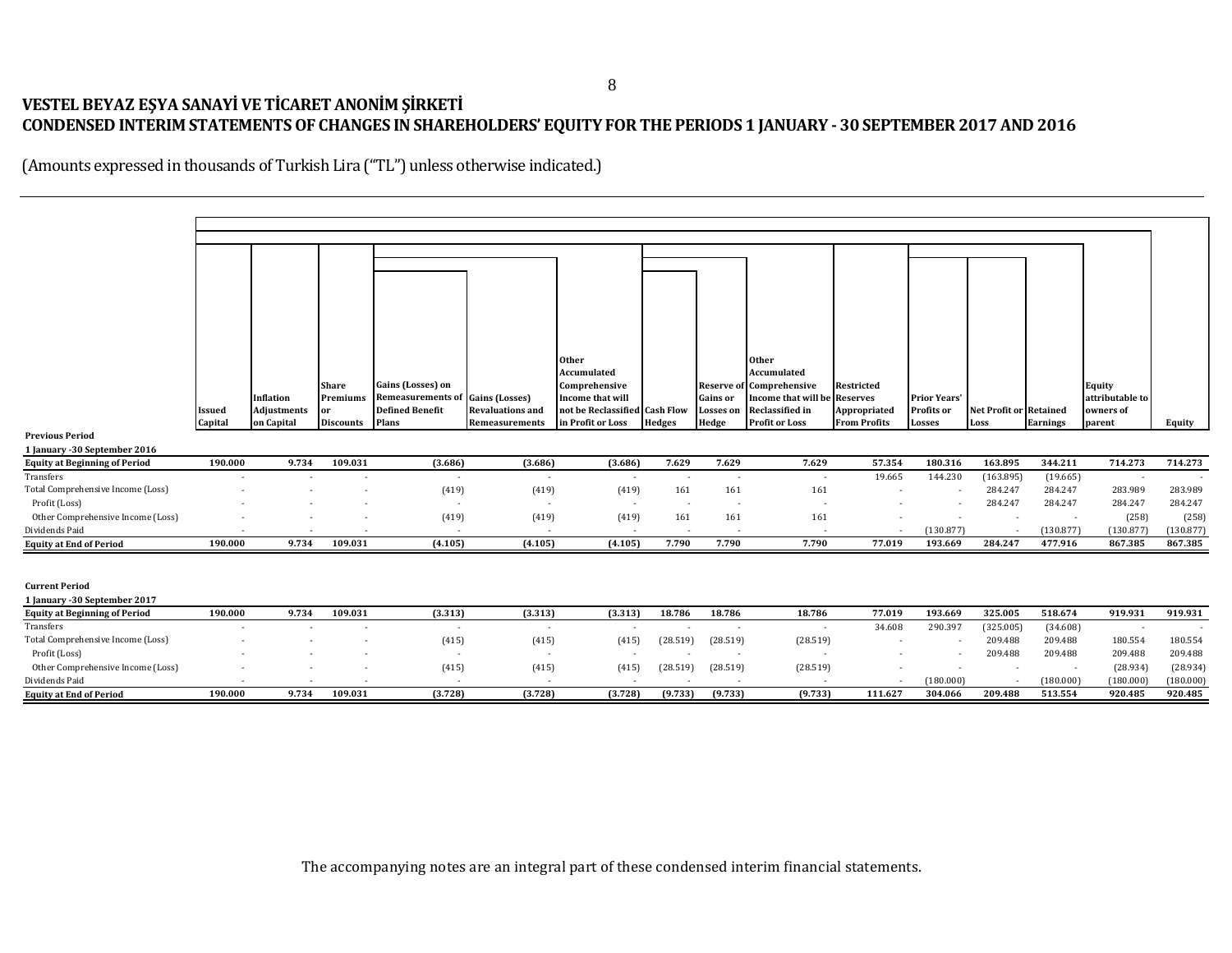# **VESTEL BEYAZ EŞYA SANAYİ VE TİCARET ANONİM ŞİRKETİ CONDENSED INTERIM STATEMENTS OF CASH FLOWS FOR THE PERIODS 1 JANUARY - 30 SEPTEMBER 2017 AND 2016**

(Amounts expressed in thousands of Turkish Lira ("TL") unless otherwise indicated.)

|                                                       | <b>Footnotes</b> | 1 January -<br>2017 | 1 January -<br>30 September 30 September<br>2016 |
|-------------------------------------------------------|------------------|---------------------|--------------------------------------------------|
| CASH FLOWS FROM (USED IN) OPERATING ACTIVITIES        |                  | (4.258)             | 225.365                                          |
| Profit (Loss)                                         |                  | 209.488             | 284.247                                          |
| Profit (Loss) from Continuing Operations              |                  | 209.488             | 284.247                                          |
| <b>Adjustments to Reconcile Profit (Loss)</b>         |                  | 120.286             | 111.735                                          |
| Adjustments for Depreciation and Amortisation         |                  |                     |                                                  |
| Expense                                               | 11               | 80.168              | 67.755                                           |
| Adjustments for Impairment Loss (Reversal of          |                  |                     |                                                  |
| <b>Impairment Loss)</b>                               |                  | 73                  | (493)                                            |
| Adjustments for Impairment Loss (Reversal of          |                  |                     |                                                  |
| Impairment Loss) of Inventories                       | 9                | 73                  | (493)                                            |
| <b>Adjustments for Provisions</b>                     |                  | 7.097               | 6.949                                            |
| Adjustments for (Reversal of) Provisions Related with |                  |                     |                                                  |
| <b>Employee Benefits</b>                              | 15               | 7.097               | 6.687                                            |
| Adjustments for (Reversal of) Lawsuit and/or Penalty  |                  |                     |                                                  |
| Provisions                                            |                  |                     | 262                                              |
| Adjustments for Interest (Income) Expenses            |                  | 19.124              | 3.043                                            |
| Adjustments for Interest Income                       | 22               | (16.251)            | (13.329)                                         |
| Adjustments for Interest Expense                      | 22               | 35.375              | 16.372                                           |
| Adjustments for Unrealised Foreign Exchange Losses    |                  |                     |                                                  |
| (Gains)                                               |                  | 39.245              | 14.356                                           |
| Adjustments for Fair Value Losses (Gains)             |                  | (28.954)            | 8.714                                            |
| Adjustments for Fair Value (Gains) Losses on          |                  |                     |                                                  |
| Derivative Financial Instruments                      |                  | (28.954)            | 8.714                                            |
| Adjustments for Tax (Income) Expenses                 |                  | 7.500               | 12.201                                           |
| Adjustments for Losses (Gains) on Disposal of Non-    |                  |                     |                                                  |
| <b>Current Assets</b>                                 |                  | (377)               | (84)                                             |
| Adjustments for Losses (Gains) Arised From Sale of    |                  |                     |                                                  |
| <b>Tangible Assets</b>                                |                  | (377)               | (84)                                             |
| Other Adjustments to Reconcile Profit (Loss)          | 4                | (3.590)             | (706)                                            |

The accompanying notes are an integral part of these condensed interim financial statements.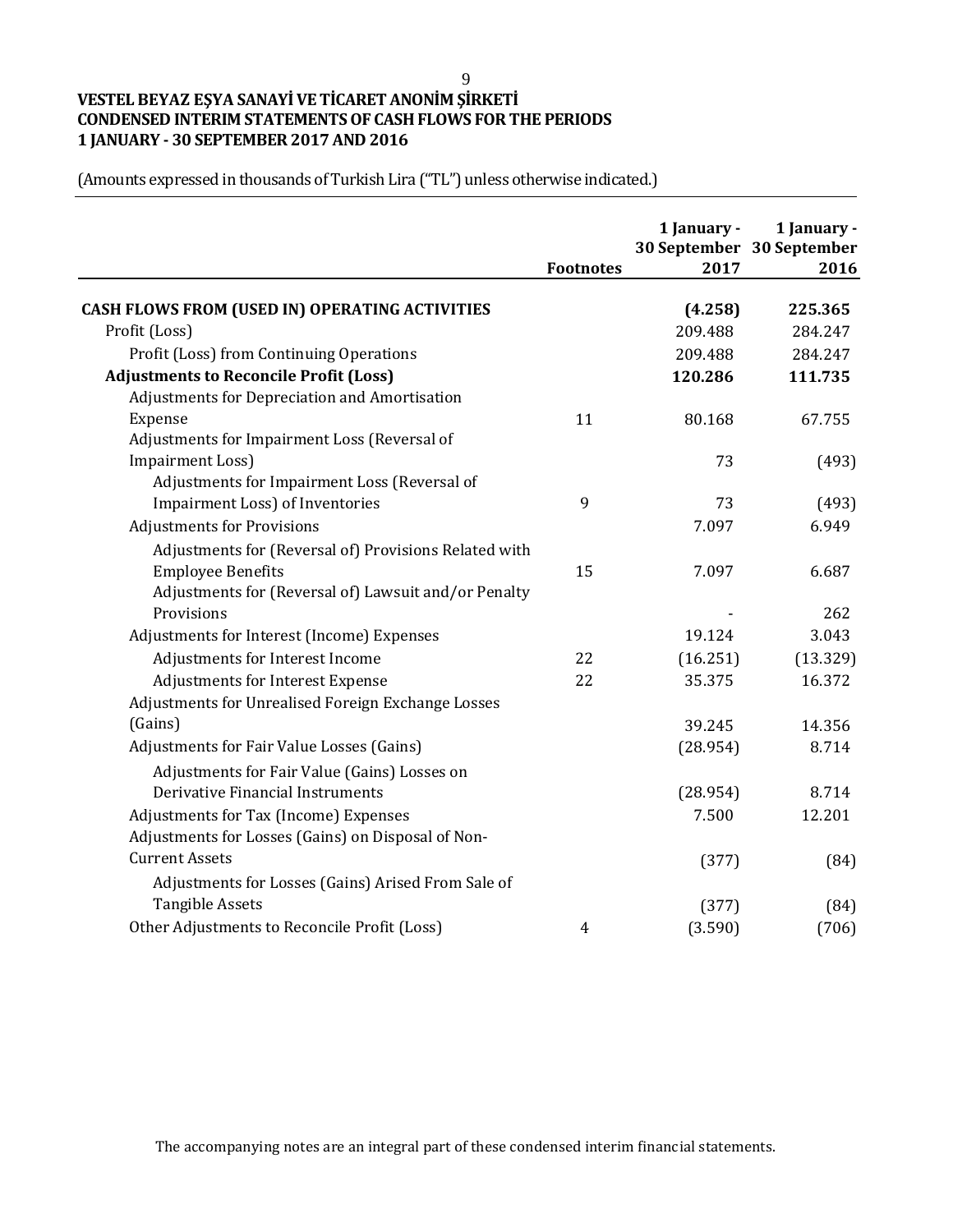# **VESTEL BEYAZ EŞYA SANAYİ VE TİCARET ANONİM ŞİRKETİ CONDENSED INTERIM STATEMENTS OF CASH FLOWS FOR THE PERIODS 1 JANUARY - 30 SEPTEMBER 2017 AND 2016**

|                                                          | <b>Footnotes</b> | 1 January -<br>2017 | 1 January -<br>30 September 30 September<br>2016 |
|----------------------------------------------------------|------------------|---------------------|--------------------------------------------------|
| <b>Changes in Working Capital</b>                        |                  | (321.444)           | (167.387)                                        |
| Adjustments for Decrease (Increase) in Trade Accounts    |                  |                     |                                                  |
| Receivable                                               |                  | (397.580)           | (98.734)                                         |
| Decrease (Increase) in Trade Accounts Receivables from   |                  |                     |                                                  |
| <b>Related Parties</b>                                   | 6                | (394.898)           | (99.487)                                         |
| Decrease (Increase) in Trade Accounts Receivables from   |                  |                     |                                                  |
| <b>Unrelated Parties</b>                                 | 7                | (2.682)             | 753                                              |
| Adjustments for Decrease (Increase) in Other Receivables |                  |                     |                                                  |
| <b>Related with Operations</b>                           |                  | (14.266)            | 10.921                                           |
| Decrease (Increase) in Other Unrelated Party Receivables |                  |                     |                                                  |
| <b>Related with Operations</b>                           | 8                | (14.266)            | 10.921                                           |
| Adjustments for Decrease (Increase) in Inventories       | 9                | (196.702)           | (65.402)                                         |
| Decrease (Increase) in Prepaid Expenses                  | 10               | (28.946)            | (21.976)                                         |
| Adjustments for Increase (Decrease) in Trade             |                  |                     |                                                  |
| <b>Accounts Payable</b>                                  |                  | 316.515             | (4.325)                                          |
| Increase (Decrease) in Trade Accounts Payables to        |                  |                     |                                                  |
| <b>Related Parties</b>                                   | 6                | 5.019               | (4.321)                                          |
| Increase (Decrease) in Trade Accounts Payables to        |                  |                     |                                                  |
| <b>Unrelated Parties</b>                                 | 7                | 311.496             | (4)                                              |
| Increase (Decrease) in Employee Benefit Liabilities      | 15               | 8.571               | (905)                                            |
| Other Adjustments for Other Increase (Decrease) in       |                  |                     |                                                  |
| <b>Working Capital</b>                                   |                  | (9.036)             | 13.034                                           |
| Decrease (Increase) in Other Assets Related with         |                  |                     |                                                  |
| Operations                                               |                  | (3.375)             | 12.887                                           |
| Increase (Decrease) in Other Payables Related with       |                  |                     |                                                  |
| Operations                                               |                  | (5.661)             | 147                                              |
| <b>Cash Flows from (used in) Operations</b>              |                  | 8.330               | 228.595                                          |
| Payments Related with Provisions for Employee Benefits   | 15               | (4.989)             | (5.657)                                          |
| Income Taxes Refund (Paid)                               | 23               | (7.599)             | 2.427                                            |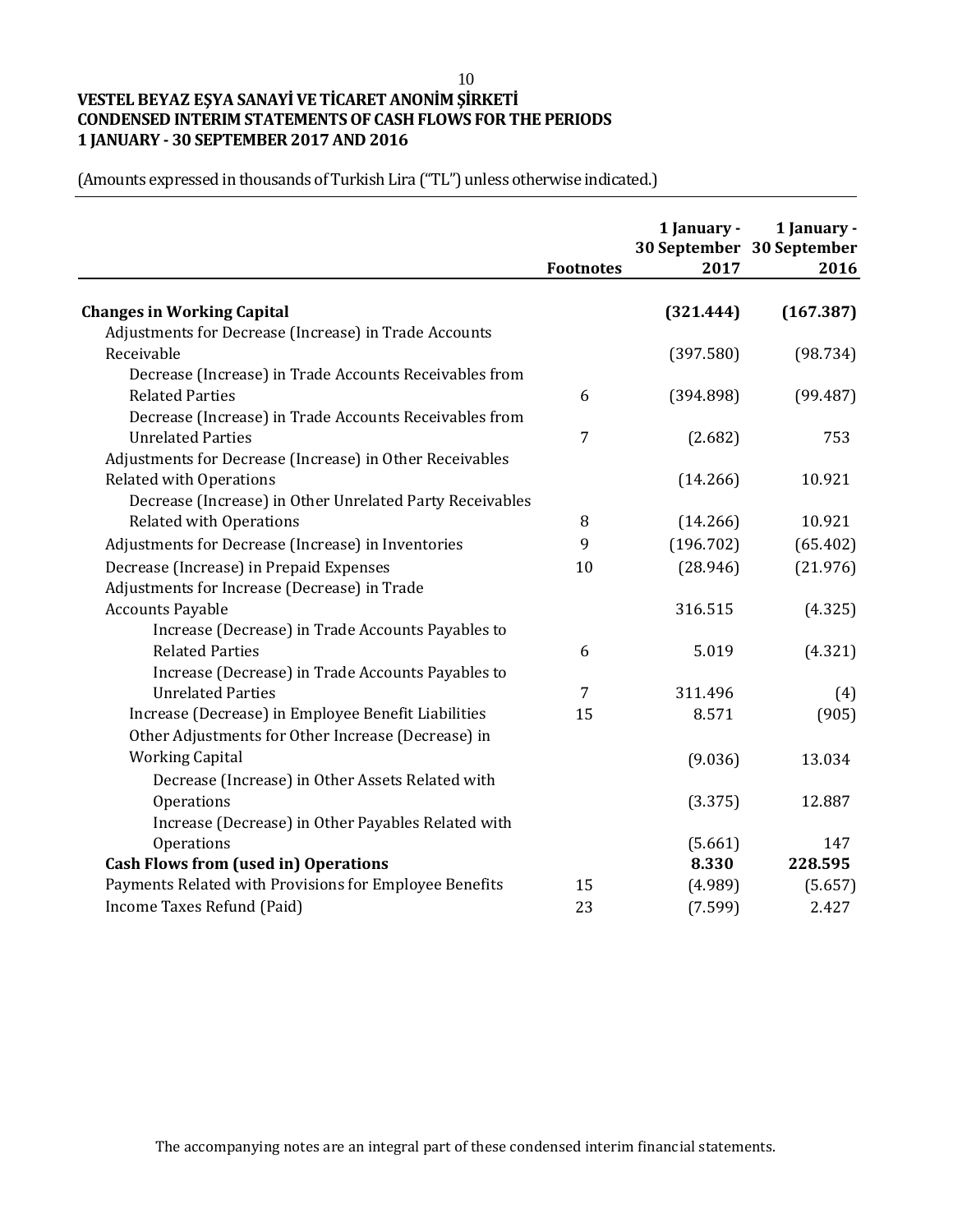# **VESTEL BEYAZ EŞYA SANAYİ VE TİCARET ANONİM ŞİRKETİ CONDENSED INTERIM STATEMENTS OF CASH FLOWS FOR THE PERIODS 1 JANUARY - 30 SEPTEMBER 2017 AND 2016**

|                                                       | <b>Footnotes</b> | 1 January -<br>2017 | 1 January -<br>30 September 30 September<br>2016 |
|-------------------------------------------------------|------------------|---------------------|--------------------------------------------------|
| CASH FLOWS FROM (USED IN) INVESTING ACTIVITIES        |                  | (12.838)            | (239.819)                                        |
| Proceeds from Sales of Property, Plant, Equipment and |                  |                     |                                                  |
| <b>Intangible Assets</b>                              |                  | 2.226               | 1.037                                            |
| Proceeds from Sales of Property, Plant and Equipment  |                  | 2.226               | 1.037                                            |
| Purchase of Property, Plant, Equipment and Intangible |                  |                     |                                                  |
| Assets                                                |                  | (213.306)           | (82.392)                                         |
| Purchase of Property, Plant and Equipment             | 11               | (182.917)           | (60.358)                                         |
| Purchase of Intangible Assets                         | 12               | (30.389)            | (22.034)                                         |
| Cash Advances and Loans Made to Other Parties         |                  | 198.242             | (158.464)                                        |
| Cash Advances and Loans Made to Related Parties       | 6                | 198.242             | (158.464)                                        |
| CASH FLOWS FROM (USED IN) FINANCING ACTIVITIES        |                  | 8.700               | (36.587)                                         |
| <b>Proceeds from Borrowings</b>                       |                  | 419.463             | 286.858                                          |
| <b>Proceeds from Loans</b>                            |                  | 418.421             | 286.858                                          |
| Proceeds from Other Financial Borrowings              |                  | 1.042               |                                                  |
| <b>Repayments of Borrowings</b>                       |                  | (166.913)           | (193.323)                                        |
| Loan Repayments                                       |                  | (166.913)           | (193.323)                                        |
| Decrease in Other Payables to Related Parties         |                  | (54.548)            |                                                  |
| Dividends Paid                                        | 6                | (180.000)           | (130.877)                                        |
| <b>Interest Paid</b>                                  |                  | (25.553)            | (12.574)                                         |
| <b>Interest Received</b>                              |                  | 16.251              | 13.329                                           |
| NET INCREASE (DECREASE) IN CASH AND CASH              |                  |                     |                                                  |
| <b>EQUIVALENTS BEFORE EFFECT OF EXCHANGE RATE</b>     |                  |                     |                                                  |
| <b>CHANGES</b>                                        |                  | (8.396)             | (51.041)                                         |
| NET INCREASE (DECREASE) IN CASH AND CASH              |                  |                     |                                                  |
| <b>EQUIVALENTS</b>                                    |                  | (8.396)             | (51.041)                                         |
| CASH AND CASH EQUIVALENTS AT THE BEGINNING OF THE     |                  |                     |                                                  |
| <b>PERIOD</b>                                         | 4                | 11.840              | 88.665                                           |
| CASH AND CASH EQUIVALENTS AT THE END OF THE PERIOD    |                  | 3.444               | 37.624                                           |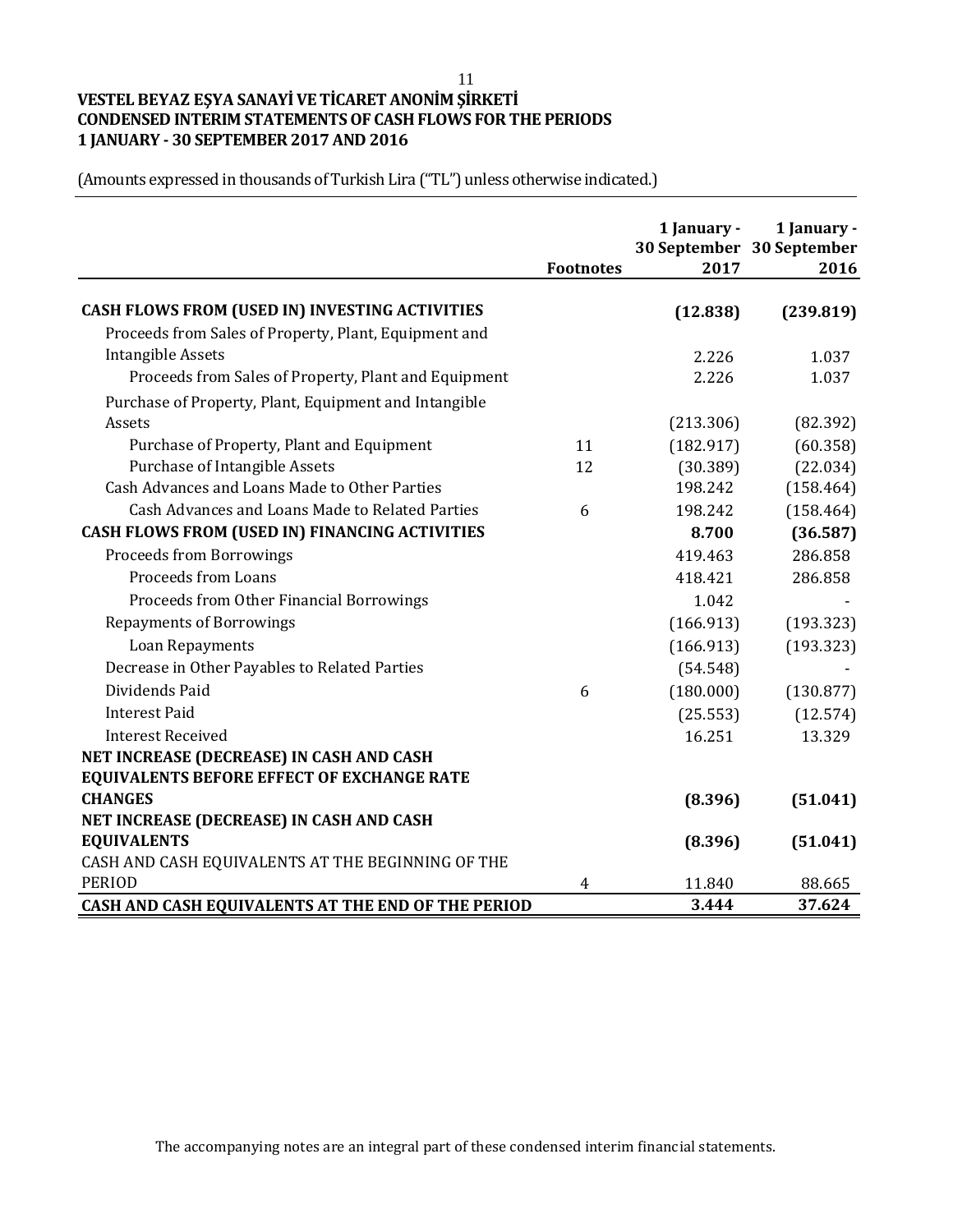(Amounts expressed in thousands of Turkish Lira ("TL") unless otherwise indicated.)

#### **NOTE 1 – COMPANY'S ORGANISATION AND NATURE OF OPERATIONS**

Vestel Beyaz Eşya Sanayi ve Ticaret A.Ş. (the "Company" or "Vestel Beyaz Eşya") was incorporated in 1997 under the Turkish Commercial Code and its head office is located at Levent 199, Büyükdere Caddesi No: 199, 34394 Şişli / İstanbul.

The Company started its operations in 1999 and produces refrigerators, room air conditioning units, washing machines, cookers, dishwashers and water heaters. The Company's production facilities occupy 346.000 square meters of enclosed area located in Manisa Organized Industrial Zone on total area of 395.000 square meters.

The Company is a member of Vestel Group of Companies which are under the control of the Zorlu Family. The Company performs its foreign sales and domestic sales via Vestel Ticaret A.Ş. which is also a member of Vestel Group of Companies.

The Company is registered to Capital Market Board and its shares have been quoted to Borsa Istanbul ("BİST") since 21 April 2006.

As of 30 September 2017, the number of personnel employed was 6.332 (31 December 2016: 6.008).

As of balance sheet dates, the shareholders of the Company and their percentage shareholdings were as follows:

|                                          | <b>Shareholding %</b> |
|------------------------------------------|-----------------------|
|                                          |                       |
| Vestel Elektronik Sanayi ve Ticaret A.S. | 94,62                 |
| Other shareholders                       | 5,38                  |

**100,00**

As of 30 September 2017, 59.800.000 shares of the Company have been quoted at the Borsa Istanbul ("BİST") (31,5 % of its share capital; 31 December 2016: 31,5 %).

#### **NOTE 2 – BASIS OF PRESENTATION OF FINANCIAL STATEMENTS**

#### **2.1 Basis of presentation**

#### **2.1.1 Statement of compliance**

The accompanying financial statements are prepared in accordance with the Communiqué Serial II, No: 14.1, "Principals of Financial Reporting in Capital Markets" published in the Official Gazette numbered 28676 on 13 June 2013. According to the article 5 of the Communiqué, financial statements are prepared in accordance with Turkish Accounting Standards / Turkish Financial Reporting Standards ("TAS" / "TFRS") and its addendum and interpretations ("IFRIC") issued by the Public Oversight Accounting and Auditing Standards Authority ("POAASA") Turkish Accounting Standards Board.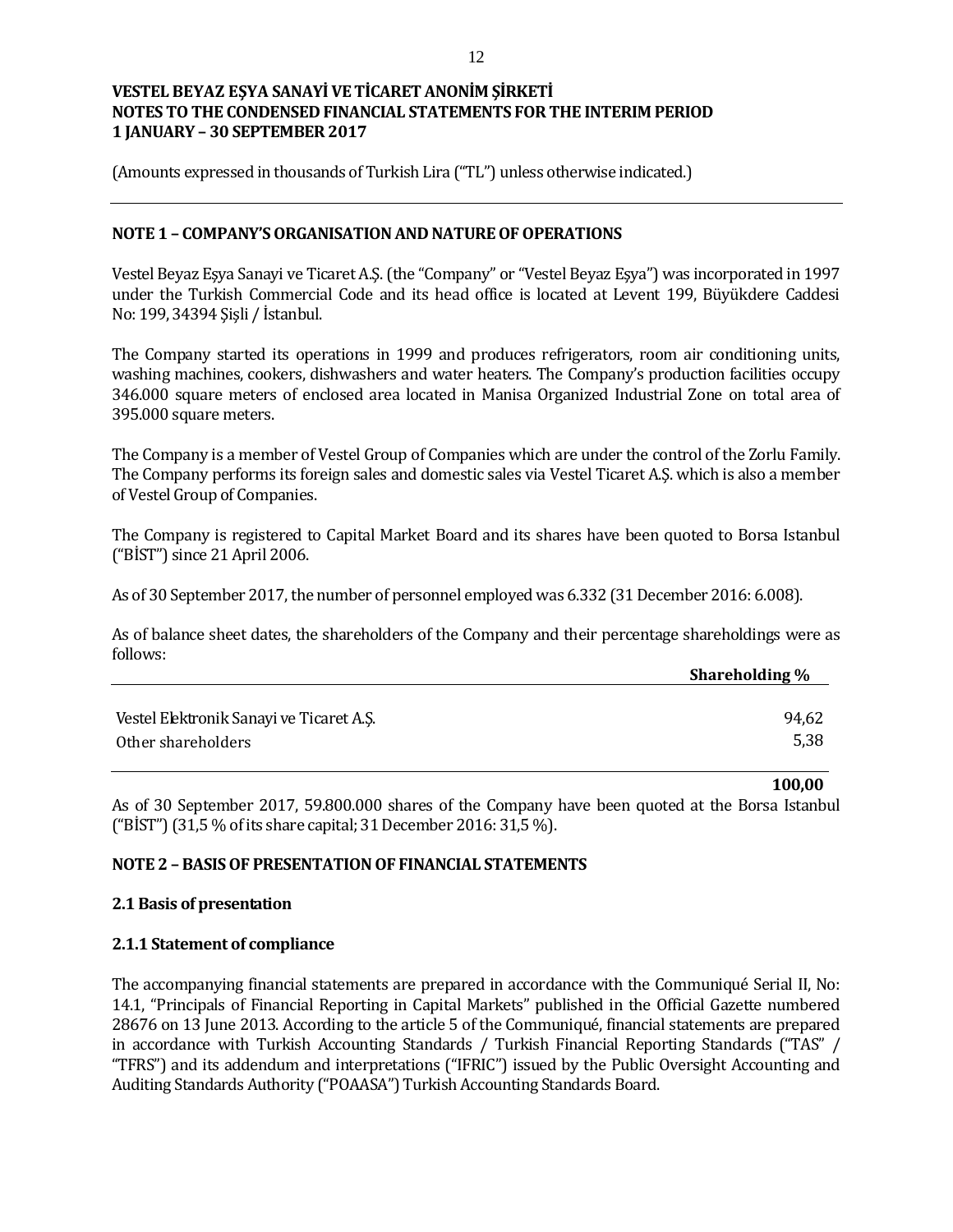(Amounts expressed in thousands of Turkish Lira ("TL") unless otherwise indicated.)

### **NOTE 2 – BASIS OF PRESENTATION OF FINANCIAL STATEMENTS (Cont'd)**

The Company prepared its condensed interim financial statements for the period ended 30 September 2017 in accordance with ("TAS") 34 "Interim Financial Reporting" in the framework of the Communiqué Serial II, No: 14.1, and its related announcement. The condensed interim financial statements and its accompanying notes are presented in compliance with the format recommended by CMB including its mandatory information.

In compliance with the TAS 34, entities have preference in presenting their interim financial statements whether full set or condensed. In this framework, the Company preferred to present its interim financial statements in condensed.

The Company's condensed interim financial statements do not include all disclosure and notes that should be included at year and financial statements. Therefore the condensed interim financial statements should be examined together with 31 December 2016 financial statements.

The Company maintains its accounting records and prepares its statutory financial statements in accordance with the Turkish Commercial Code ("TCC"), tax legislation and the uniform chart of accounts issued by the Ministry of Finance. The financial statements, except for the financial assets and liabilities presented with their fair values, are maintained under historical cost conversion in TL. These financial statements are based on the statutory records which are maintained under historical cost conversion, with the required adjustments and reclassifications reflected for the purpose of fair presentation in accordance with the TAS/TFRS.

With the decision 11/367 taken on 17 March 2005, the CMB announced that, effective from 1 January 2005, the application of inflation accounting is no longer required for the companies operating in Turkey and preparing their financial statements in accordance with CMB Financial Reporting Standards. Accordingly, TAS 29, "Financial Reporting in Hyperinflationary Economies" issued by the IASB, has not been applied in the financial statements for the accounting year commencing from 1 January 2005.

#### **2.2 Comparative information and restatement of prior period financial statements**

Financial statements of the Company have been prepared comparatively with the preceding financial period, in order to enable determination of trends in financial position and performance. Comparative figures are reclassified, where necessary, to conform to changes in presentation in the financial statements.

### **2.3. Amendments in Turkey Financial Reporting Standards**

### **a) New standards, amendments and interpretations issued and effective for the financial year beginning 30 September 2017 and are adopted by the Company:**

 **Amendments to IAS 7 'Statement of cash flows'** on disclosure initiative, effective from annual periods beginning on or after 1 January 2017. These amendments introduce an additional disclosure that will enable users of financial statements to evaluate changes in liabilities arising from financing activities. The amendment is part of the IASB's Disclosure Initiative, which continues to explore how financial statement disclosure can be improved.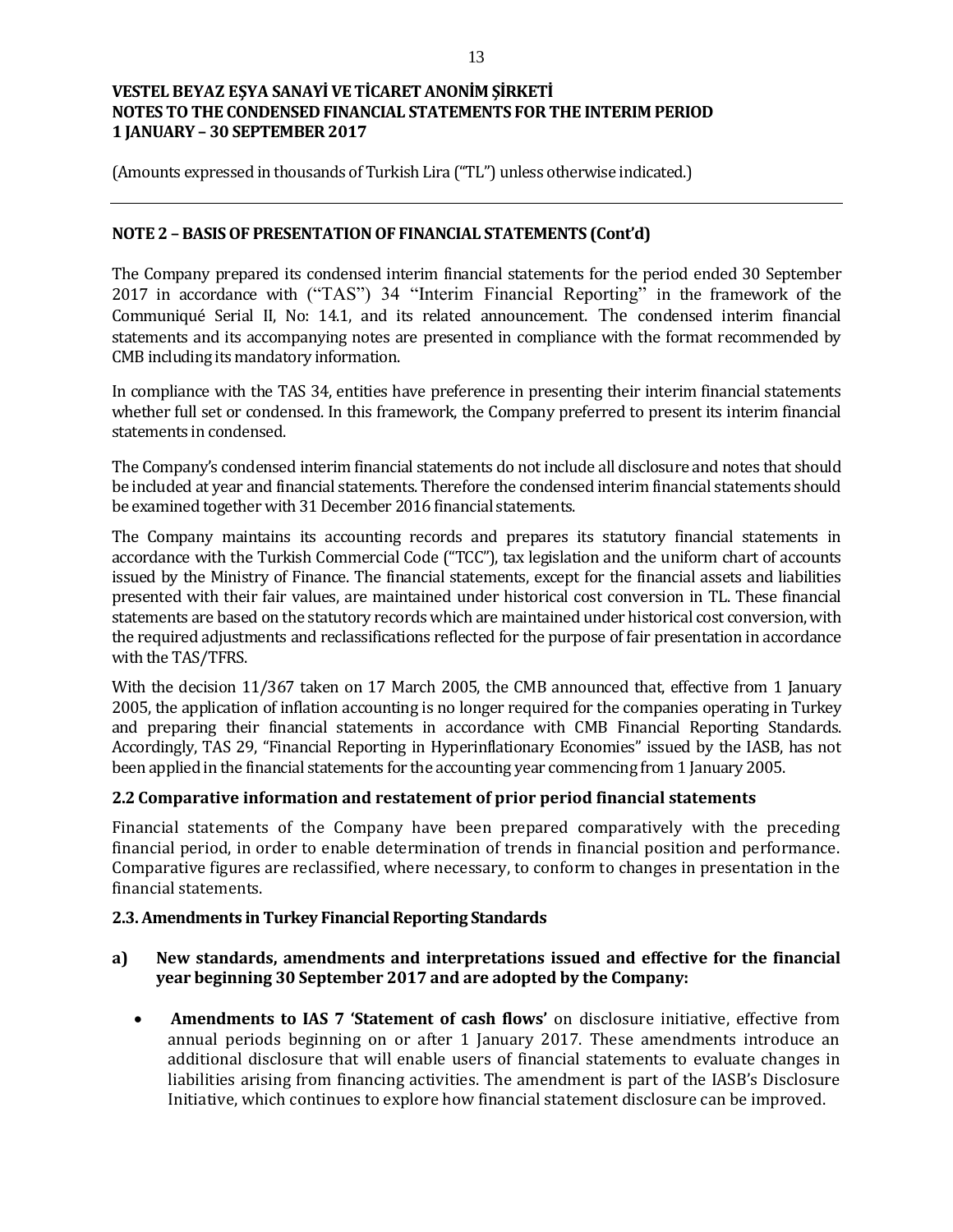(Amounts expressed in thousands of Turkish Lira ("TL") unless otherwise indicated.)

### **NOTE 2 – BASIS OF PRESENTATION OF FINANCIAL STATEMENTS (Cont'd)**

- **Amendments IAS 12 'Income Taxes'**, effective from annual periods beginning on or after 1 January 2017. The amendments on the recognition of deferred tax assets for unrealized losses clarify how to account for deferred tax assets related to debt instruments measured at fair value.
- **Annual improvements 2014–2016,** effective from annual periods beginning on or after 1 January 2017. These amendments impact 3 standards:
	- IFRS 1,' First-time adoption of IFRS', regarding the deletion of short-term exemptions for first-time adopters regarding IFRS 7, IAS 19, and IFRS 10 effective 1 January 2018.
	- IFRS 12,'Disclosure of interests in other entities' regarding clarification of the scope of the standard. These amendments should be applied retrospectively for annual periods beginning on or after 1 January 2017.
	- IAS 28,'Investments in associates and joint ventures' regarding measuring an associate or joint venture at fair value effective 1 January 2018.

### **b) Standards and amendments to existing standards that are not yet effective and have not been early adopted by the Company:**

- **IFRS 9 'Financial instruments',** effective from annual periods beginning on or after 1 January 2018. This standard replaces the guidance in IAS 39. It includes requirements on the classification and measurement of financial assets and liabilities; it also includes an expected credit losses model that replaces the current incurred loss impairment model.
- **IFRS 15 'Revenue from contracts with customers'**, effective from annual periods beginning on or after 1 January 2018. IFRS 15, 'Revenue from contracts with customers' is a converged standard from the IASB and FASB on revenue recognition. The standard will improve the financial reporting of revenue and improve comparability of the top line in financial statements globally.
- **Amendment to IFRS 15, 'Revenue from contracts with customers'**, effective from annual periods beginning on or after 1 January 2018. These amendments comprise clarifications of the guidance on identifying performance obligations, accounting for licenses of intellectual property and the principal versus agent assessment (gross versus net revenue presentation). New and amended illustrative examples have been added for each of those areas of guidance. The IASB has also included additional practical expedients related to transition to the new revenue standard.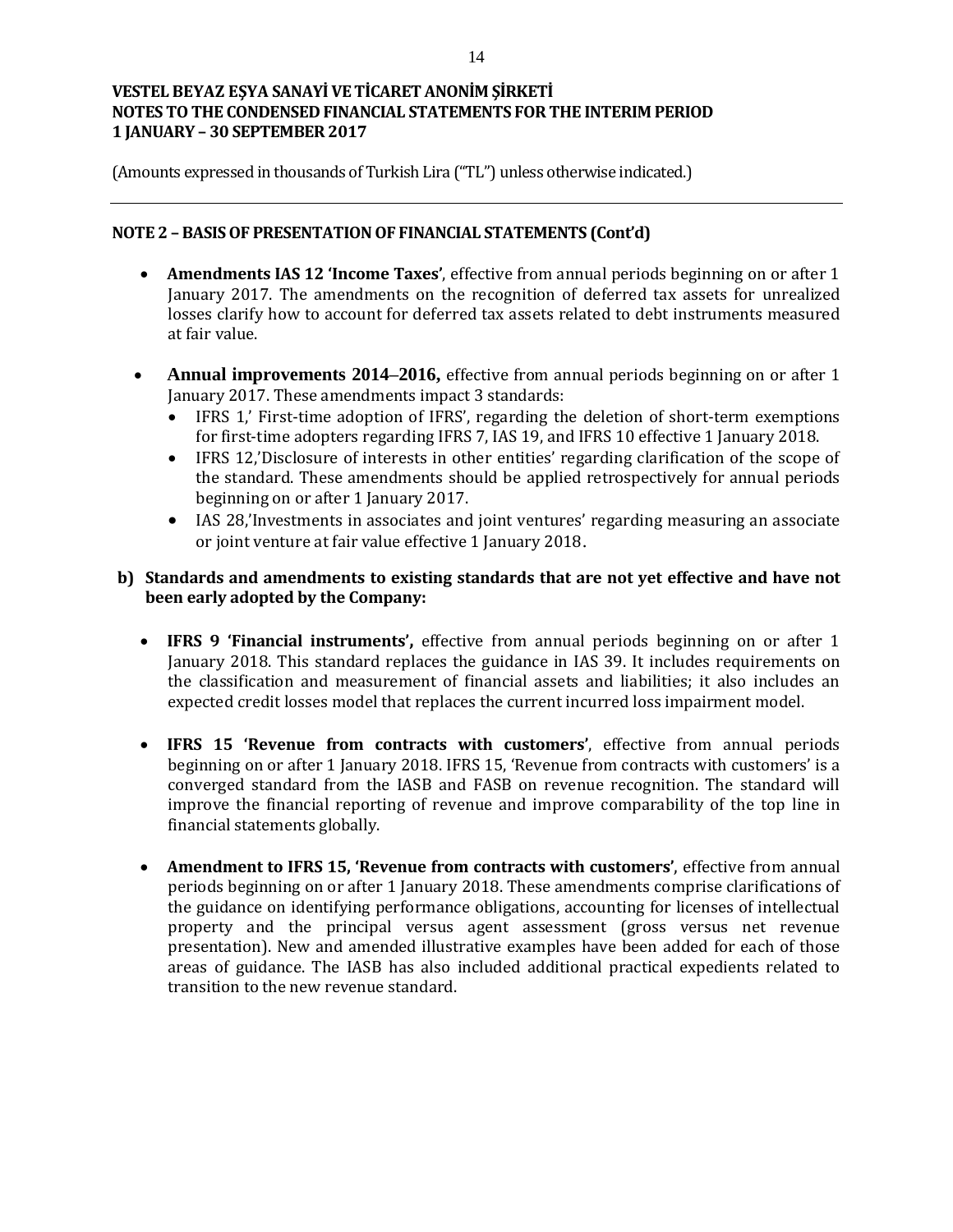(Amounts expressed in thousands of Turkish Lira ("TL") unless otherwise indicated.)

#### **NOTE 2 – BASIS OF PRESENTATION OF CONSOLIDATED FINANCIAL STATEMENTS (Cont'd)**

- **IFRS 16 'Leases',** effective from annual periods beginning on or after 1 January 2019 with earlier application permitted if IFRS 15, 'Revenue from Contracts with Customers', is also applied. This standard replaces the current guidance in IAS 17 and is a far-reaching change in accounting by lessees in particular. Under IAS 17, lessees were required to make a distinction between a finance lease (on balance sheet) and an operating lease (off balance sheet). IFRS 16 now requires lessees to recognize a lease liability reflecting future lease payments and a 'right-of-use asset' for virtually all lease contracts. The IASB has included an optional exemption for certain short-term leases and leases of low-value assets; however, this exemption can only be applied by lessees. For lessors, the accounting stays almost the same. This standard is allowed to early adoption with IFRS 15 'Revenue from contract with customers'.
- **Amendment to IAS 40, Investment property'** relating to transfers of investment property, effective from annual periods beginning on or after 1 January 2018. These amendments clarify that to transfer to, or from, investment properties there must be a change in use. To conclude if a property has changed use there should be an assessment of whether the property meets the definition. This change must be supported by evidence
- **Amendments to IFRS 2, 'Share based payments'** on clarifying how to account for certain types of share-based payment transactions, effective from annual periods beginning on or after 1 January 2018. This amendment clarifies the measurement basis for cash-settled, share-based payments and the accounting for modifications that change an award from cash-settled to equity-settled. It also introduces an exception to the principles in IFRS 2 that will require an award to be treated as if it was wholly equity-settled, where an employer is obliged to withhold an amount for the employee's tax obligation associated with a sharebased payment and pay that amount to the tax authority.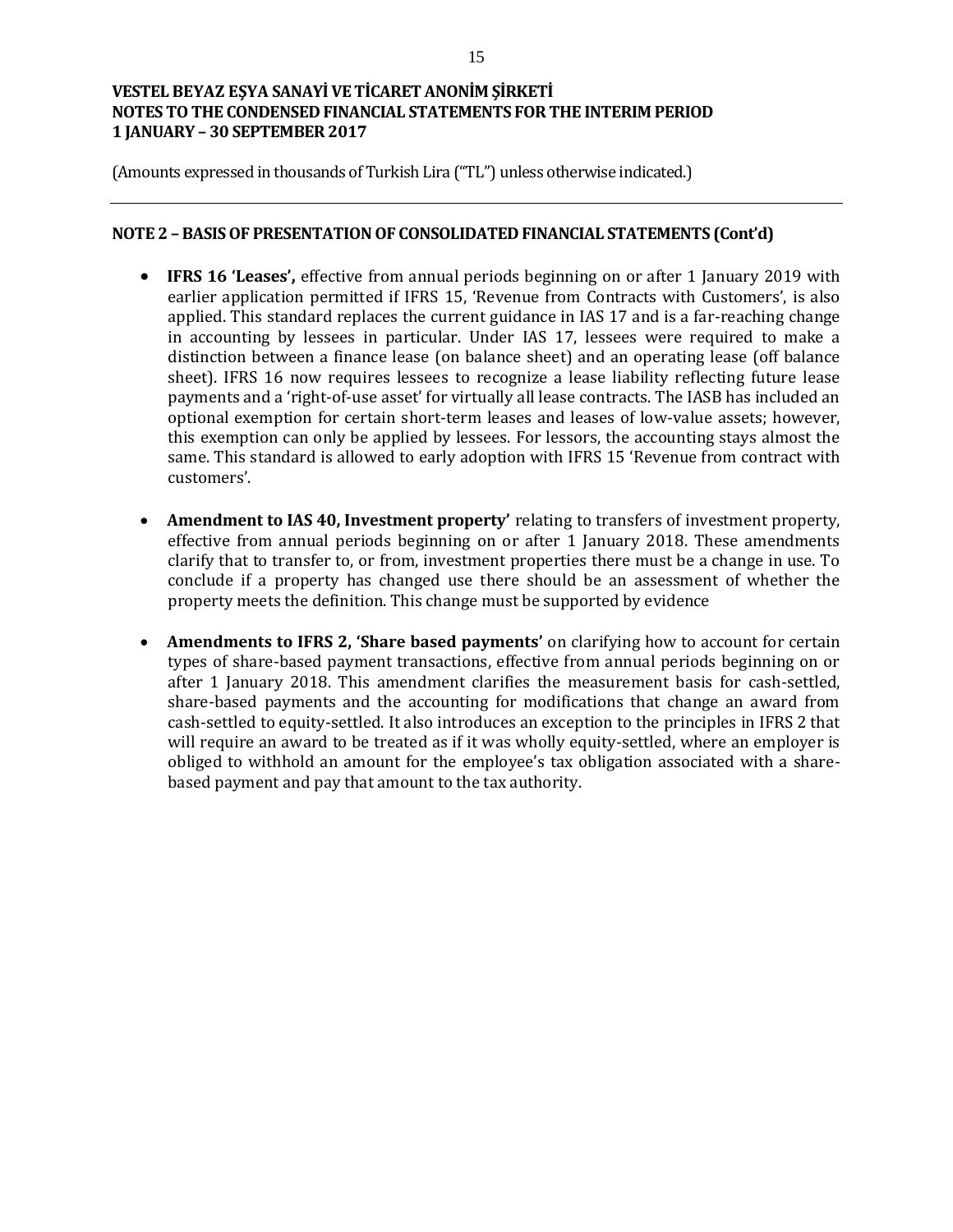(Amounts expressed in thousands of Turkish Lira ("TL") unless otherwise indicated.)

### **NOTE 2 – BASIS OF PRESENTATION OF CONSOLIDATED FINANCIAL STATEMENTS (Cont'd)**

- **IFRIC 22, 'Foreign currency transactions and advance consideration',** effective from annual periods beginning on or after 1 January 2018. This IFRIC addresses foreign currency transactions or parts of transactions where there is consideration that is denominated or priced in a foreign currency. The interpretation provides guidance for when a single payment/receipt is made as well as for situations where multiple payments/receipts are made. The guidance aims to reduce diversity in practice.
- **IFRIC 23, 'Uncertainty over income tax treatments',** effective from annual periods beginning on or after 1 January 2019. This IFRIC clarifies how the recognition and measurement requirements of IAS 12 'Income taxes', are applied where there is uncertainty over income tax treatments. The IFRS IC had clarified previously that IAS 12, not IAS 37 'Provisions, contingent liabilities and contingent assets', applies to accounting for uncertain income tax treatments. IFRIC 23 explains how to recognize and measure deferred and current income tax assets and liabilities where there is uncertainty over a tax treatment. An uncertain tax treatment is any tax treatment applied by an entity where there is uncertainty over whether that treatment will be accepted by the tax authority. For example, a decision to claim a deduction for a specific expense or not to include a specific item of income in a tax return is an uncertain tax treatment if its acceptability is uncertain under tax law. IFRIC 23 applies to all aspects of income tax accounting where there is an uncertainty regarding the treatment of an item, including taxable profit or loss, the tax bases of assets and liabilities, tax losses and credits and tax rates.

The Company will evaluate the effect of the aforementioned changes within its operations and apply changes starting from effective date. It is expected that the application of the standards and interpretations will not have a significant effect on the consolidated financial statements of the Company.

**c) Other new standards, amendments and interpretations issued and effective as of 1 January 2017 have not been presented since they are not relevant to the operations of the Company or have insignificant impact on the financial statements.**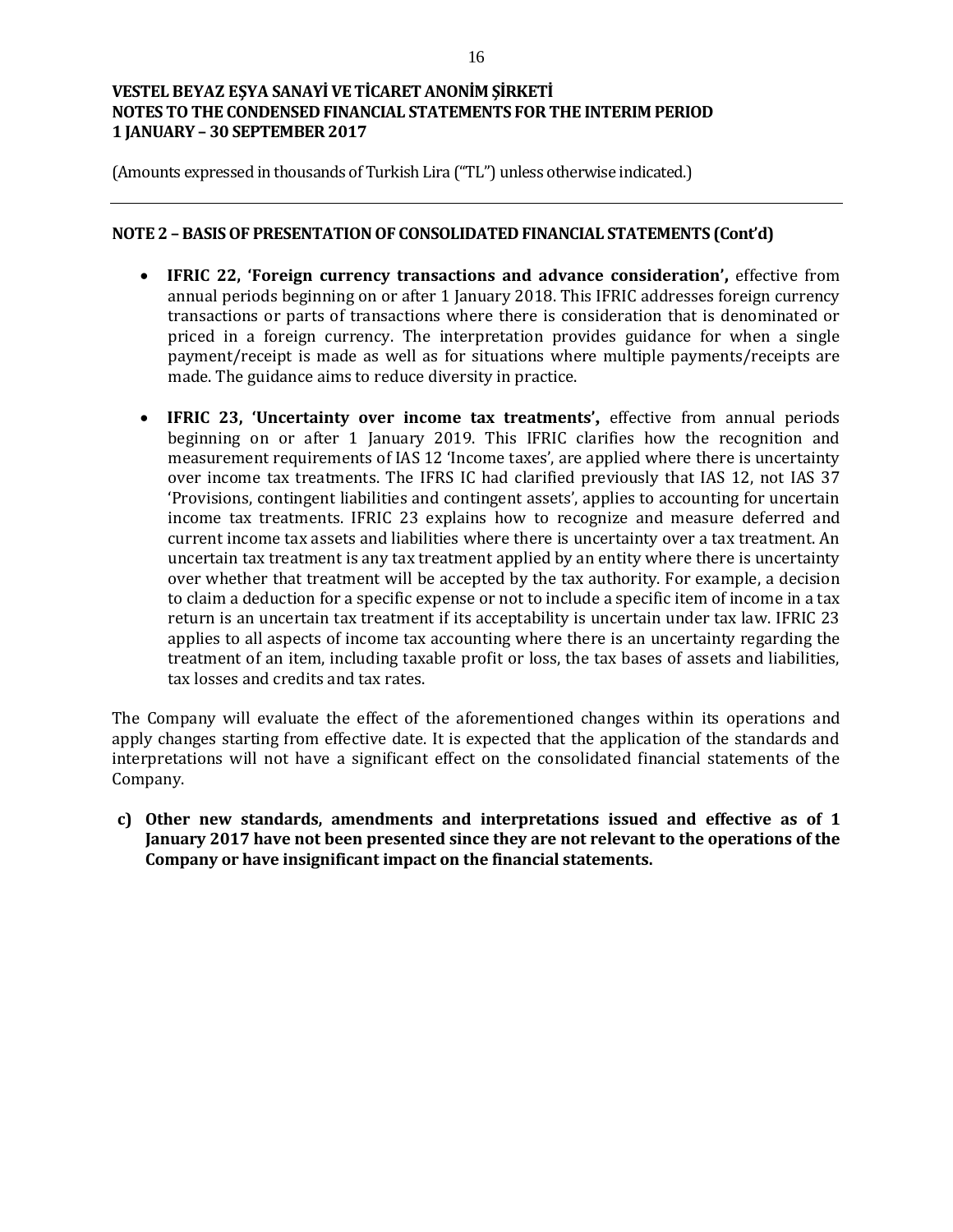(Amounts expressed in thousands of Turkish Lira ("TL") unless otherwise indicated.)

### **NOTE 2 – BASIS OF PRESENTATION OF FINANCIAL STATEMENTS (Cont'd)**

### **2.4. Summary of significant accounting policies**

### **2.4.1 Revenue**

Revenue is measured at the fair value of the consideration received or receivable taking into account the amount of any trade discounts and volume rebates allowed by the entity.

Revenue from the sale of goods shall be recognized when all the following conditions have been satisfied:

- The Company has transferred to the buyer significant risks and reward of ownership of the goods,
- The Company retains neither continuing managerial involvement to the degree usually associated with ownership nor effective control over the goods sold,
- The amount of revenue can be measured reliably,
- It is probable that the economic benefits associated with the transaction will flow to the Company; and
- The costs incurred or to be incurred in respect of the transaction can be measured reliably.

#### **2.4.2 Inventories**

Inventories are stated at the lower of cost and net realizable value. Costs, including an appropriate portion of fixed and variable overhead expenses, are assigned to inventories held by the method most appropriate to the particular class of inventory. Company uses moving weighted average method for costing.

Net realizable value represents the estimated selling price less all estimated costs of completion and costs necessary to make a sale. When the net realizable value of inventory is less than cost, the inventory is written down to the net realizable value and the expense is included in statement of income in the period the write-down or loss occurred. When the circumstances that previously caused inventories to be written down below cost no longer exist or when there is clear evidence of an increase in net realizable value because of changed economic circumstances, the amount of the write-down is reversed. The reversal amount is limited to the amount of the original write-down.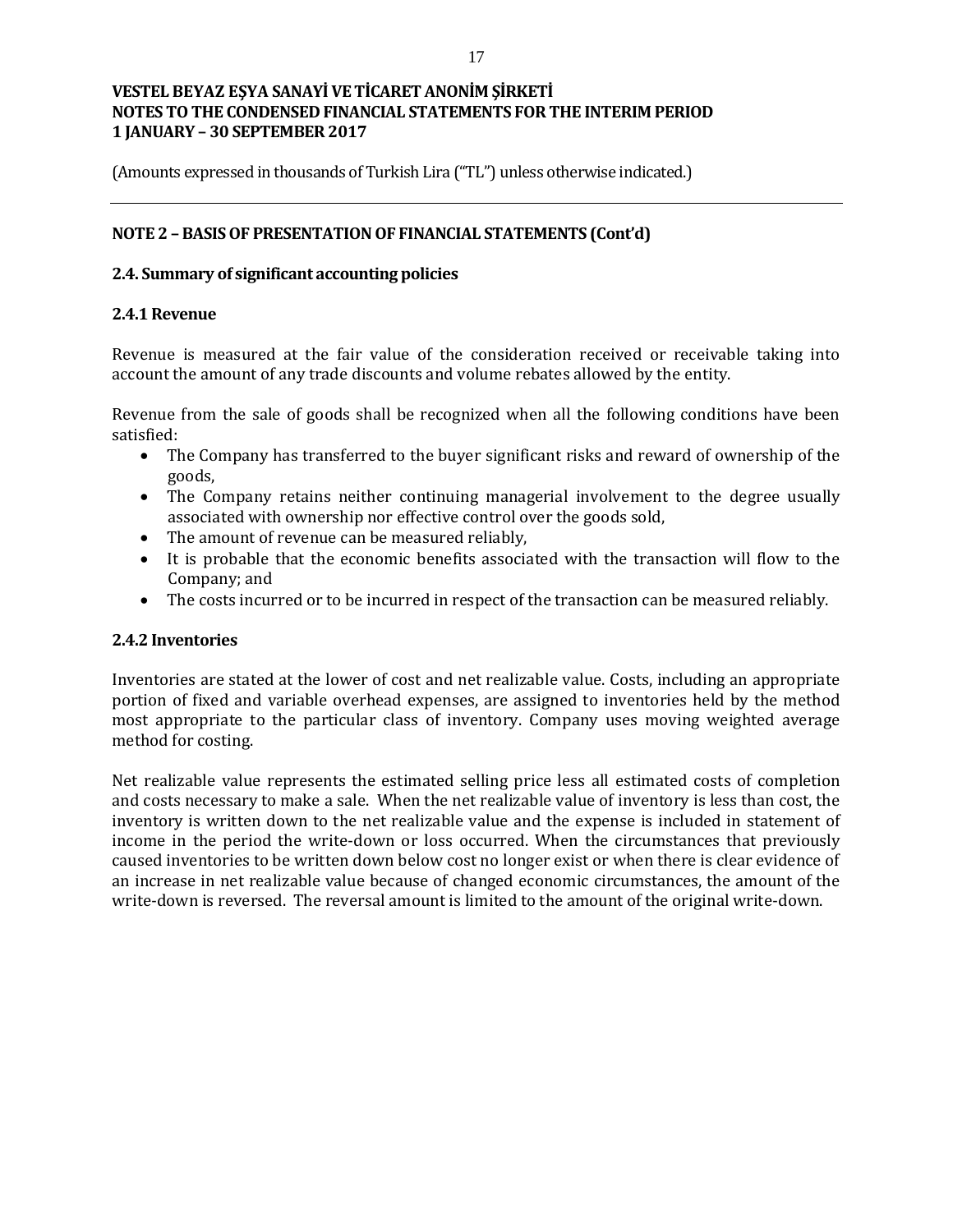(Amounts expressed in thousands of Turkish Lira ("TL") unless otherwise indicated.)

### **NOTE 2 – BASIS OF PRESENTATION OF FINANCIAL STATEMENTS (Cont'd)**

### **2.4.3 Property, plant and equipment**

Property, plant and equipment are carried at cost less accumulated depreciation. Depreciation is provided on restated amounts of property, plant and equipments using the straight-line method based on the estimated useful lives of the assets, except for land due to their indefinite useful life.

Property, plant and equipment are reviewed for impairment whenever events or changes in circumstances indicate that the carrying amount may not be recoverable. An impairment loss is recognized for the amount by which the asset's carrying amount exceeds its recoverable amount. The recoverable amount is the higher of an asset's fair value less costs to sell and value in use.

Gains or losses on disposals of property, plant and equipment are included in other operating income and other operating expense.

Costs, such as repairs and maintenance or part replacement of tangible assets, are included in the asset's carrying amount or recognized as a separate asset, as appropriate, only when it is probable that future economic benefits with the item will flow to the Company. All other costs are charged to statements of profit or loss during the financial year in which they are incurred.

#### **2.4.4 Intangible assets**

#### **a) Research and development costs**

Research costs are recognized as expense in the period in which they are incurred. An intangible asset arising from development (or from the development phase of an internal project) if and only if an entity can demonstrate all of the following:

- The technical feasibility of completing the intangible asset so that it will be available for use or sale;
- Its intention to complete the intangible asset and use or sell it;
- Its ability to use or sell the intangible asset;
- How the intangible asset will generate probable future economic benefits;
- The availability of adequate technical, financial and other resources to complete the development and to use or sell the intangible asset, and
- Its ability to measure reliably the expenditure attributable to the intangible asset during its development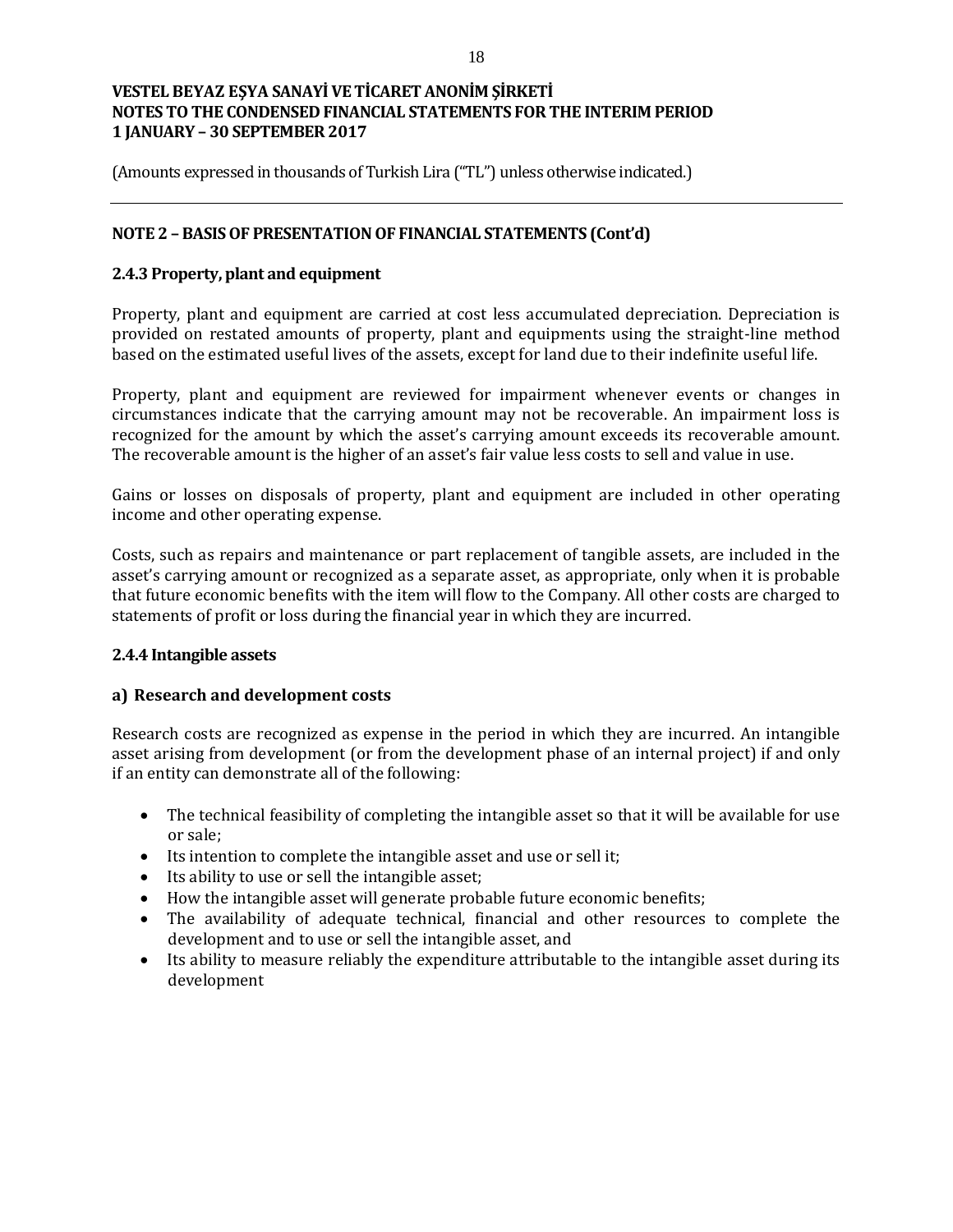(Amounts expressed in thousands of Turkish Lira ("TL") unless otherwise indicated.)

### **NOTE 2 – BASIS OF PRESENTATION OF FINANCIAL STATEMENTS (Cont'd)**

Other development costs are recognized as expense as incurred. If it is not possible to distinguish the research phase from the development phase of an internal project, the entity treats the expenditure on that project as if it were incurred in the research phase only.

### **b) Rights and other intangible fixed assets**

Rights and other intangible assets consist acquired computer software, computer software development costs and other identifiable rights. Rights and other intangible assets are recognized at their acquisition costs and are amortized on a straight line basis over their expected useful lives which are less than five years.

### **2.4.5 Financial instruments**

### **a) Financial assets**

The Company classifies its financial assets in the following categories: Financial assets at fair value through profit or loss, loans and receivables. The classification depends on the purpose for which the financial assets were acquired.

#### Financial assets at fair value through profit or loss

Financial assets at fair value through profit or loss are financial assets held for trading. A financial asset is classified in this category if acquired principally for the purpose of selling in the short-term. Derivatives are also categorized as held for trading unless they are designated as hedges.

#### Loans and receivables

Trade receivables, loans, and other receivables that have fixed or determinable payments that are not quoted in an active market are classified in this category. Loans and receivables (trade and other receivables, bank deposits, cash and others) are measured at amortized cost using the effective interest method less any impairment. Interest income is recognized by applying the effective interest rate, except for cases when the recognition of interest would be immaterial.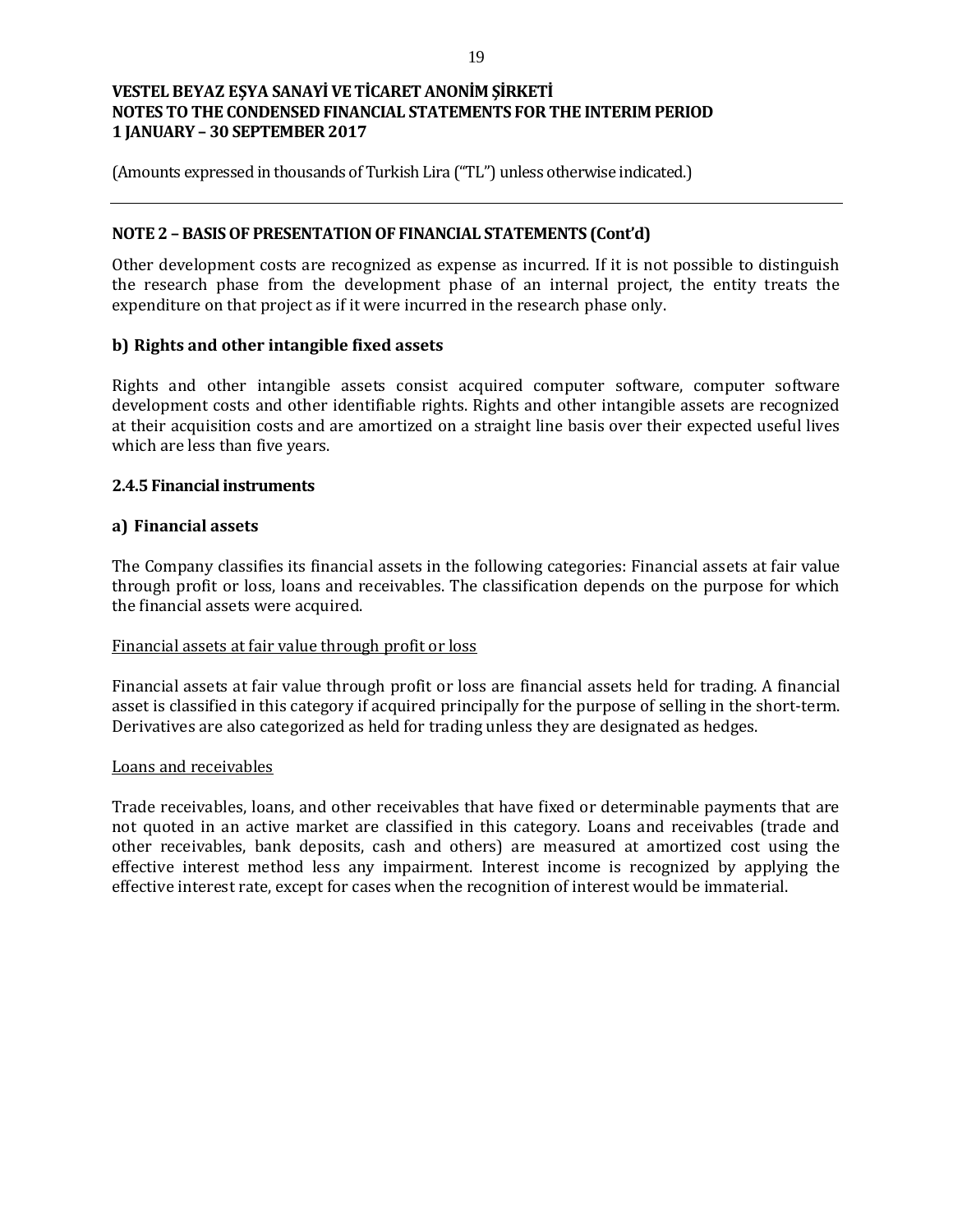(Amounts expressed in thousands of Turkish Lira ("TL") unless otherwise indicated.)

### **NOTE 2 – BASIS OF PRESENTATION OF FINANCIAL STATEMENTS (Cont'd)**

#### Impairment of financial assets

Financial assets, other than those at fair value through profit or loss, are assessed for indicators of impairment at each reporting period. Financial assets are impaired where there is objective evidence that, as a result of one or more events that occurred after the initial recognition of the financial asset, the estimated future cash flows of the investment have been impacted.

For financial assets carried at amortized cost, the amount of the impairment is the difference between the asset's carrying amount and the present value of estimated future cash flows, discounted at the original effective interest rate.

For financial assets carried at amortized cost, if the amount of a past impairment loss decreases and the decrease can be related objectively to an event occurring after the impairment was recognized, then the impairment is reversed through profit or loss. However, the carrying amount should not be increased to an amount that exceeds what the amortized cost would have been at the date of the reversal had the impairment not been recognized.

For financial assets carried at cost, if there is objective evidence of impairment, the amount of the impairment loss is measured as the difference between carrying amount and the present value of estimated future cash flows discounted at the current rate of return for a similar financial asset. Once an impairment loss has been recognized on a financial asset recognized at cost, it is not permitted to recognize a reversal.

#### **b) Financial liabilities**

Financial liabilities are classified as either financial liabilities at fair value through profit or loss or other financial liabilities.

#### Financial liabilities at fair value through profit or loss

Financial liabilities at fair value through profit or loss are stated at fair value, with any resultant gain or loss recognized in profit or loss. The net gain or loss recognized in profit or loss incorporates any interest paid on the financial liability.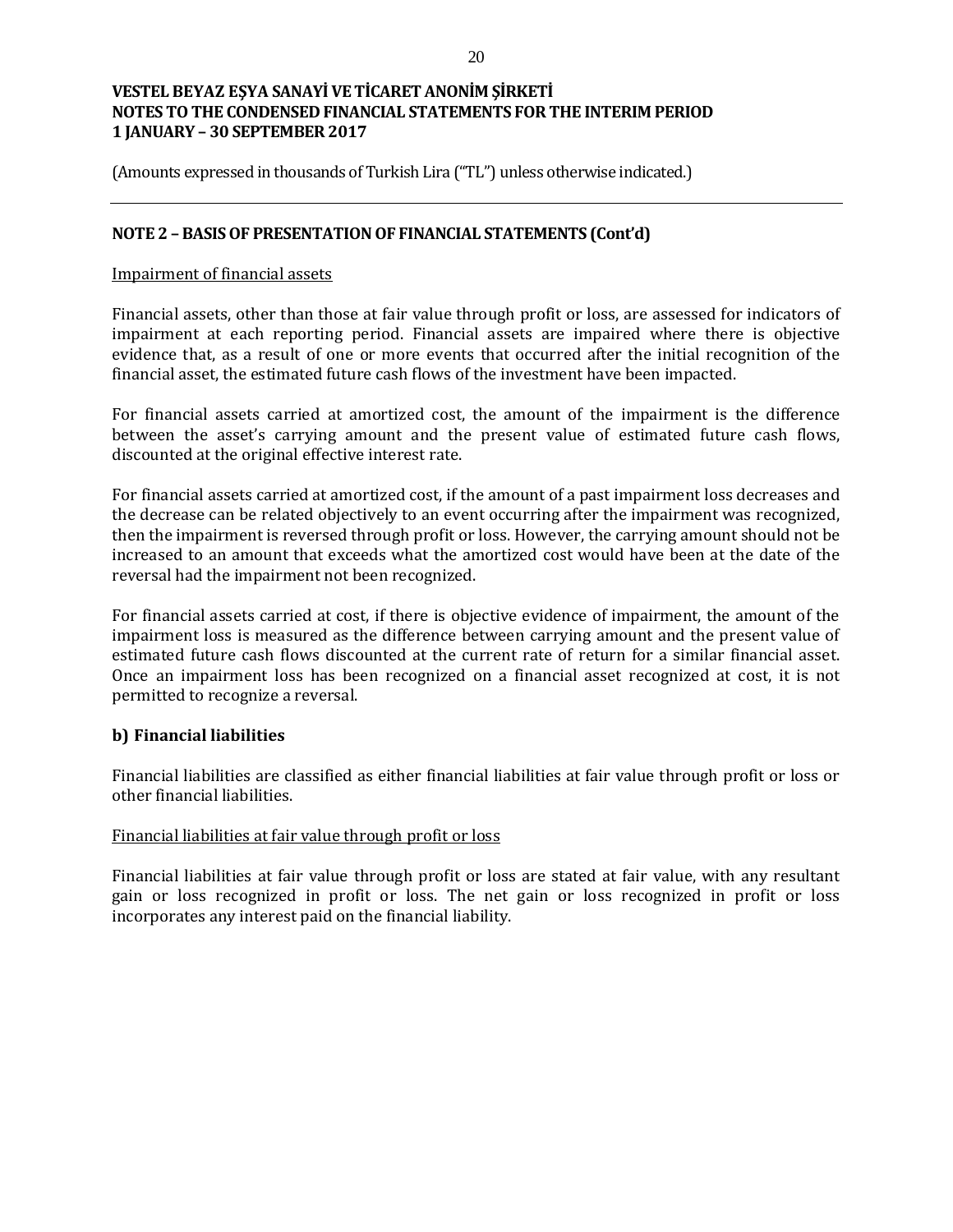(Amounts expressed in thousands of Turkish Lira ("TL") unless otherwise indicated.)

### **NOTE 2 – BASIS OF PRESENTATION OF FINANCIAL STATEMENTS (Cont'd)**

#### Other financial liabilities

Other financial liabilities, including borrowings, are initially measured at fair value, net of transaction costs.

Other financial liabilities are subsequently measured at amortized cost using the effective interest method plus the interest expense recognized on an effective yield basis.

The effective interest method is calculating the amortized cost of a financial liability and of allocating interest expense over the relevant period. The effective interest rate discounts the estimated future cash payments through the expected life of the financial liability, or, where appropriate, a shorter period.

### **c) Derivative financial instruments and hedge accounting:**

Derivatives are initially recognized at fair value on the date a derivative contract is entered into and are subsequently remeasured at their fair value. Fair values of derivatives are carried as assets when positive and as liabilities when negative. The method of recognizing the resulting gain or loss depends on whether the derivative is designated as a hedging instrument, and if so the nature of the item being hedged.

The Company documents at the inception of the transaction the relationship between hedging instruments and hedged items, as well as its risk management objectives and strategy for undertaking various hedging transactions. The Company also documents its assessment, both at hedge inception and on an ongoing basis, of whether the derivatives that are used in hedging transactions are highly effective in offsetting changes in fair values of hedged items.

#### Derivative financial instruments held for trading

Company's held for trading derivative financial instruments consist of forward foreign currency purchase and sale contracts. Such derivative financial instruments providing effective protection against the risk for the Company economically and due to meeting the conditions for hedge accounting usually, they are accounted as derivative financial instruments held for trading in financial statements. The fair value changes of these derivative instruments are recognized in income statement as financial income / expense.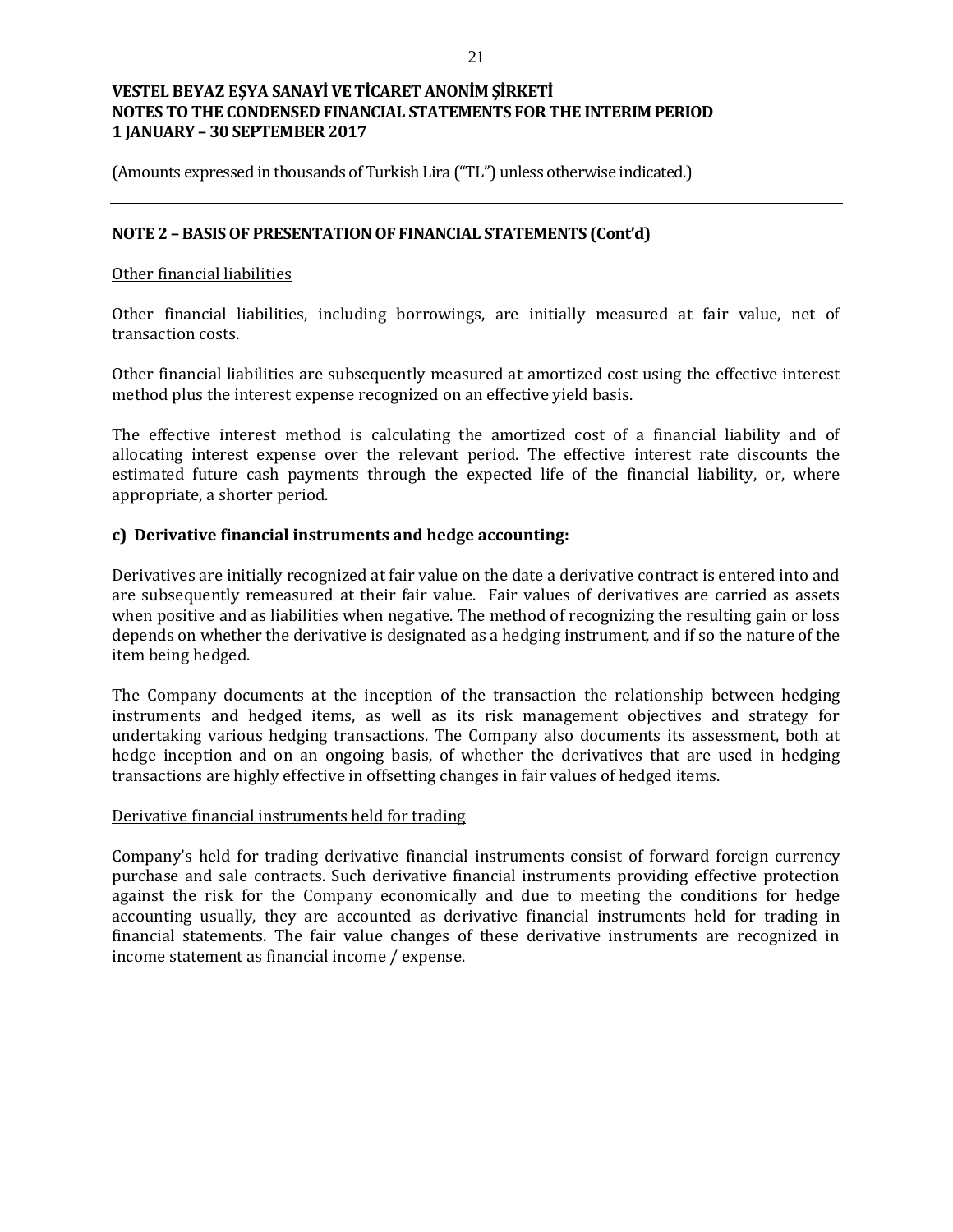(Amounts expressed in thousands of Turkish Lira ("TL") unless otherwise indicated.)

### **NOTE 2 – BASIS OF PRESENTATION OF FINANCIAL STATEMENTS (Cont'd)**

### Cash flow hedges:

The effective portion of changes in the fair value of derivatives that are designated and qualify as cash flow hedges is recognized in equity within cash flow hedge reserves. The gain or loss relating to the ineffective portion is recognized immediately in the statement of comprehensive income within finance income/ expense. Amounts accumulated in equity are reclassified to profit or loss in the periods when the hedged item affects profit or loss (for example, when the forecast sale that is hedged takes place or portion related to the accrued interest). When a hedging instrument expires or is sold, or when a hedge no longer meets the criteria for hedge accounting, any cumulative gain or loss existing in equity at that time remains in equity and is recognized when the forecast transaction is ultimately recognized, in the statement of comprehensive income within finance income/ expense. The Company has evaluated its forward contracts and recognized certain contracts as hedging derivative instruments since they have been carrying necessary hedging conditions regarding to TAS 39.

#### **2.4.6 Foreign currency transactions**

Transactions in foreign currencies during the period are recorded at the rates of exchange prevailing on the dates of the transactions. Monetary items denominated in foreign currencies are translated to TL at the rates prevailing on the balance sheet date. Exchange differences on foreign currency denominated monetary assets and liabilities are recognized in profit or loss in the period in which they arise except for the effective portion of the foreign currency hedge of net investments in foreign operations. On-monetary items which are denominated in foreign currency and measured with historical costs are translated using the exchange rates at the dates of initial transactions.

#### **2.4.7 Provisions, contingent assets and liabilities**

Provisions are recognized when the Company has a present obligation as a result of a past event, and it is probable that the Company will be required to settle that obligation, and a reliable estimate can be made of the amount of the obligation.

Possible assets or obligations that arise from past events and whose existence will be confirmed only by the occurrence or non-occurrence of one or more uncertain events not wholly within the control of the company are not included in the financial statements and treated as contingent assets or liabilities.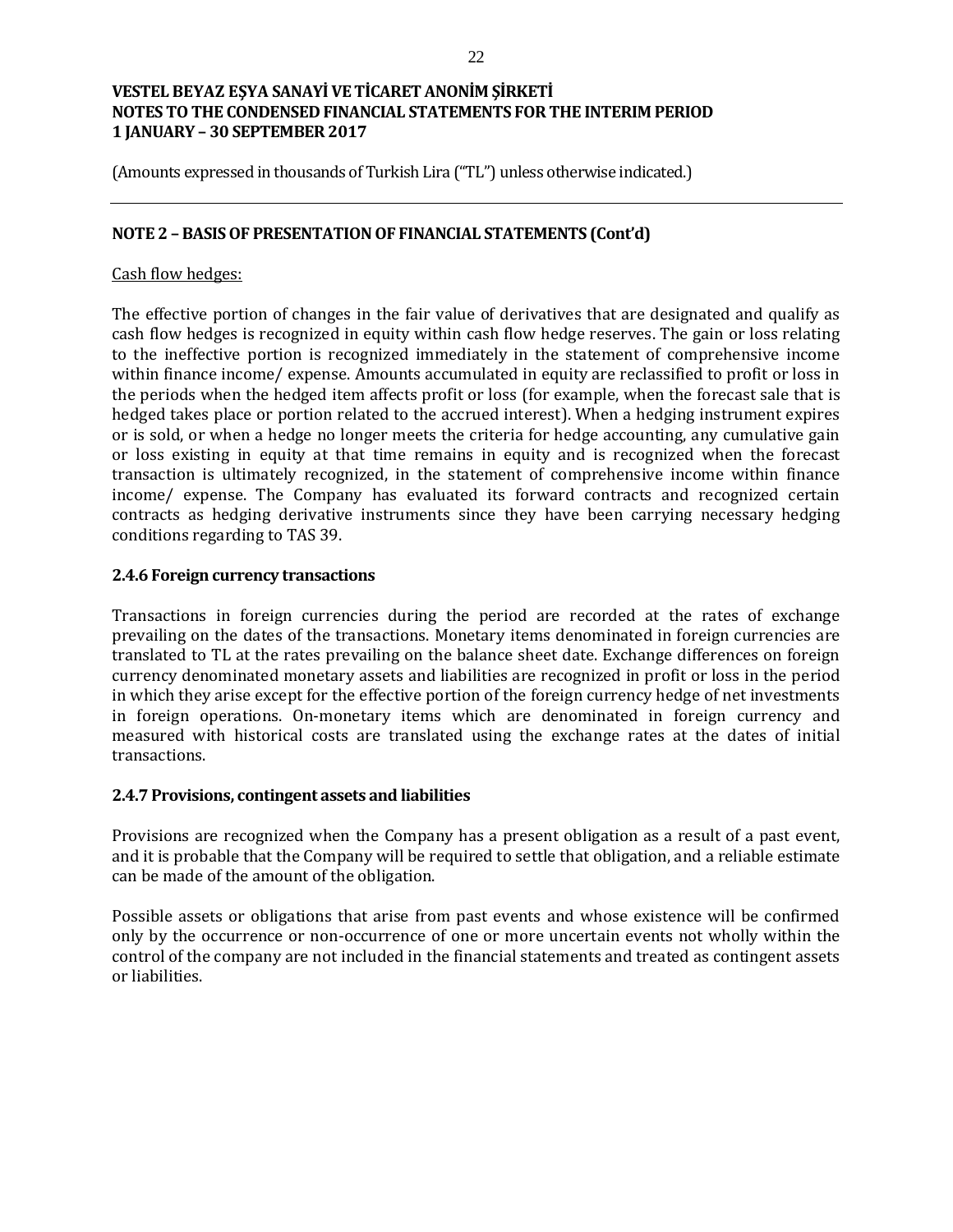(Amounts expressed in thousands of Turkish Lira ("TL") unless otherwise indicated.)

### **NOTE 2 – BASIS OF PRESENTATION OF FINANCIAL STATEMENTS (Cont'd)**

### **2.4.8 Related parties**

Shareholders, key management personnel and board members, their close family members and companies controlled, jointly controlled or significantly influenced by them and Zorlu Holding Group companies are considered and referred to as related parties.

#### **2.4.9 Taxation on income**

Tax expense for the period comprises current and deferred tax. Tax is recognized in the income statement, except to the extent that it relates to items directly recognized in equity. In that case, tax is recognized in shareholders' equity.

The tax currently payable is based on taxable profit for the year. Taxable profit differs from profit as reported in the income statement because it excludes items of income or expense that are taxable or deductible in other years and it further excludes items that are never taxable or deductible. The Company's liability for current tax is calculated using tax rates that have been enacted or substantively enacted by the balance sheet date.

Deferred tax is recognized on temporary differences between the carrying amounts of assets and liabilities in the financial statements and the corresponding tax bases which is used in the computation of taxable profit. Deferred tax liabilities are generally recognized for all taxable temporary differences and deferred tax assets are recognized for all deductible temporary differences to the extent that it is probable that taxable profits will be available against which those deductible temporary differences can be utilized.

Investment incentives that are conducive to payment of corporate taxes at reduced rates are subject to deferred tax calculation when there is reasonable assurance that the Group will benefit from the related incentive.

Deferred tax liabilities are recognized for taxable temporary differences associated with investments in subsidiaries and associates, and interests in joint ventures, except where the Company is able to control the reversal of the temporary difference and it is probable that the temporary difference will not reverse in the foreseeable future. Deferred tax assets arising from deductible temporary differences associated with such investments and interests are only recognized to the extent that it is probable that there will be sufficient taxable profits against which to utilize the benefits of the temporary differences and they are expected to reverse in the foreseeable future.

Deferred tax assets and liabilities are offset when there is a legally enforceable right to set off current tax assets against current tax liabilities and when they relate to income taxes levied by the same taxation authority and the Company intends to settle its current tax assets and liabilities on a net basis.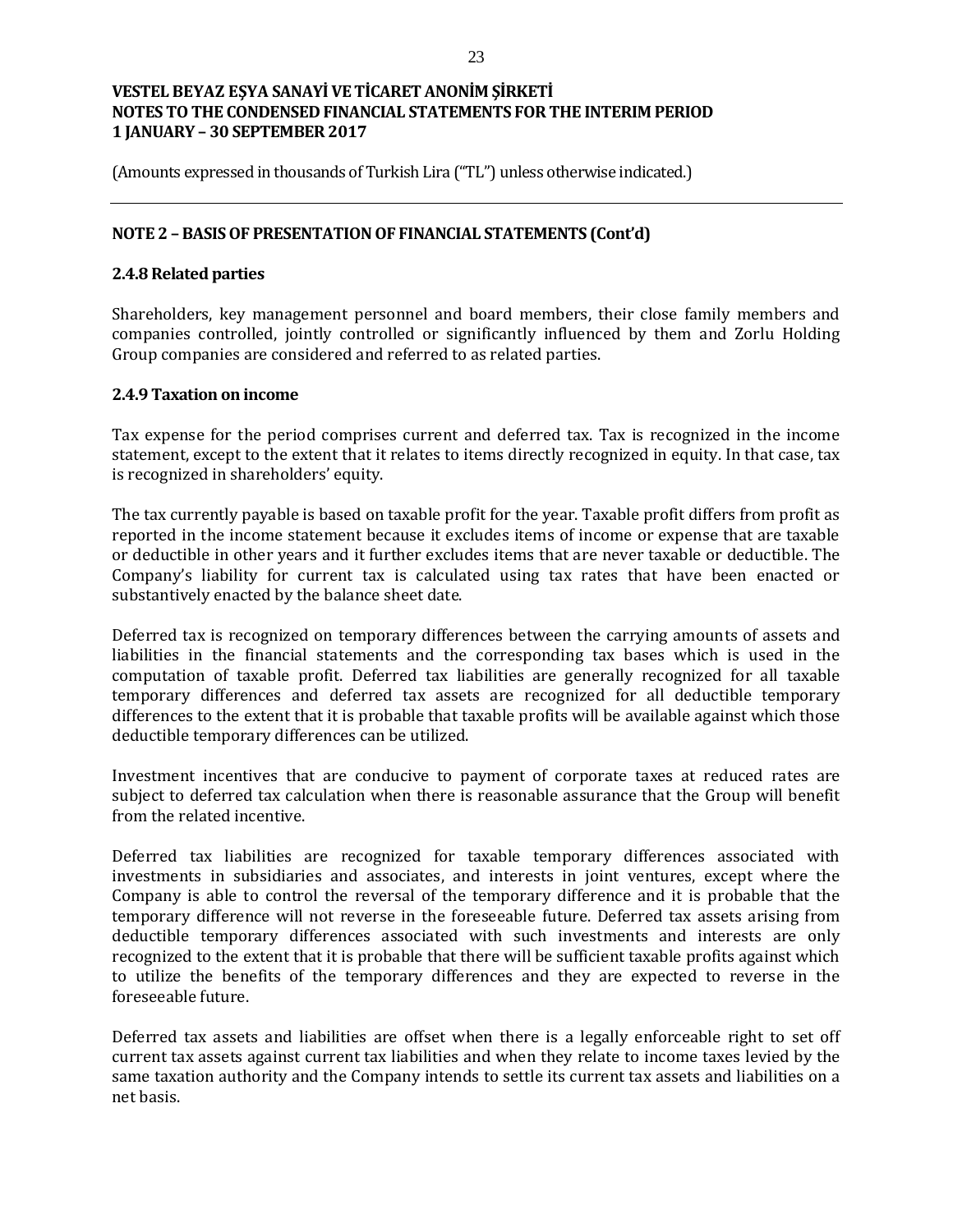(Amounts expressed in thousands of Turkish Lira ("TL") unless otherwise indicated.)

### **NOTE 2 – BASIS OF PRESENTATION OF FINANCIAL STATEMENTS (Cont'd)**

#### **2.4.10 Employee benefits**

Employment termination benefits, as required by the Turkish Labor Law and the laws applicable in the countries where the subsidiaries operate, represent the estimated present value of the total reserve of the future probable obligation of the Group arising in case of the retirement of the employees. According to Turkish Labor Law and other laws applicable in Turkey, the Group is obliged to pay employment termination benefits to all personnel in cases of termination of employment without due cause, call for military service, be retired or death upon the completion of a minimum one year service. Employment termination benefits are considered as being part of defined retirement benefit plan as per TAS 19. All actuarial gains and losses are recognized in consolidated statements of income.

### **2.4.11 Government grants**

Government grants, including non-monetary grants at fair value, are recognized in financial statements when there is reasonable assurance that the entity will comply with the conditions attaching to them, and the grants will be received.

Incentives for research and development activities are recognized in financial statements when they are authorized by the related institutions.

#### **2.4.12 Earnings per share**

Earnings per share disclosed in the statement of income is determined by dividing net income attributable to equity holder of the parent by the weighted average number of such shares outstanding during the year concerned.

#### **2.4.13 Statement of cash flows**

In the statement of cash flows, cash flows are classified into three categories as operating, investment and financing activities. Cash flows from operating activities are those resulting from the Company's production and sales activities. Cash flows from investment activities indicate cash inflows and outflows resulting from property, plant and equipments and financial investments. Cash flows from financing activities indicate the resources used in financing activities and the repayment of these resources. Cash and cash equivalents comprise of cash in hand accounts, bank deposits and shortterm, highly liquid investments that are readily convertible to known amounts of cash with maturities equal or less than three months.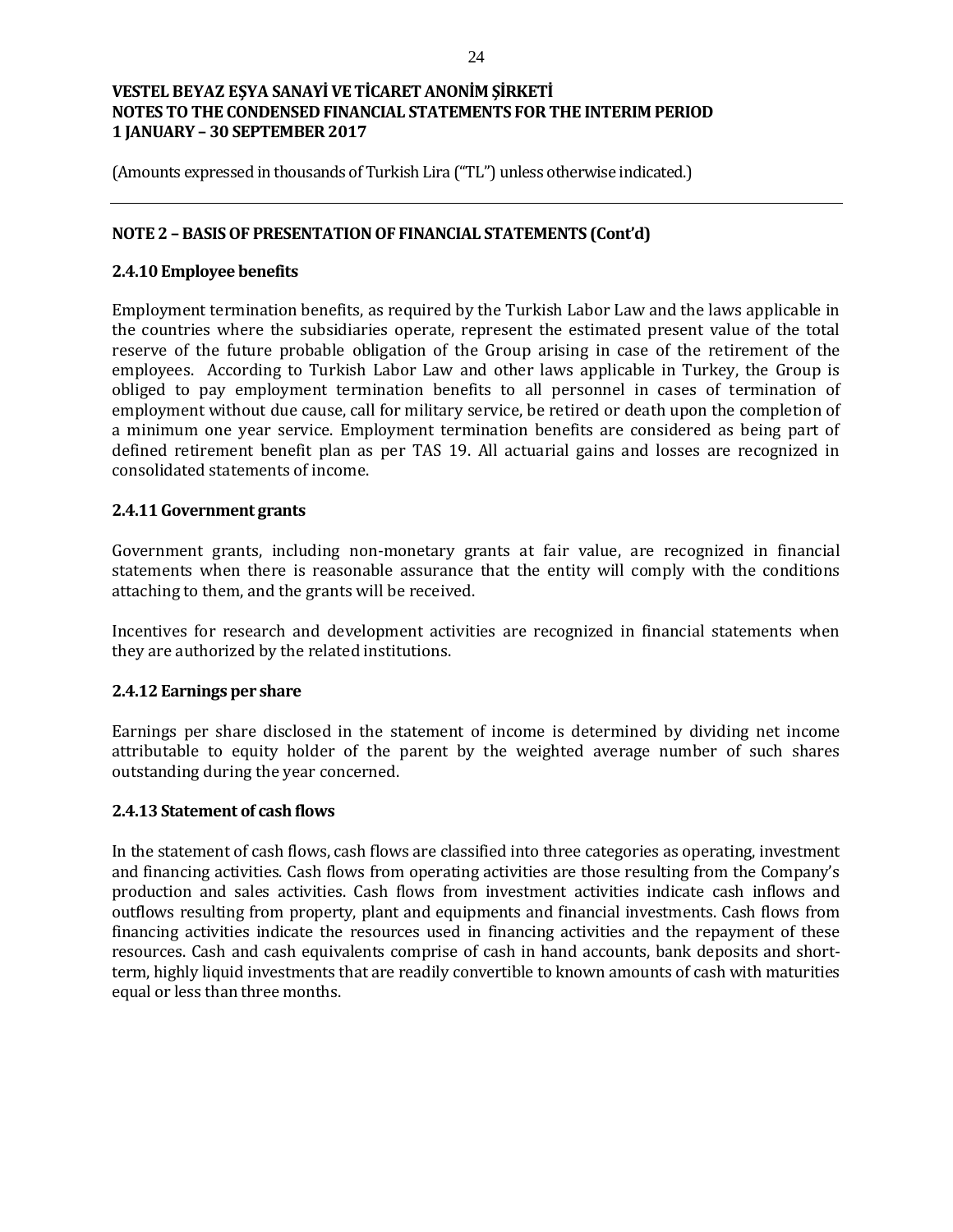(Amounts expressed in thousands of Turkish Lira ("TL") unless otherwise indicated.)

### **NOTE 2 – BASIS OF PRESENTATION OF FINANCIAL STATEMENTS (Cont'd)**

### **2.4.14 Offsetting**

All items with significant amounts and nature, even with similar characteristics, are presented separately in the financial statements. Insignificant amounts are grouped and presented by means of items having similar substance and function. When the nature of transactions and events necessitate offsetting, presentation of these transactions and events over their net amounts or recognition of the assets after deducting the related impairment are not considered as a violation of the rule of non-offsetting. As a result of the transactions in the normal course of business, revenue other than sales are presented as net if the nature of the transaction or the event qualify for offsetting.

#### **2.4.15 Events after the balance sheet date**

Events after the balance sheet date, announcements related to net profit or even declared after other selective financial information has been publicly announced; include all events that take place between the balance sheet date and the date when balance sheet was authorized for issue.

In the case that events require a correction to be made on the balance sheet date, the Company makes the necessary corrections to the financial statements. Moreover, the events that occur subsequent to the balance sheet date and that do not require a correction to be made are disclosed in accompanying notes, where the decisions of the users of financial statements are affected.

#### **2.5. Critical accounting estimates and judgments**

Preparation of financial statements requires the use of estimates and assumptions that may affect the amount of assets and liabilities recognized as of the balance sheet date, disclosures of contingent assets and liabilities and the amount of revenue and expenses reported. Although these estimates and assumptions rely on the Company management's best knowledge about current events and transactions, actual outcomes may differ from those estimates and assumptions. Significant estimates of the Company management are as follows:

#### i. Income taxes:

There are many transactions and calculations for which the ultimate tax determination is uncertain during the ordinary course of business and significant judgment is required in determining the provision for income taxes. The Company recognizes tax liabilities for anticipated tax issues based on estimates of whether additional taxes will be due. Where the final tax outcome of these matters is different from the amounts that were initially recorded, such differences will impact the income tax and deferred income tax provisions in the period in which such determination is made (note 23).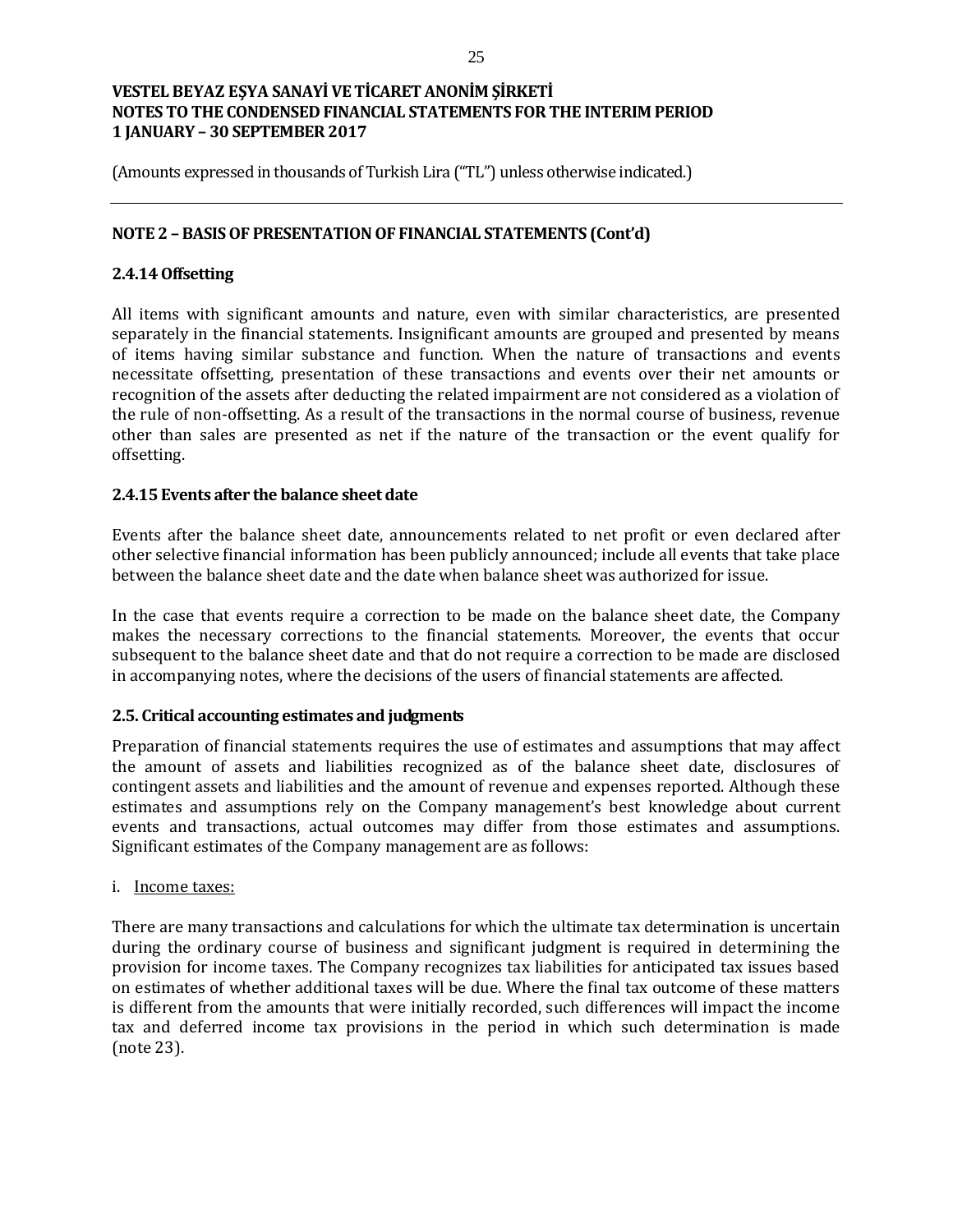(Amounts expressed in thousands of Turkish Lira ("TL") unless otherwise indicated.)

#### **NOTE 3 - SEGMENT REPORTING**

Operating segments are identified on the same basis as financial information is reported internally to the Company's chief operating decision maker. The Company Board of Directors has been identified as the Company's chief operating decision maker who is responsible for allocating resources between segments and assessing their performances. The Company management determines operating segments by reference to the reports reviewed by the Board of Directors to make strategic decisions.

The Management believes that the Company operates in a single industry sector as the risks and returns for the activities do not show any material difference because the scope of activity covers only the production of white goods and the production processes and classes of customers are similar. As a result all information related to the industrial segment has been fully presented in the attached financial statements.

The Management has decided to use geographical segments for segment reporting considering the fact that risks and returns are affected by the differences in geographical regions.

|                  | 1 January - | 1 January -                                         | $1$ July- | 1 July- |
|------------------|-------------|-----------------------------------------------------|-----------|---------|
|                  |             | 30 September 30 September 30 September 30 September |           |         |
| Segment revenue  | 2017        | 2016                                                | 2017      | 2016    |
|                  |             |                                                     |           |         |
| Turkey           | 850.287     | 533.231                                             | 337.311   | 181.867 |
| Europe           | 1.353.437   | 1.161.069                                           | 515.856   | 372.282 |
| <b>Other</b>     | 630.797     | 433.776                                             | 234.633   | 143.521 |
|                  |             |                                                     |           |         |
| Gross sales      | 2.834.521   | 2.128.076                                           | 1.087.800 | 697.670 |
|                  |             |                                                     |           |         |
| Discounts (-)    | (5.781)     | (2.048)                                             | (3.572)   | (1.190) |
|                  |             |                                                     |           |         |
| <b>Net sales</b> | 2.828.740   | 2.126.028                                           | 1.084.228 | 696.480 |

#### **Geographical segments**

Other segment sales mainly comprise of sales to Asian and African countries.

The amount of export is 1.984.234 thousand TL for the period ended 30 September 2017. (1 January-30 September 2016: 1.594.845 thousand TL). Export sales are denominated in EURO, and USD as 97,1%, and 2,9% of total export respectively (1 January-30 September 2016: 98,7% EUR, 1,3% USD).

The carrying value of segment assets and costs incurred in order to obtain these assets are not separately disclosed since all assets of the company are located in Turkey.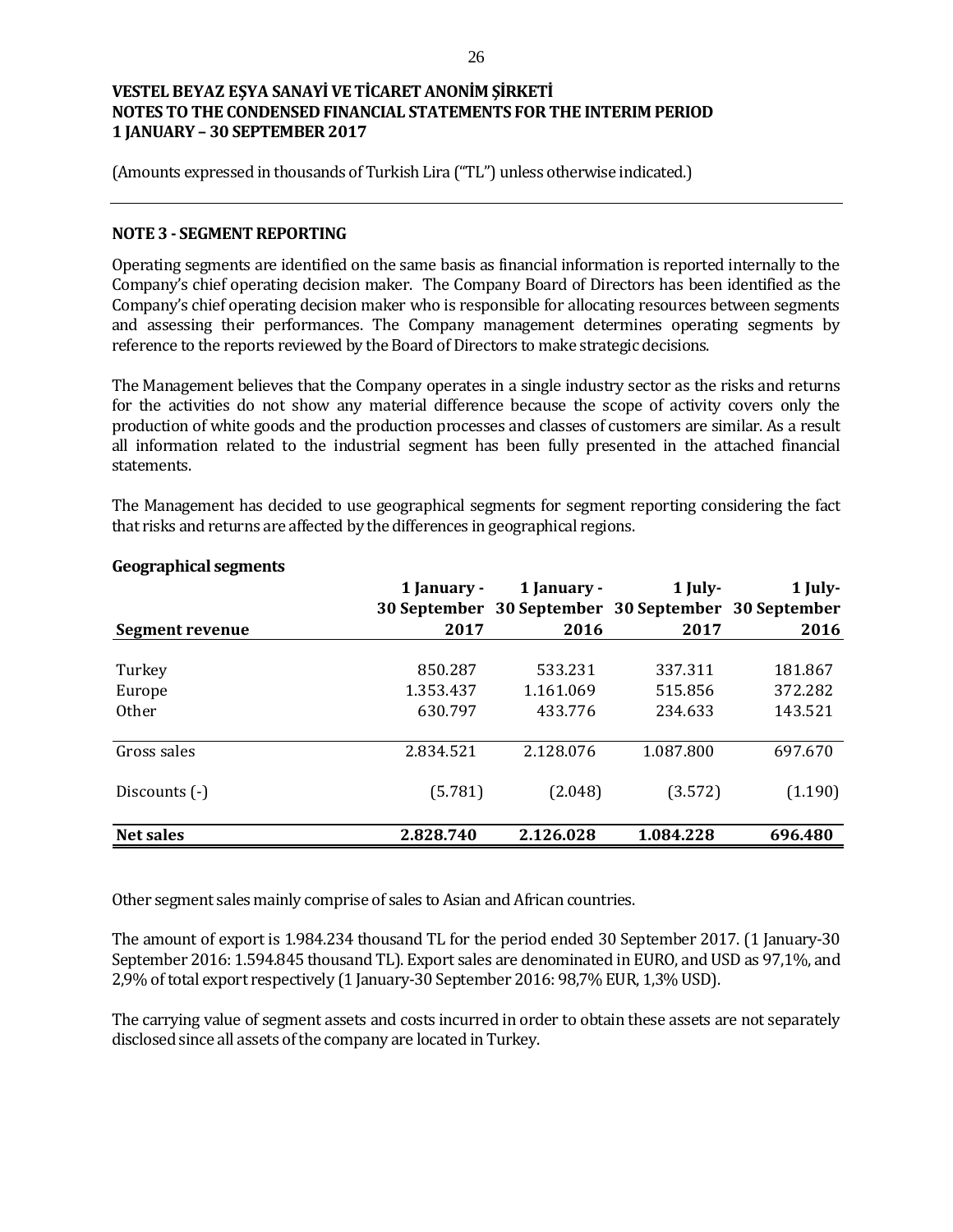(Amounts expressed in thousands of Turkish Lira ("TL") unless otherwise indicated.)

# **NOTE 4 – CASH AND CASH EQUIVALENTS**

|                                            | 30 September 2017 31 December 2016 |                  |
|--------------------------------------------|------------------------------------|------------------|
| Cash                                       | 219                                | 182              |
| <b>Bank deposits</b>                       |                                    |                  |
| - Demand deposits                          | 3.225                              | 1.242            |
| - Time deposits                            |                                    | 3.951            |
| Cheques and notes                          |                                    | 6.465            |
| <b>Blocked deposits</b>                    | 4.579                              | 989              |
| Cash and cash equivalents                  | 8.023                              | 12.829           |
| <b>NOTE 5 - FINANCIAL LIABILITIES</b>      |                                    |                  |
|                                            | 30 September 2017                  | 31 December 2016 |
|                                            |                                    |                  |
| <b>Short - term financial liabilities</b>  |                                    |                  |
| Short term bank loans                      | 286.525                            | 26.407           |
| Short term portion of long term bank loans | 229.250                            | 15.691           |
| Leasing debts                              | 420                                |                  |
|                                            | 516.195                            | 42.098           |
| Long - term financial liabilities          |                                    |                  |
| Long term bank loans                       | 16.267                             | 206.611          |
| Leasing debts                              | 622                                |                  |
|                                            | 16.889                             | 206.611          |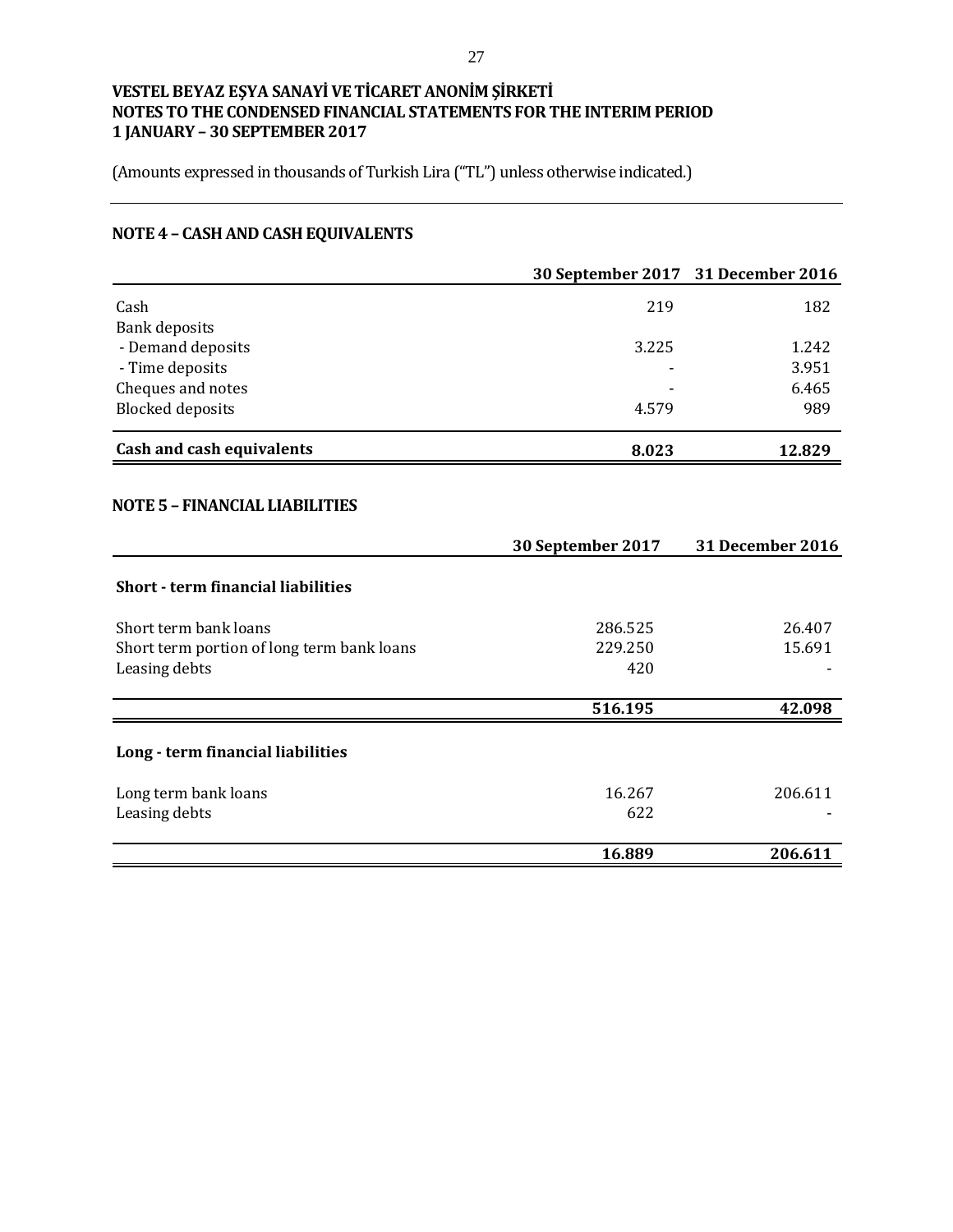(Amounts expressed in thousands of Turkish Lira ("TL") unless otherwise indicated.)

# **NOTE 5 – FINANCIAL LIABILITIES (Cont'd)**

Details of the Company's short term bank loans are given below:

| Weighted<br>average of |          |            | of effective      |                                                  |                         |
|------------------------|----------|------------|-------------------|--------------------------------------------------|-------------------------|
| effective interest     | Original |            |                   | Original                                         | TL                      |
| rates per annum        | currency | Equivalent | annum             | currency                                         | Equivalent              |
|                        |          |            |                   |                                                  |                         |
|                        | 22.802   | 95.595     |                   |                                                  |                         |
| 15,81%                 | 190.930  | 190.930    | 10,52%            | 26.407                                           | 26.407                  |
|                        |          |            |                   |                                                  |                         |
|                        |          | 286.525    |                   |                                                  | 26.407                  |
|                        | 1,59%    |            | 30 September 2017 | <b>Weighted average</b><br>TL interest rates per | <b>31 December 2016</b> |

Details of the Company's long term bank loans are given below:

|                    |                                                                 | 30 September 2017    |                   |                                                                           | <b>31 December 2016</b> |                   |
|--------------------|-----------------------------------------------------------------|----------------------|-------------------|---------------------------------------------------------------------------|-------------------------|-------------------|
| Currency           | Weighted<br>average of<br>effective interest<br>rates per annum | Original<br>currency | Equivalent        | <b>Weighted average</b><br>of effective<br>TL interest rates per<br>annum | Original<br>currency    | TL<br>Equivalent  |
|                    |                                                                 |                      |                   |                                                                           |                         |                   |
| - EUR<br>- TL      | 3,67%<br>14,25%                                                 | 43.551<br>46.668     | 182.582<br>46.668 | 4,43%<br>16,06%                                                           | 1.697<br>9.396          | 6.295<br>9.396    |
| Short term portion |                                                                 |                      | 229.250           |                                                                           |                         | 15.691            |
| - EUR<br>- TL      | 16,06%                                                          | 16.267               | 16.267            | 3,67%<br>14,51%                                                           | 42.370<br>49.422        | 157.189<br>49.422 |
| Long term portion  |                                                                 |                      | 16.267            |                                                                           |                         | 206.611           |
|                    |                                                                 |                      | 245.517           |                                                                           |                         | 222.302           |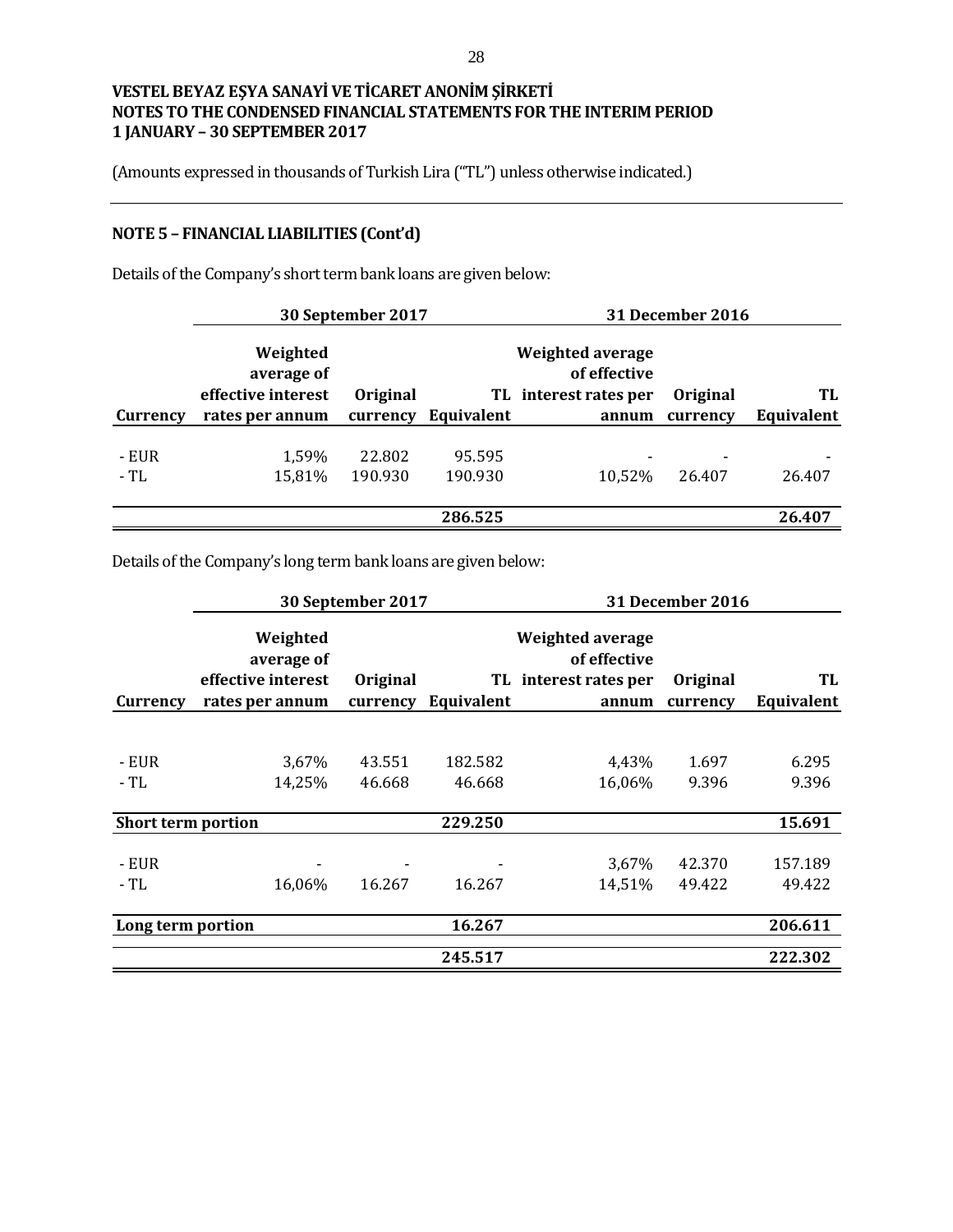(Amounts expressed in thousands of Turkish Lira ("TL") unless otherwise indicated.)

#### **NOTE 5 – FINANCIAL LIABILITIES (Cont'd)**

The redemption schedule of the Company's long term bank loans are given below:

|                    | 30 September 2017 | 31 December 2016 |
|--------------------|-------------------|------------------|
|                    |                   |                  |
| One to two years   | 11.604            | 197.654          |
| Two to three years | 4.663             | 8.957            |
|                    |                   |                  |
|                    | 16.267            | 206.611          |

The analysis of Company's bank loans in terms of periods remaining to contractual re-pricing dates is as follows:

Fair value of short term bank borrowings are considered to approximate their carrying values due to immateriality of discounting. Fair values are determined using average effective annual interest rates. Long term bank borrowings are stated at amortized cost using effective interest rate method and their fair values are considered to approximate their carrying values since loans usually have a re-pricing period of six months.

Guarantees given for the bank loans obtained are disclosed in note 13.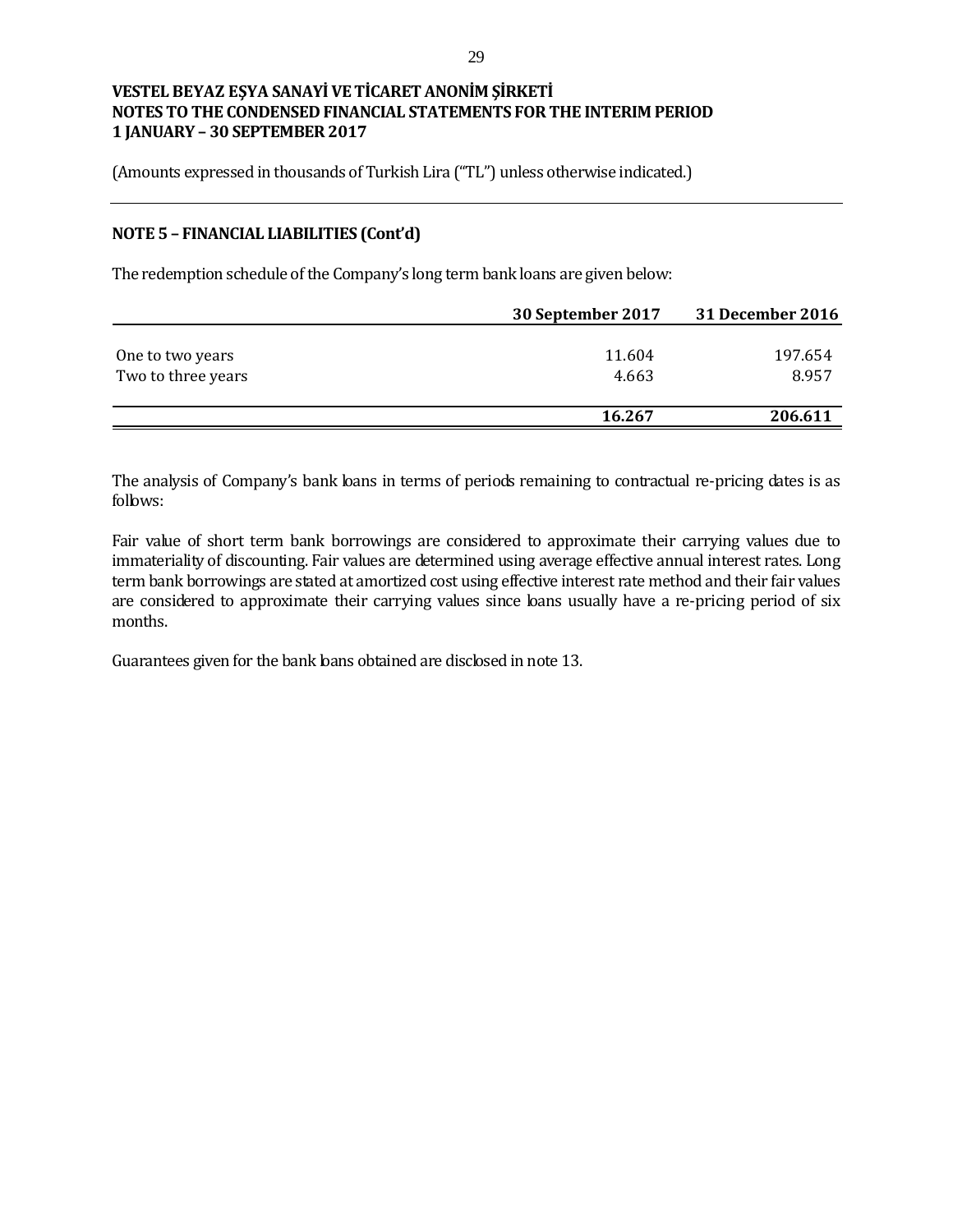(Amounts expressed in thousands of Turkish Lira ("TL") unless otherwise indicated.)

### **NOTE 6 –RELATED PARTY DISCLOSURES**

#### **a) Short term trade receivables from related parties**

|                                      | 30 September 2017 | <b>31 December 2016</b> |
|--------------------------------------|-------------------|-------------------------|
| Vestel Ticaret A.S.                  | 1.592.711         | 1.188.788               |
|                                      | 1.592.711         | 1.188.788               |
| Unearned interest on receivables (-) | (15.006)          | (5.981)                 |
|                                      | 1.577.705         | 1.182.807               |

The receivables result from the Company's foreign and domestic sales performed via Vestel Ticaret A.Ş. which is also a member of Vestel Group Companies.

#### **b) Short term trade payables to related parties**

|                                          | 30 September 2017 | 31 December 2016 |
|------------------------------------------|-------------------|------------------|
|                                          |                   |                  |
| Vestel Elektronik Sanayi ve Ticaret A.Ş. | 27.009            | 21.839           |
| Vestel Holland B.V.                      | 1.082             | 120              |
| Other related parties                    | 669               | 1.690            |
|                                          | 28.760            | 23.649           |
| Unearned interest on payables (-)        | (293)             | (201)            |
|                                          | 28.467            | 23.448           |

#### **c)Other short term receivables from related parties**

|                                          | 30 September 2017 | 31 December 2016 |
|------------------------------------------|-------------------|------------------|
| Vestel Elektronik Sanavi ve Ticaret A.S. | 60.370            | 258.612          |

The Company's effective interest rate of short term other receivables in TL is 18% (31 December 2016: %15)

#### **d) Other short term liabilities to related parties**

|                                          | 30 September 2017 | 31 December 2016 |
|------------------------------------------|-------------------|------------------|
| Vestel Elektronik Sanayi ve Ticaret A.S. | 59.891            | 52.999           |

The Company's interest rate of other payables in EUR is Euribor +3,20, interest rate of other payables in TL is 18%, and maturity is December 2017.(31 December 2016: Euribor +3,20).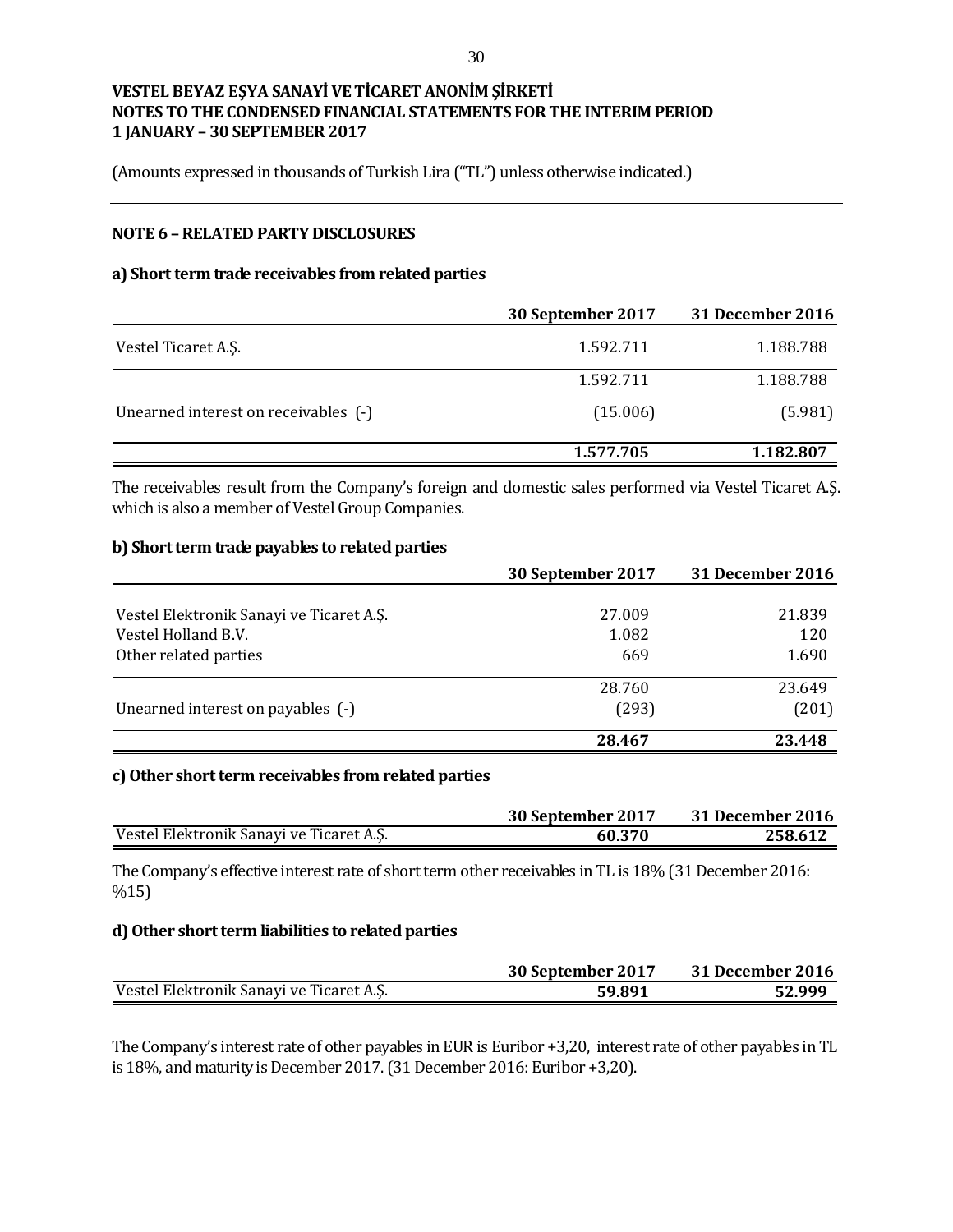(Amounts expressed in thousands of Turkish Lira ("TL") unless otherwise indicated.)

# **NOTE 6 –RELATED PARTY DISCLOSURES (Cont'd)**

#### **e) Other long term liabilities to related parties**

|                                          | 30 September 2017 | 31 December 2016 |
|------------------------------------------|-------------------|------------------|
| Vestel Elektronik Sanayi ve Ticaret A.S. | 90.063            | 134.261          |

The annual interest rate for EUR denominated other long term liabilities is Euribor +3,20 and last instalment will be paid in March 2020.

### **f) Transactions with related parties**

|                                          | 1 January -<br>30 September | 1 January - | 1 July-<br>30 September 30 September 30 September | 1 July- |
|------------------------------------------|-----------------------------|-------------|---------------------------------------------------|---------|
|                                          | 2017                        | 2016        | 2017                                              | 2016    |
| <b>Sales</b>                             |                             |             |                                                   |         |
| Vestel Ticaret A.S.                      | 2.819.079                   | 2.080.876   | 1.076.969                                         | 681.719 |
| Vestel Elektronik Sanayi ve Ticaret A.Ş. | 11.593                      | 10.111      | 4.154                                             | 2.984   |
| Other related parties                    | 7                           | 15          |                                                   | 1       |
|                                          | 2.830.679                   | 2.091.002   | 1.081.123                                         | 684.704 |
| <b>Purchases and operating expenses</b>  |                             |             |                                                   |         |
| Vestel Holland B.V.                      | 21.402                      | 7.111       | 13.424                                            | 1.302   |
| Vestel Elektronik Sanayi ve Ticaret A.Ş. | 125.189                     | 79.772      | 41.500                                            | 24.945  |
| Other related parties                    | 7.947                       | 7.002       | 3.239                                             | 3.089   |
|                                          | 154.538                     | 93.885      | 58.163                                            | 29.336  |
| Other operating income                   |                             |             |                                                   |         |
| Vestel Ticaret A.Ş.                      | 185.702                     | 67.951      | 61.045                                            | 35.148  |
| Other related parties                    | 926                         | 384         | 329                                               | 49      |
|                                          | 186.628                     | 68.335      | 61.374                                            | 35.197  |
| Other operating expense                  |                             |             |                                                   |         |
| Vestel Ticaret A.S.                      | 39.612                      | 14.184      | (2.393)                                           | 73      |
| Other related parties                    | 1.672                       | 1.121       | 731                                               | 446     |
|                                          | 41.284                      | 15.305      | (1.662)                                           | 519     |
| Dividend paid                            |                             |             |                                                   |         |
| Vestel Elektronik Sanayi ve Ticaret A.Ş. | 170.539                     | 123.837     |                                                   |         |
| Public shares                            | 9.461                       | 7.040       |                                                   |         |
|                                          | 180.000                     | 130.877     |                                                   |         |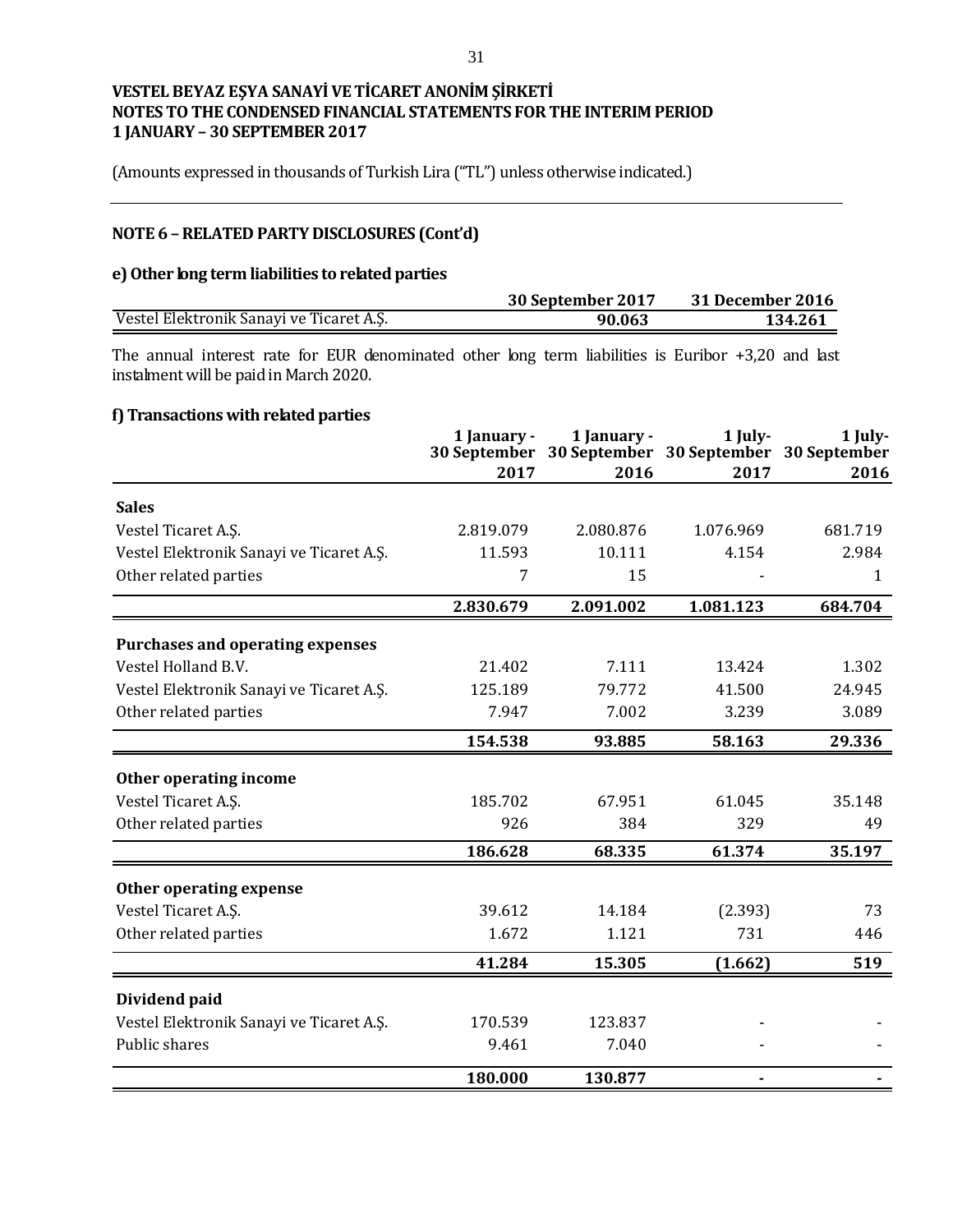(Amounts expressed in thousands of Turkish Lira ("TL") unless otherwise indicated.)

### **NOTE 6 –RELATED PARTY DISCLOSURES (Cont'd)**

#### **f) Transactions with related parties**

|                                          | 1 January - | 1 January -                                         | $1$ July- | 1 July- |
|------------------------------------------|-------------|-----------------------------------------------------|-----------|---------|
|                                          |             | 30 September 30 September 30 September 30 September |           |         |
|                                          | 2017        | 2016                                                | 2017      | 2016    |
| <b>Financial income</b>                  |             |                                                     |           |         |
| Vestel Elektronik Sanayi ve Ticaret A.S. | 16.181      | 12.847                                              | 5.088     | 1.895   |
|                                          | 16.181      | 12.847                                              | 5.088     | 1.895   |
| <b>Financial expense</b>                 |             |                                                     |           |         |
| Vestel Elektronik Sanayi ve Ticaret A.S. | 33.689      | 14.011                                              | 11.736    | 9.520   |
|                                          | 33.689      | 14.011                                              | 11.736    | 9.520   |

The Company performs part of its raw material purchases via Vestel Holland B.V which is also a member of Vestel Group Companies.

**g)** Guarantees received from and given to related parties are disclosed in note 13.

### **h) Compensation paid to key management including directors, the Chairman of Board of Directors, general managers and assistant general managers.**

Compensation paid to key management for the nine months period ended 30 September 2017 is 5.885 thousand TL (1 January -30 September 2016: 5.029 thousand TL).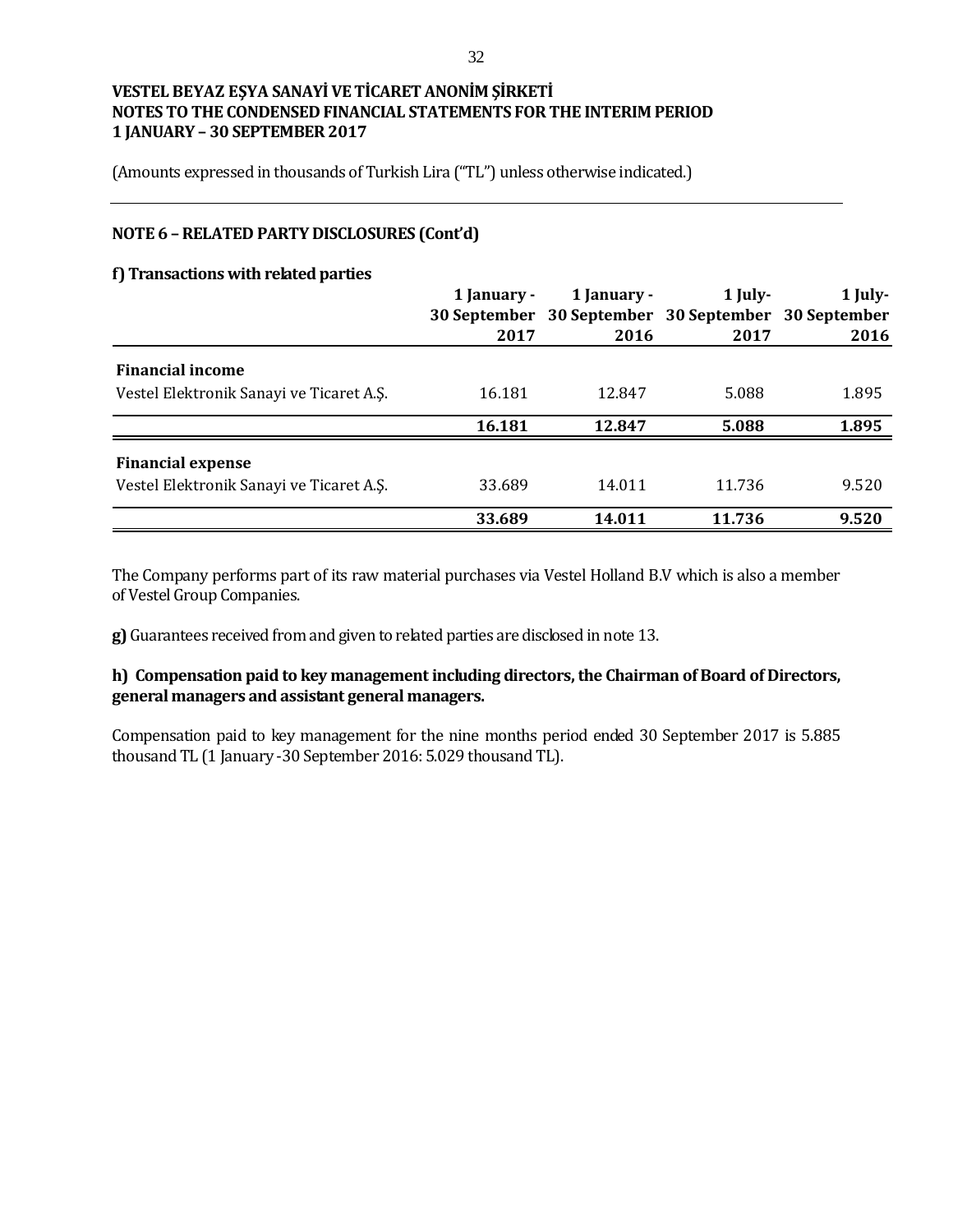(Amounts expressed in thousands of Turkish Lira ("TL") unless otherwise indicated.)

## **NOTE 7 – TRADE RECEIVABLES AND PAYABLES**

|                                        | 30 September 2017 31 December 2016 |           |
|----------------------------------------|------------------------------------|-----------|
| Short - term trade receivables         |                                    |           |
| Trade receivables                      |                                    |           |
| - Related parties (note 6)             | 1.592.711                          | 1.188.788 |
| - Other parties                        | 931                                | 3.759     |
| Cheques and notes receivables          | 5.322                              |           |
|                                        | 1.598.964                          | 1.192.547 |
| Unearned interest expense (-)          |                                    |           |
| - Related parties (note 6)             | (15.006)                           | (5.981)   |
| - Other parties                        | (103)                              | (291)     |
| Allowance for doubtful receivables (-) | (231)                              | (231)     |
| Total short - term trade receivables   | 1.583.624                          | 1.186.044 |

The Company provides allowance for doubtful receivables based on historical experience.

|                                 | 30 September 2017 31 December 2016 |         |
|---------------------------------|------------------------------------|---------|
| Short term trade payables       |                                    |         |
| Trade payables                  |                                    |         |
| - Related parties (note 6)      | 28.760                             | 23.649  |
| - Other parties                 | 1.130.275                          | 819.114 |
|                                 | 1.159.035                          | 842.763 |
| Unearned interest income (-)    |                                    |         |
| - Related parties (note 6)      | (293)                              | (201)   |
| - Other parties                 | (3.712)                            | (2.088) |
| Total short term trade payables | 1.155.030                          | 840.474 |
| Long term trade payables        |                                    |         |
| Trade payables                  |                                    |         |
| - Other parties                 | 1.959                              |         |
| Total long term trade payables  | 1.959                              |         |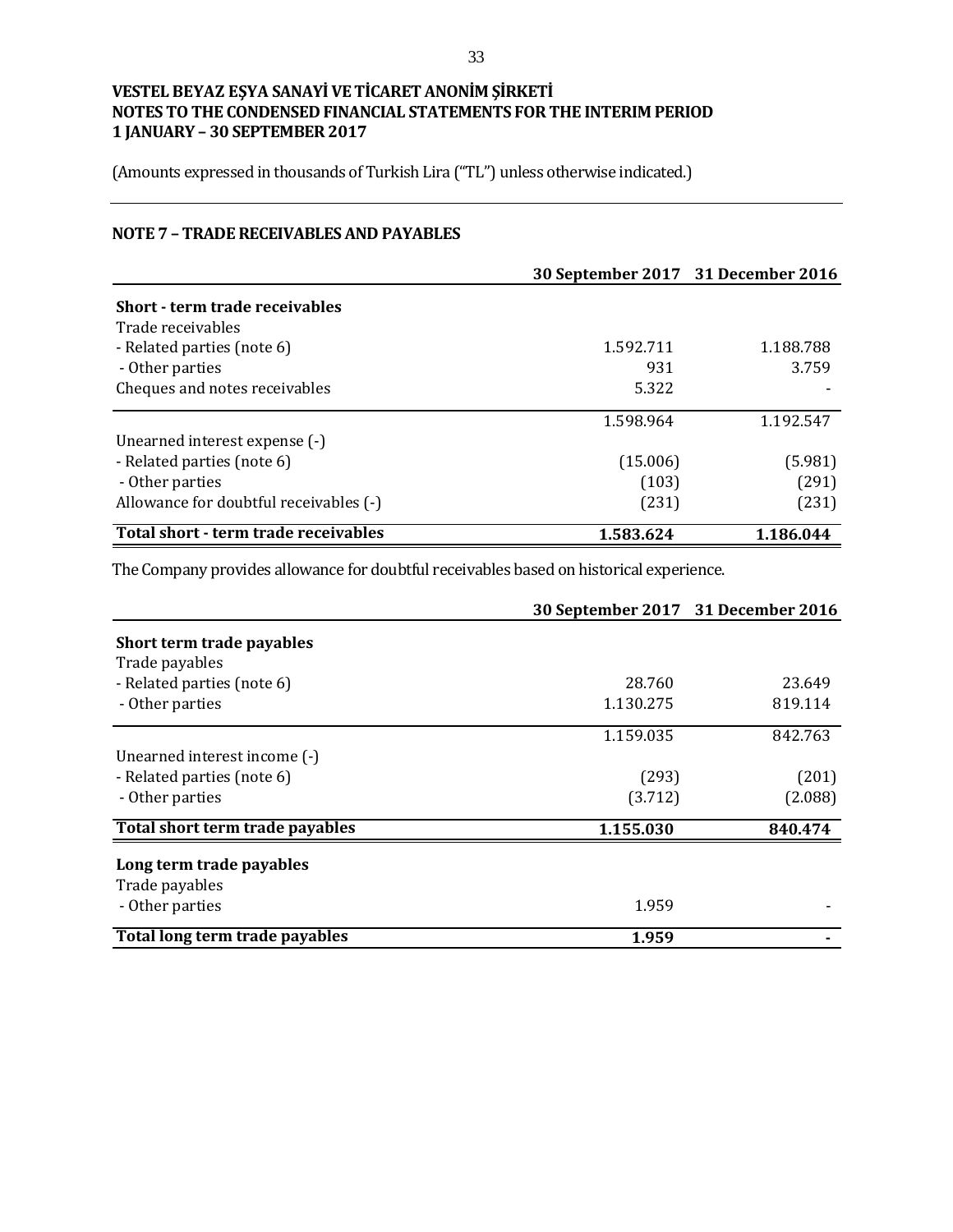(Amounts expressed in thousands of Turkish Lira ("TL") unless otherwise indicated.)

#### **NOTE 8 –OTHER RECEIVABLES**

|                                                 | 30 September 2017 31 December 2016 |         |
|-------------------------------------------------|------------------------------------|---------|
| Short - term other receivables                  |                                    |         |
| Other receivables from related parties (note 6) | 60.370                             | 258.612 |
| VAT receivable                                  | 87.290                             | 55.738  |
| Deposits and guarantees given                   | 3.513                              | 6.690   |
| Other tax receivables                           |                                    | 14.497  |
| Other receivables                               | 1.561                              | 1.173   |
|                                                 | 152.734                            | 336.710 |

#### **NOTE 9 – INVENTORIES**

|                                             | 30 September 2017 31 December 2016 |         |
|---------------------------------------------|------------------------------------|---------|
| Raw materials                               | 290.595                            | 165.803 |
| Work in process                             | 5.962                              | 3.997   |
| Finished goods                              | 144.859                            | 74.914  |
|                                             | 441.416                            | 244.714 |
| Provision for impairment on inventories (-) | (341)                              | (268)   |
|                                             | 441.075                            | 244.446 |

As of 30 September 2017 the Company does not have inventories pledged as security for liabilities (31 December 2016: None).

Cost of the inventory included in the cost of sales for the period 1 January - 30 September 2017 amounts to 2.171.165 thousand TL (1 January – 30 September 2016: 1.499.822 thousand TL).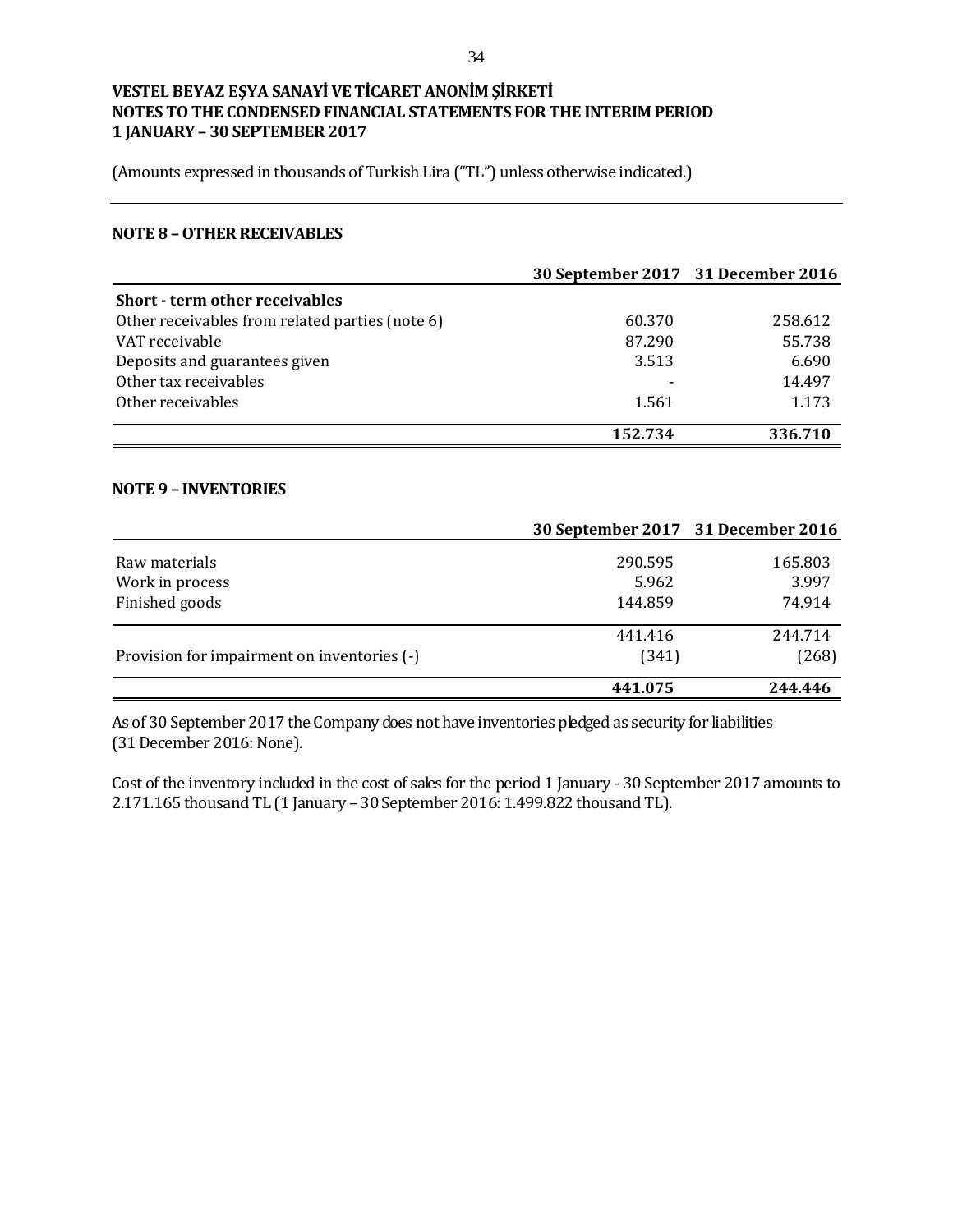(Amounts expressed in thousands of Turkish Lira ("TL") unless otherwise indicated.)

# **NOTE 9 – INVENTORIES (Cont'd)**

Allocation of provision for impairment on inventories in terms of inventory type is as follows:

|                                                                |             | 30 September 2017 31 December 2016                 |
|----------------------------------------------------------------|-------------|----------------------------------------------------|
| Finished goods and merchandise                                 | 341         | 268                                                |
|                                                                | 341         | 268                                                |
| Movement of inventory impairment on inventories is as follows: |             |                                                    |
|                                                                | 1 January - | 1 January -<br>30 September 2017 30 September 2016 |
| Opening balance, 1 January                                     | 268         | 622                                                |
| Current year additions                                         | 341         | 129                                                |
| Realised due to sale of inventory                              | (268)       | (622)                                              |
| <b>Balance at 30 September</b>                                 | 341         | 129                                                |

#### **NOTE 10 – PREPAID EXPENSES**

|                                          |        | 30 September 2017 31 December 2016 |
|------------------------------------------|--------|------------------------------------|
| Prepaid expenses in current assets       |        |                                    |
| Order advances given                     | 3.155  | 3.918                              |
| Prepaid expenses                         | 10.576 | 7.135                              |
| Business advances given                  | 77     | 13                                 |
|                                          | 13.808 | 11.066                             |
| Prepaid expenses in non-current assets   |        |                                    |
| Advances given for fixed asset purchases | 67.576 | 41.224                             |
| Prepaid expenses                         | 369    | 517                                |
|                                          | 67.945 | 41.741                             |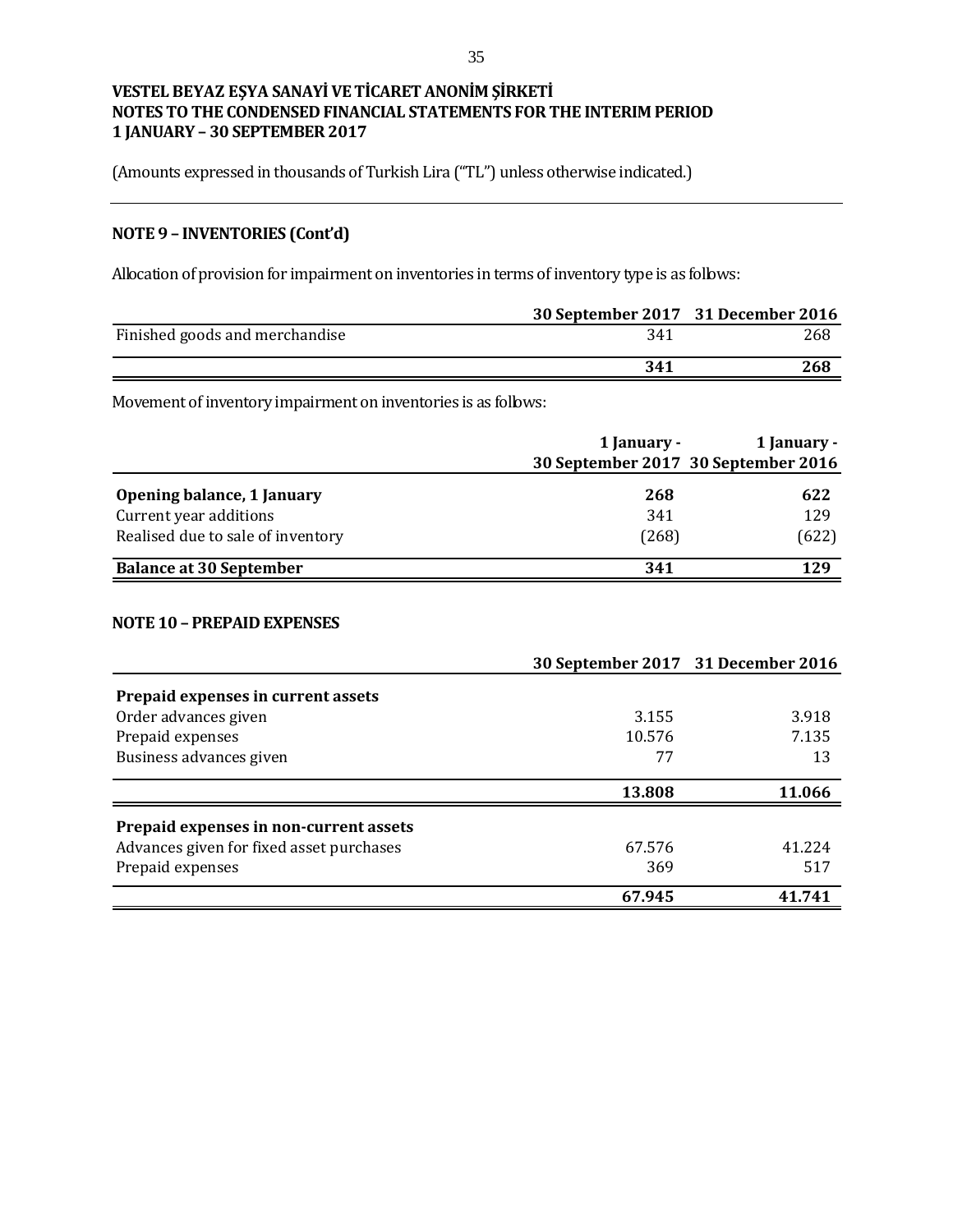(Amounts expressed in thousands of Turkish Lira ("TL") unless otherwise indicated.)

# **NOTE 11 – PROPERTY, PLANT AND EQUIPMENT**

|                                 | 1 January |                |                  |                  | 30 September |
|---------------------------------|-----------|----------------|------------------|------------------|--------------|
|                                 |           | 2017 Additions | <b>Disposals</b> | <b>Transfers</b> | 2017         |
| <b>Cost or revaluation</b>      |           |                |                  |                  |              |
| Land                            | 6.547     | 32.516         |                  |                  | 39.063       |
| Land improvements               | 3.248     | 6              |                  | 21               | 3.275        |
| <b>Buildings</b>                | 69.608    | 1.219          | (3)              | 532              | 71.356       |
| Leasehold improvements          | 5.983     | 596            | (9)              | 318              | 6.888        |
| Plant and machinery             | 861.200   | 103.430        | (1.441)          | 7.796            | 970.985      |
| Motor vehicles                  | 516       | 6              | (45)             |                  | 477          |
| Furniture and fixtures          | 47.137    | 2.696          | (171)            | 2.417            | 52.079       |
| Construction in progress        | 6.943     | 42.448         |                  | (11.084)         | 38.307       |
|                                 |           |                |                  |                  |              |
|                                 | 1.001.182 | 182.917        | (1.669)          |                  | 1.182.430    |
| <b>Accumulated depreciation</b> |           |                |                  |                  |              |
| Land improvements               | 2.373     | 44             |                  |                  | 2.417        |
| <b>Buildings</b>                | 29.361    | 1.053          | (2)              |                  | 30.412       |
| Leasehold improvements          | 2.839     | 430            | (4)              |                  | 3.265        |
| Plant and machinery             | 606.234   | 61.125         | (1.396)          |                  | 665.963      |
| Motor vehicles                  | 301       | 56             | (36)             |                  | 321          |
| <b>Furniture and fixtures</b>   | 32.109    | 3.381          | (171)            |                  | 35.319       |
|                                 | 673.217   | 66.089         | (1.609)          |                  | 737.697      |
| Net book value                  | 327.965   |                |                  |                  | 444.733      |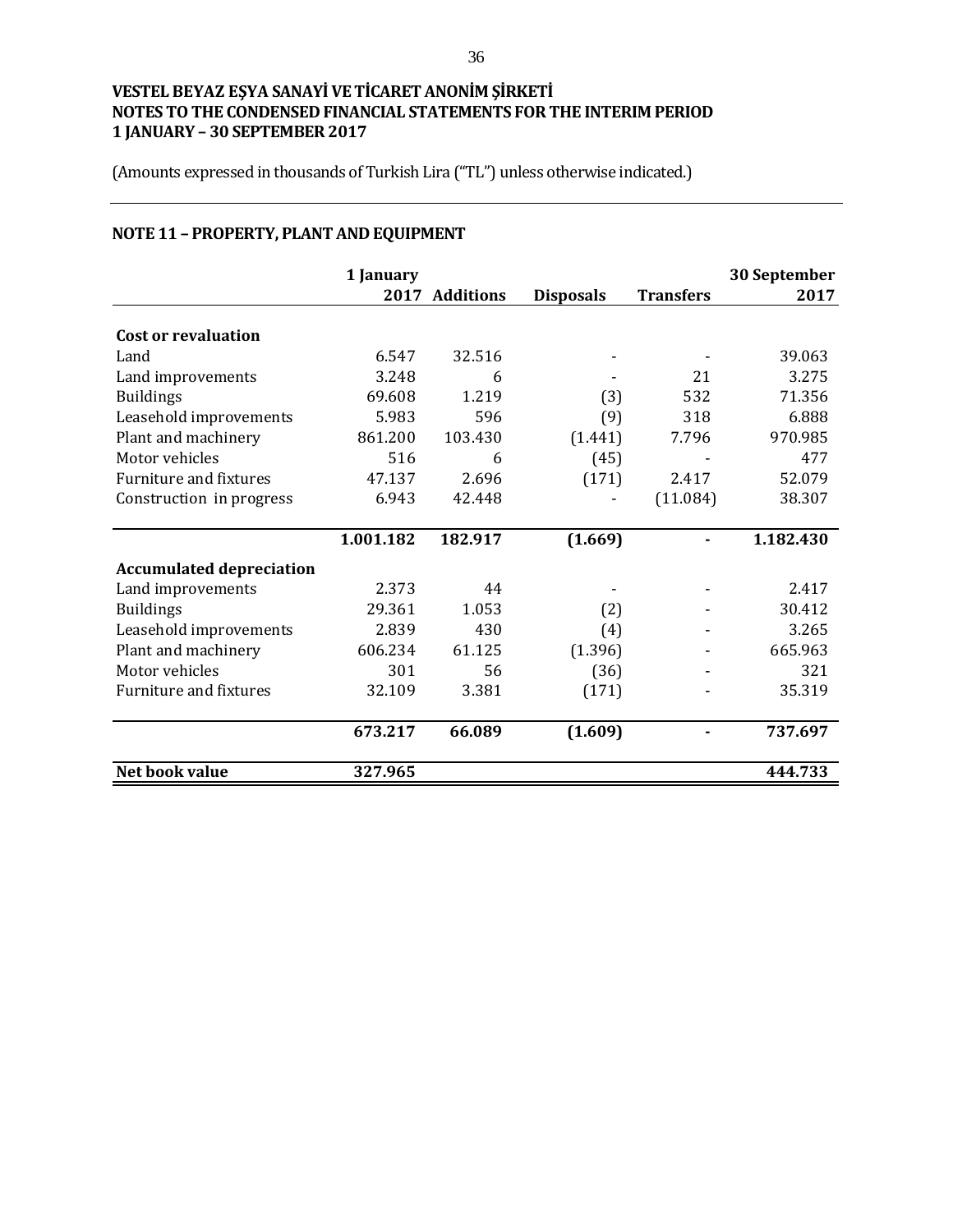(Amounts expressed in thousands of Turkish Lira ("TL") unless otherwise indicated.)

|                                 | 1 January |                |                  |                  | 30 September |
|---------------------------------|-----------|----------------|------------------|------------------|--------------|
|                                 |           | 2016 Additions | <b>Disposals</b> | <b>Transfers</b> | 2016         |
| Cost                            |           |                |                  |                  |              |
| Land                            | 6.547     |                |                  |                  | 6.547        |
| Land improvements               | 3.204     |                |                  |                  | 3.204        |
| <b>Buildings</b>                | 67.908    | 649            |                  | 817              | 69.374       |
| Leasehold improvements          | 5.744     | 107            |                  | 68               | 5.919        |
| Plant and machinery             | 783.887   | 51.452         | (344)            | 3.605            | 838.600      |
| Motor vehicles                  | 421       | 15             |                  |                  | 436          |
| <b>Furniture and fixtures</b>   | 43.440    | 1.778          | (59)             | 639              | 45.798       |
| Construction in progress        | 4.634     | 6.357          |                  | (5.129)          | 5.862        |
|                                 | 915.785   | 60.358         | (403)            |                  | 975.740      |
| <b>Accumulated depreciation</b> |           |                |                  |                  |              |
| Land improvements               | 2.319     | 41             |                  |                  | 2.360        |
| <b>Buildings</b>                | 28.054    | 967            |                  |                  | 29.021       |
| Leasehold improvements          | 2.378     | 342            |                  |                  | 2.720        |
| Plant and machinery             | 540.144   | 51.647         | (321)            |                  | 591.470      |
| Motor vehicles                  | 232       | 51             |                  |                  | 283          |
| <b>Furniture and fixtures</b>   | 28.088    | 3.039          | (36)             |                  | 31.091       |
|                                 | 601.215   | 56.087         | (357)            |                  | 656.945      |
| Net book value                  | 314.570   |                |                  |                  | 318.795      |

# **NOTE 11 – PROPERTY, PLANT AND EQUIPMENT (Cont'd)**

Additions to property, plant and equipment in the period 1 January – 30 September 2017 and 2016 mainly consist of machinery and equipment investments made to refrigerator, washing machine, cooker , dishwasher and air conditioner factories.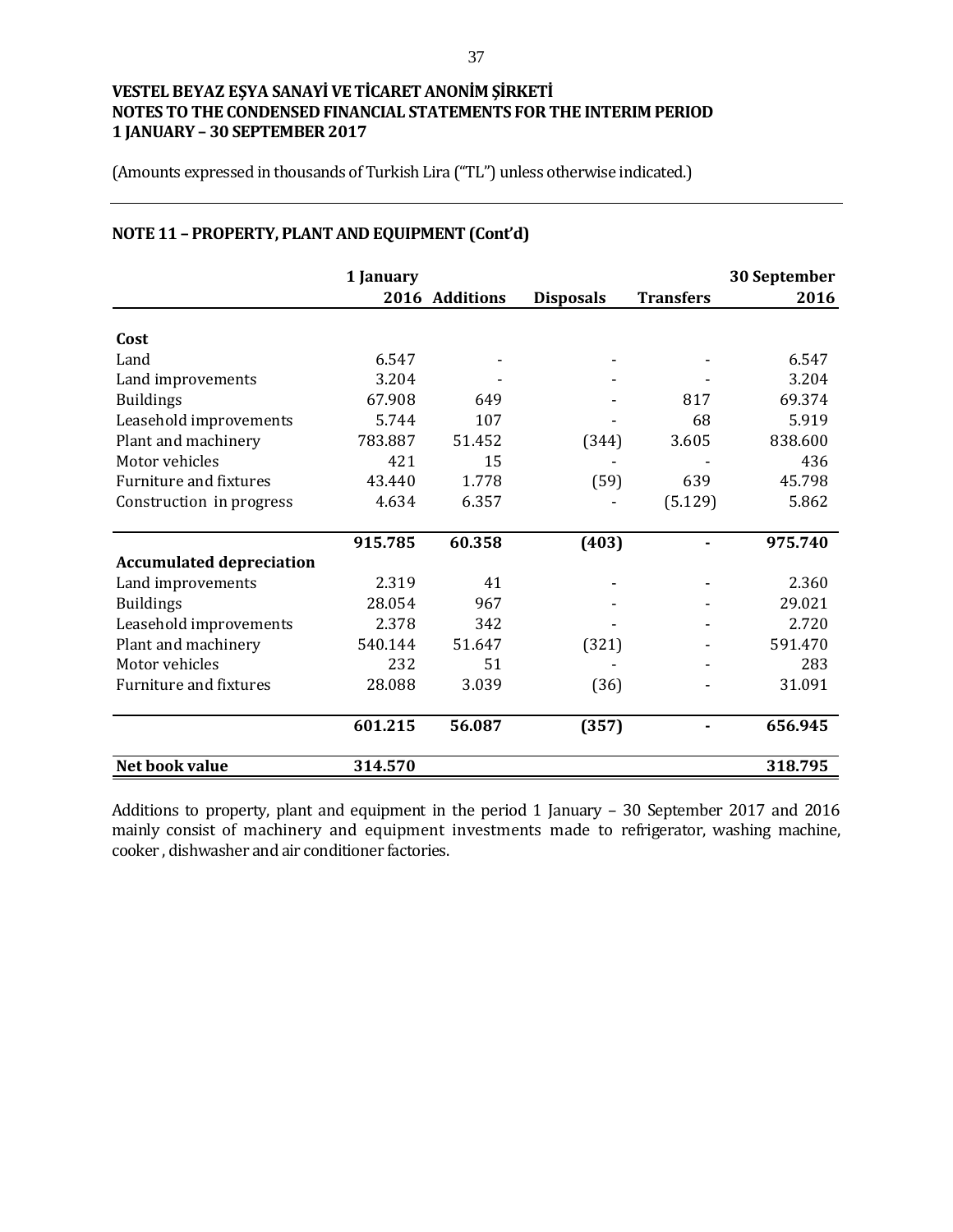(Amounts expressed in thousands of Turkish Lira ("TL") unless otherwise indicated.)

# **NOTE 11 – PROPERTY, PLANT AND EQUIPMENT (Cont'd)**

Useful lives of property, plant and equipment is as follows:

|                        | Useful life    |
|------------------------|----------------|
|                        |                |
| Land improvements      | 8 - 35 years   |
| <b>Buildings</b>       | 25 - 50 years  |
| Leasehold improvements | 5 years        |
| Plant and machinery    | $5 - 20$ years |
| Motor vehicles         | 5 years        |
| Furniture and fixtures | 5 - 10 years   |

Allocation of period depreciation and amortization expenses is as follows:

|                                              | 1 January -<br>30 September<br>2017 | 1 January -<br>30 September<br>2016 |
|----------------------------------------------|-------------------------------------|-------------------------------------|
| Cost of sales                                | 64.496                              | 54.448                              |
| Research and development expenses            | 14.814                              | 12.664                              |
| Marketing, selling and distribution expenses | 247                                 | 205                                 |
| General administrative expenses              | 611                                 | 438                                 |
|                                              | 80.168                              | 67.755                              |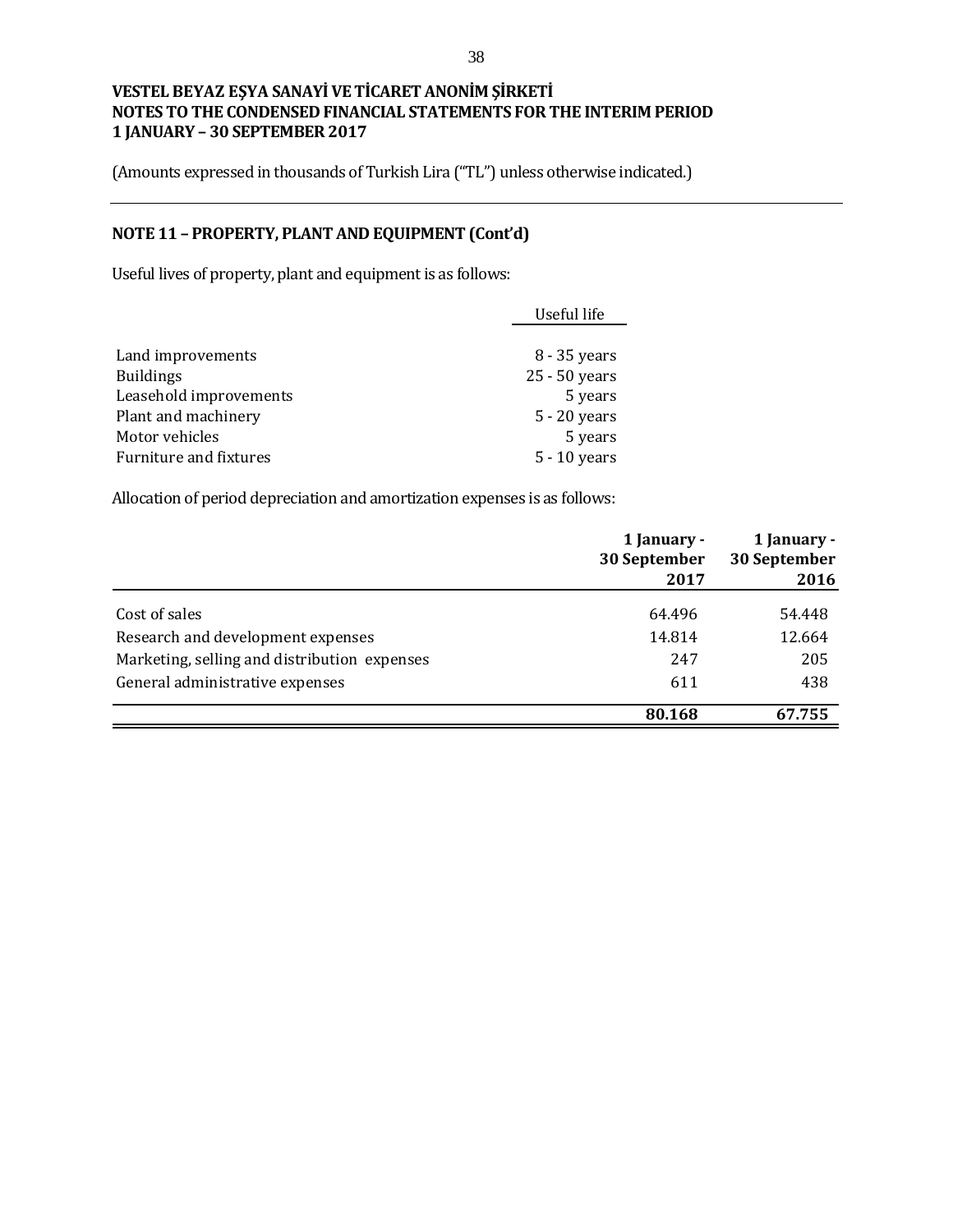(Amounts expressed in thousands of Turkish Lira ("TL") unless otherwise indicated.)

#### **NOTE 12 – INTANGIBLE ASSETS**

|                                 | 1 January |                  |                  | 30 September |
|---------------------------------|-----------|------------------|------------------|--------------|
|                                 | 2017      | <b>Additions</b> | <b>Disposals</b> | 2017         |
| Cost                            |           |                  |                  |              |
| Rights                          | 6.376     |                  |                  | 6.376        |
| Development cost                | 159.355   | 29.014           | (1.789)          | 186.580      |
| Other intangible assets         | 11.490    | 1.375            |                  | 12.865       |
|                                 | 177.221   | 30.389           | (1.789)          | 205.821      |
| <b>Accumulated amortization</b> |           |                  |                  |              |
| Rights                          | 6.354     | 2                |                  | 6.356        |
| Development cost                | 69.424    | 13.376           |                  | 82.800       |
| Other intangible assets         | 4.413     | 701              |                  | 5.114        |
|                                 | 80.191    | 14.079           |                  | 94.270       |
| Net book value                  | 97.030    |                  |                  | 111.551      |

|                                 | 1 January |                |                  | 30 September |
|---------------------------------|-----------|----------------|------------------|--------------|
|                                 |           | 2016 Additions | <b>Disposals</b> | 2016         |
| Cost                            |           |                |                  |              |
| Rights                          | 6.376     |                |                  | 6.376        |
| Development cost                | 133.481   | 20.584         | (907)            | 153.158      |
| Other intangible assets         | 10.018    | 1.450          |                  | 11.468       |
|                                 | 149.875   | 22.034         | (907)            | 171.002      |
| <b>Accumulated amortization</b> |           |                |                  |              |
| Rights                          | 6.351     |                |                  | 6.351        |
| Development cost                | 54.926    | 11.099         |                  | 66.025       |
| Other intangible assets         | 3.635     | 569            |                  | 4.204        |
|                                 | 64.912    | 11.668         |                  | 76.580       |
| Net book value                  | 84.963    |                |                  | 94.422       |

Development costs, incurred by the Company on development projects relating to refrigerators, split air conditioners, washing machines, cookers and dish washers are capitalized as intangible assets when it is probable that costs will be recovered through future commercial activity and only if the cost can be measured reliably.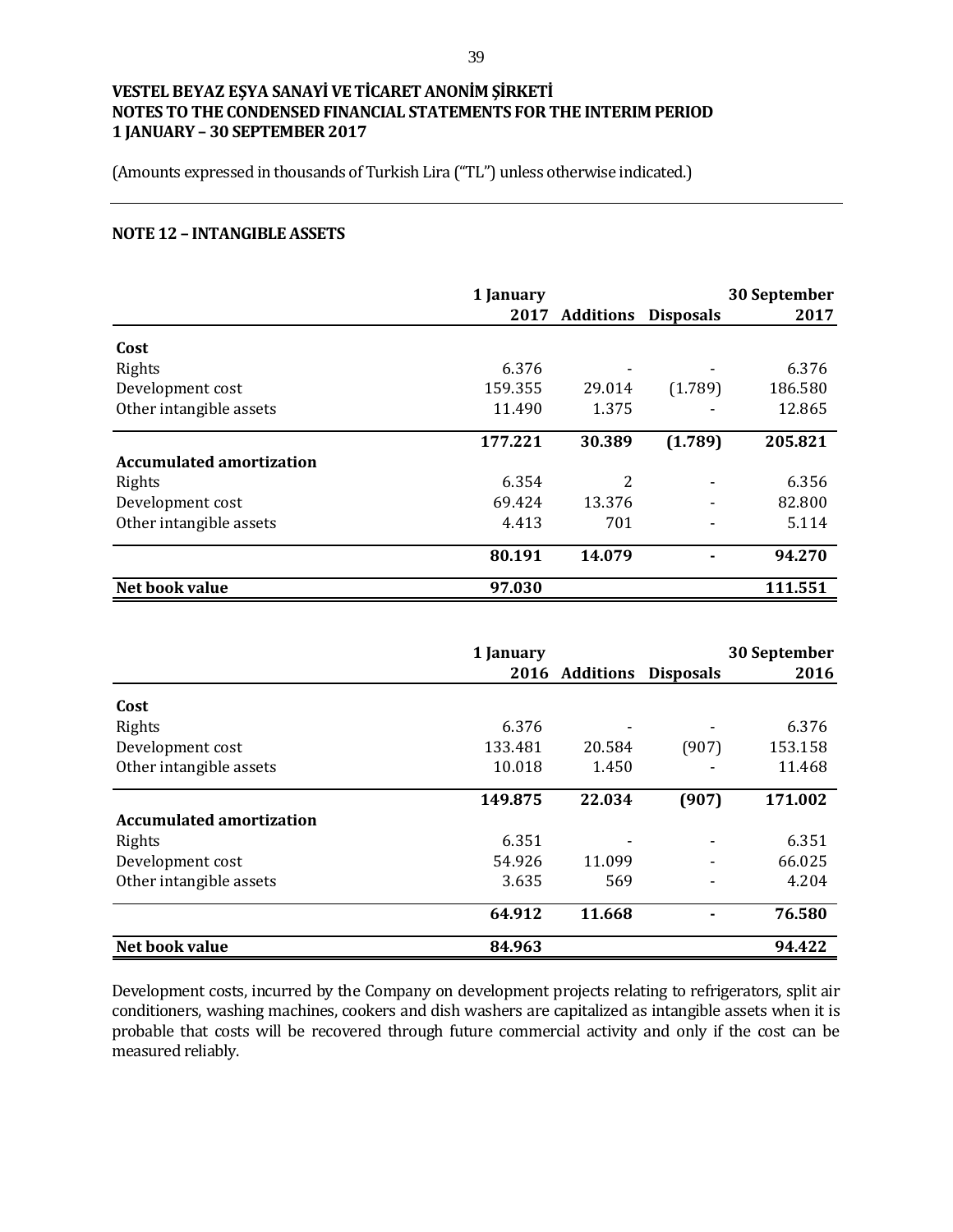(Amounts expressed in thousands of Turkish Lira ("TL") unless otherwise indicated.)

# **NOTE 12 – INTANGIBLE ASSETS (Cont'd)**

Useful lives of intangible assets are as follows:

|                         | Useful life    |
|-------------------------|----------------|
|                         |                |
| Rights                  | 3 - 15 years   |
| Development cost        | $2 - 10$ years |
| Other intangible assets | 2 - 15 years   |
|                         |                |

#### **NOTE 13 – PROVISIONS, CONTINGENT ASSETS AND LIABILITIES**

#### **a) Provisions**

|                                | 30 September 2017 31 December 2016 |       |
|--------------------------------|------------------------------------|-------|
| <b>Short - term provisions</b> |                                    |       |
| Provision for lawsuit risks    | 1.620                              | 1.620 |
|                                | 1.620                              | 1.620 |
|                                |                                    |       |

#### **b) Guarantees received by the Company**

|                                        | 30 September 2017 31 December 2016 |                |
|----------------------------------------|------------------------------------|----------------|
| Guarantee letters<br>Cheques and notes | 62.364<br>4.321                    | 7.232<br>8.273 |
| Collaterals and pledges                | 3.416.803                          | 3.238.156      |
|                                        | 3.483.488                          | 3.253.661      |

Vestel Elektronik Sanayi ve Ticaret A.Ş. and Vestel Ticaret A.Ş. has given guarantees to various banks on behalf of the Company for its forward contracts and bank borrowings.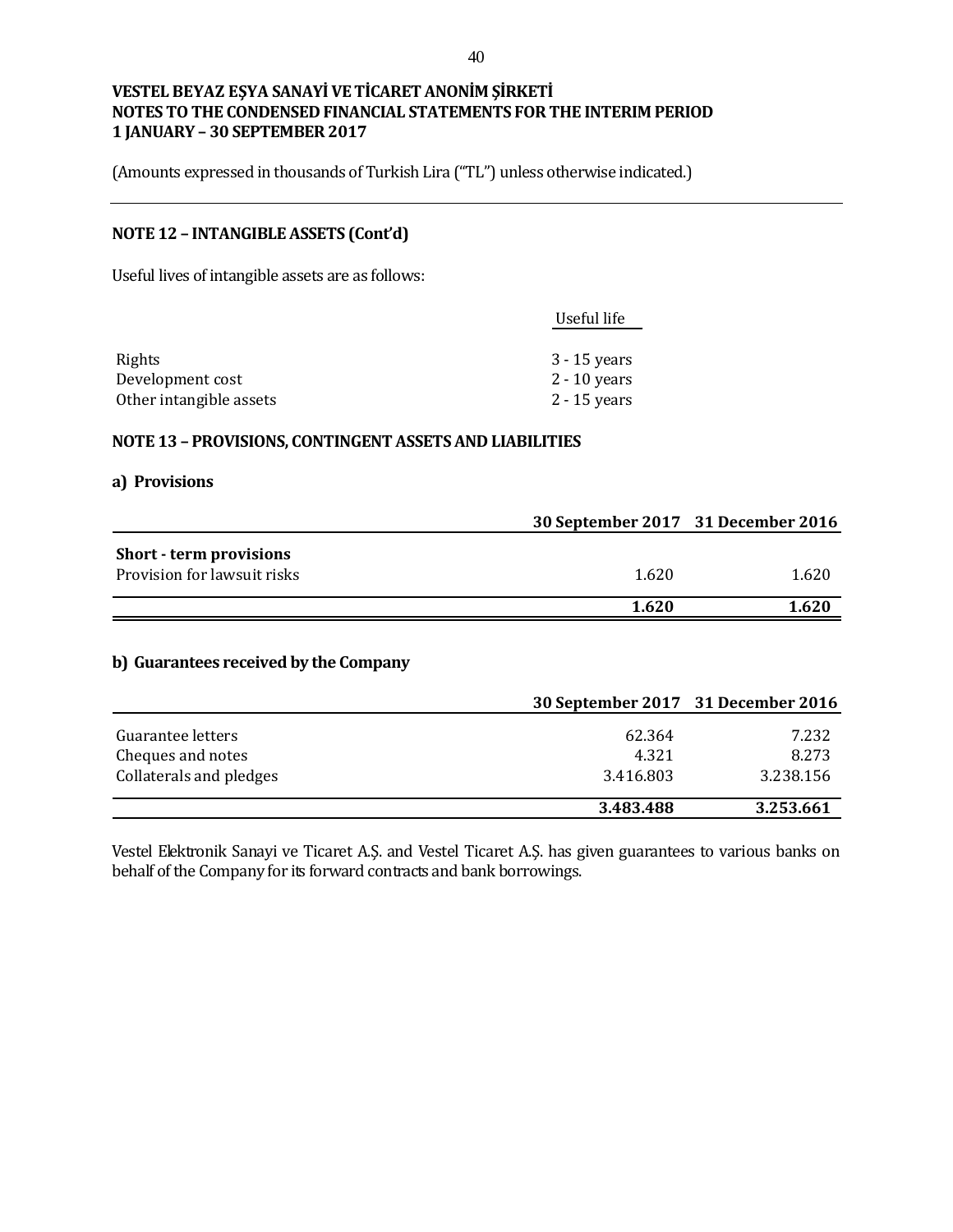(Amounts expressed in thousands of Turkish Lira ("TL") unless otherwise indicated.)

# **NOTE 13 – PROVISIONS, CONTINGENT ASSETS AND LIABILITIES (Cont'd)**

# **c) Collaterals, pledges and mortgages ("CPM's") given by the Company are as follows:**

|                                                                                                                                                                         | <b>USD</b> | <b>EUR</b> |         | TL         |
|-------------------------------------------------------------------------------------------------------------------------------------------------------------------------|------------|------------|---------|------------|
| <b>CPM's given by the Group</b>                                                                                                                                         | ('000)     | ('000)     | TL      | Equivalent |
| 30 September 2017<br>A. CPM's given on behalf of its own legal entity                                                                                                   |            | 13.156     | 23.255  | 78.410     |
| B. CPM's given on behalf of fully consolidated<br>subsidiaries                                                                                                          |            |            |         |            |
| C. CPM's given on behalf of third parties for<br>ordinary course of business                                                                                            |            |            |         |            |
| D. Total amount of other CPM's given                                                                                                                                    | 1.008.140  | 44.487     | 907.894 | 4.675.415  |
| i. Total amount of CPM's given on behalf of the<br>parent company<br>ii. Total amount of CPM's given to on behalf of<br>other group companies which are not in scope of | 722.288    |            | 667.835 | 3.233.474  |
| B and C.                                                                                                                                                                | 285.852    | 44.487     | 240.059 | 1.441.941  |
| iii. Total amount of CPM's given on behalf of third<br>parties which are not in scope of C.                                                                             |            |            |         |            |
| <b>Total</b>                                                                                                                                                            | 1.008.140  | 57.643     | 931.149 | 4.753.825  |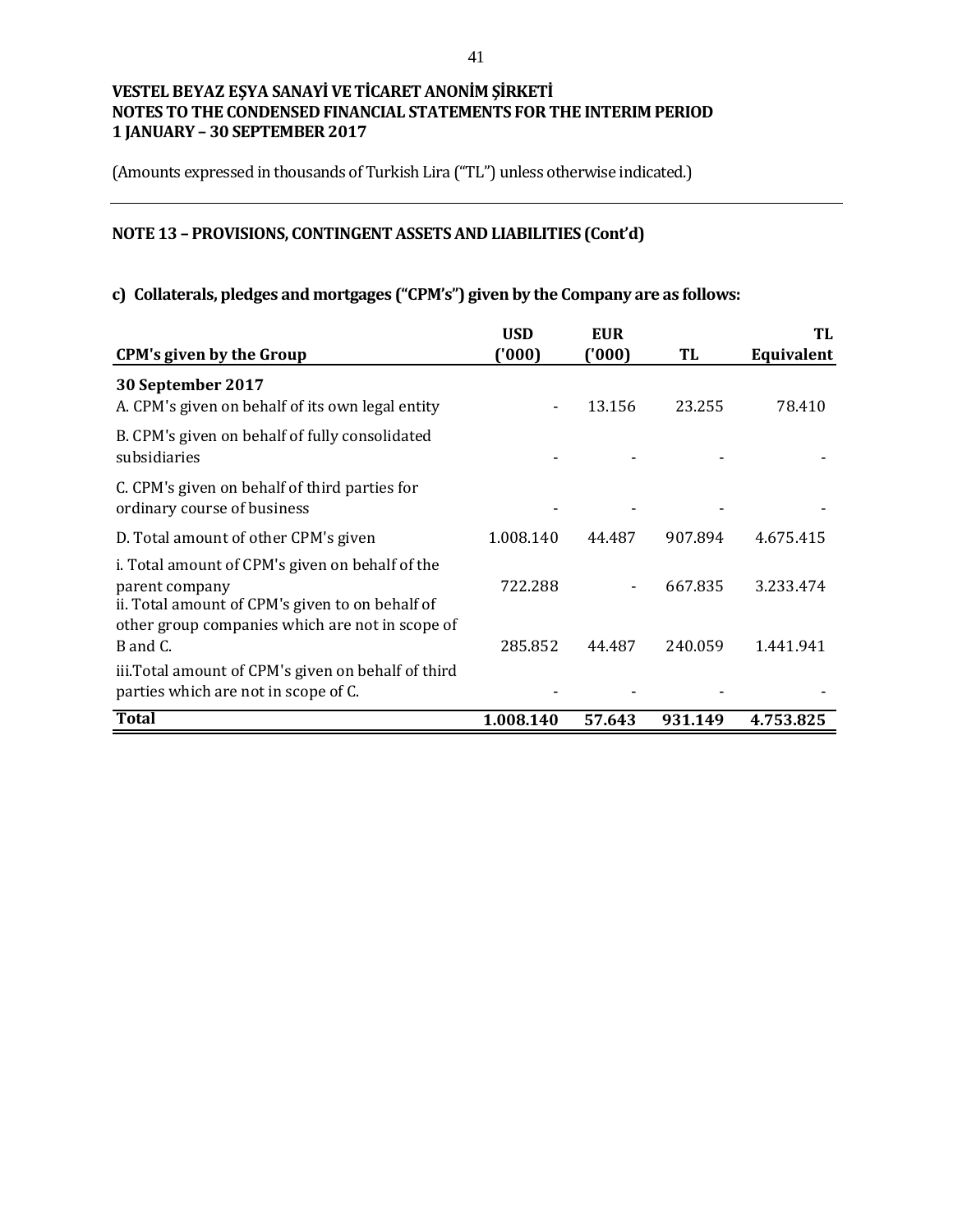(Amounts expressed in thousands of Turkish Lira ("TL") unless otherwise indicated.)

### **NOTE 13 – PROVISIONS, CONTINGENT ASSETS AND LIABILITIES (Cont'd)**

|                                                                                                                                                                         | <b>USD</b> | <b>EUR</b> |         | TL         |
|-------------------------------------------------------------------------------------------------------------------------------------------------------------------------|------------|------------|---------|------------|
| <b>CPM's given by the Group</b>                                                                                                                                         | ('000)     | (000)      | TL      | Equivalent |
| <b>31 December 2016</b><br>A. CPM's given on behalf of its own legal entity                                                                                             | 9.332      | 7.250      | 16.509  | 76.247     |
| B. CPM's given on behalf of fully consolidated<br>subsidiaries                                                                                                          |            |            |         |            |
| C. CPM's given on behalf of third parties for<br>ordinary course of business                                                                                            |            |            |         |            |
| D. Total amount of other CPM's given                                                                                                                                    | 1.102.343  | 46.866     | 907.894 | 4.961.128  |
| i. Total amount of CPM's given on behalf of the<br>parent company<br>ii. Total amount of CPM's given to on behalf of<br>other group companies which are not in scope of | 806.793    |            | 667.835 | 3.507.101  |
| B and C.<br>iii. Total amount of CPM's given on behalf of third<br>parties which are not in scope of C.                                                                 | 295.550    | 46.866     | 240.059 | 1.454.027  |
| <b>Total</b>                                                                                                                                                            | 1.111.675  | 54.116     | 924.403 | 5.037.375  |

The Company has given collaterals to various banks on behalf of Vestel Elektronik Sanayi and Ticaret A.S. Vestel Ticaret A.Ş. and Vestel Holland BV for their forward contracts and bank loans obtained.

Proportion of other CPM's given by the Company to its equity 508% as of 30 September 2017 (31 December 2016: 539%).

#### **NOTE 14 – COMMITMENTS**

As of the balance sheet date the Company has committed to realize exports amounting to 448.212 thousand USD (31 December 2016: 462.190 thousand USD) due to the export and investment incentive certificates obtained.

As of 30 September 2017 the Company has forward foreign currency purchase contract that amounts to 326.426 thousand USD, 11.139 thousand EUR and 322.765 thousand TL against forward foreign currency sales contract that amounts to 296.441 thousand EUR, 10.010 thousand USD and 249.392 thousand TL (31 December 2016: 169.843 thousand USD and 219.947 thousand TL against forward foreign currency sales contract that amounts to 116.881 thousand EUR, 69.000 thousand USD and 136.991 thousand TL sales contracts).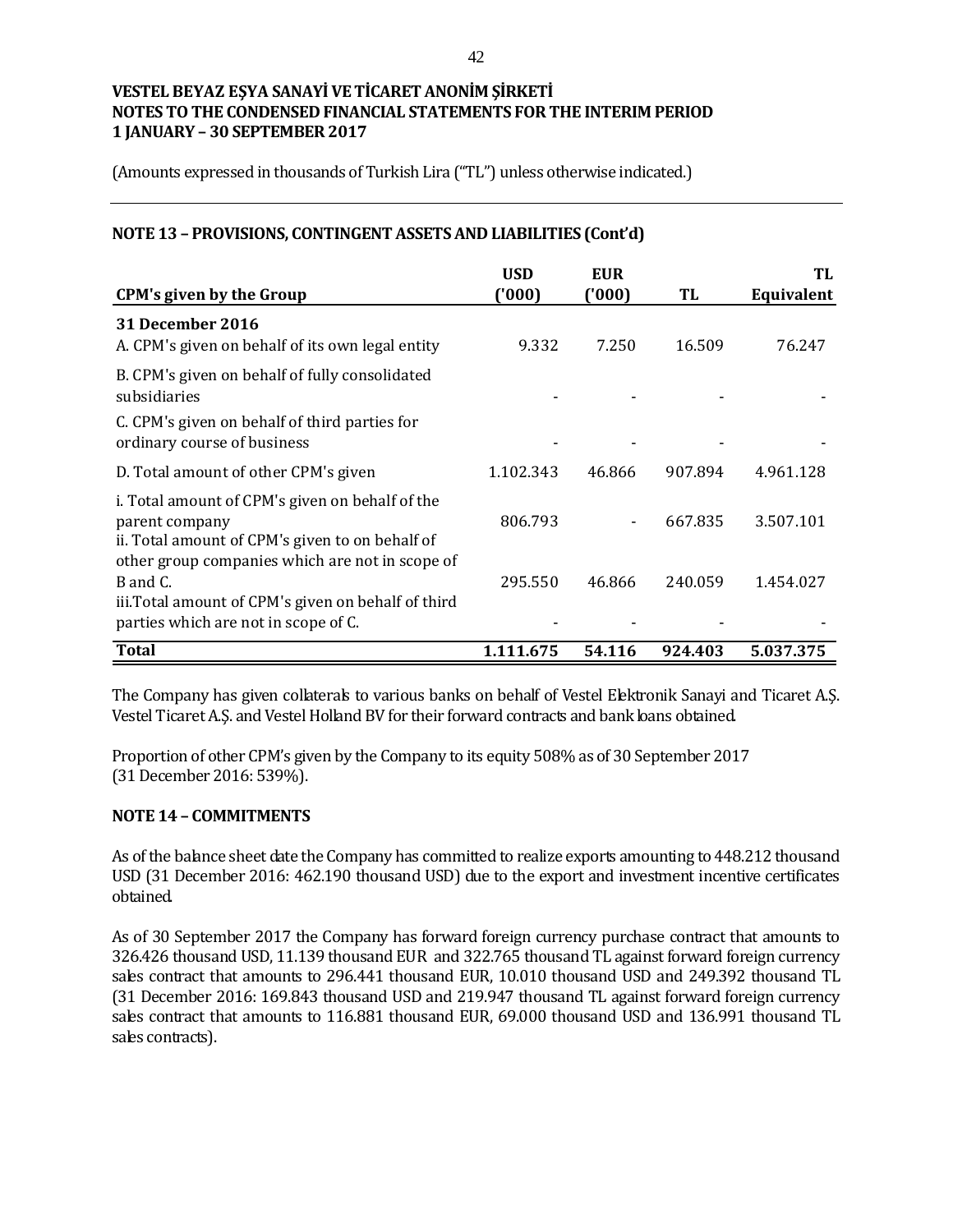(Amounts expressed in thousands of Turkish Lira ("TL") unless otherwise indicated.)

#### **NOTE 15 – EMPLOYEE BENEFITS**

#### **Liabilities for employee benefits:**

|                          | 30 September 2017 31 December 2016 |        |
|--------------------------|------------------------------------|--------|
| Due to personnel         | 19.211                             | 17.538 |
| Social security payables | 13.123                             | 6.225  |
|                          | 32.334                             | 23.763 |

#### **Long term provisions for employee benefits:**

|                                               | 30 September 2017 31 December 2016 |        |
|-----------------------------------------------|------------------------------------|--------|
| Provision for employment termination benefits | 27.086                             | 24.459 |

Under Turkish law, the Company is required to pay employment termination benefits to each employee whose employment is terminated without due caus. In addition, under the existing Social Security Law No. 506, clause No. 60, amended by the Labor Laws dated 6 March 1981, No. 2422 and 25 August 1999, No. 4447, the Company is also required to pay termination benefits to each employee who has earned the right to retire by receiving termination indemnities.

The amount payable is the equivalent of one month's gross salary for each year of service and is limited to a maximum of TL 4.732,48 TL/ year as of 30 September 2017 (31 December 2016: 4.297,21 TL/year).

The provision for employee termination benefits is not funded.

The provision is calculated by estimating the present value of the future obligation of the company arising from retirement of employees. Turkish Accounting Standards No: 19 ("Employee Benefits") requires actuarial valuation methods to be developed to estimate the enterprise's obligation under defined employee plans. Accordingly actuarial assumptions were used in the calculation of the total liability which is described below:

The principal assumption is that the maximum liability for each year of service will increase in line with inflation. Thus, the discount rate applied represents the expected real rate after adjusting for the anticipated effects of future inflation. An expected inflation rate and appropriate discount rate should both be determined, the net of these being real discount rate. Consequently in the accompanying financial statements as at 30 September 2017 the provision is calculated by estimating the present value of the future obligation of the company arising from retirement of employees. As of 30 September 2017 provision is calculated based on real discount rate of 4,79% (31 December 2016: 4,79%) assuming 6,5% annual inflation rate and 11,60% discount rate.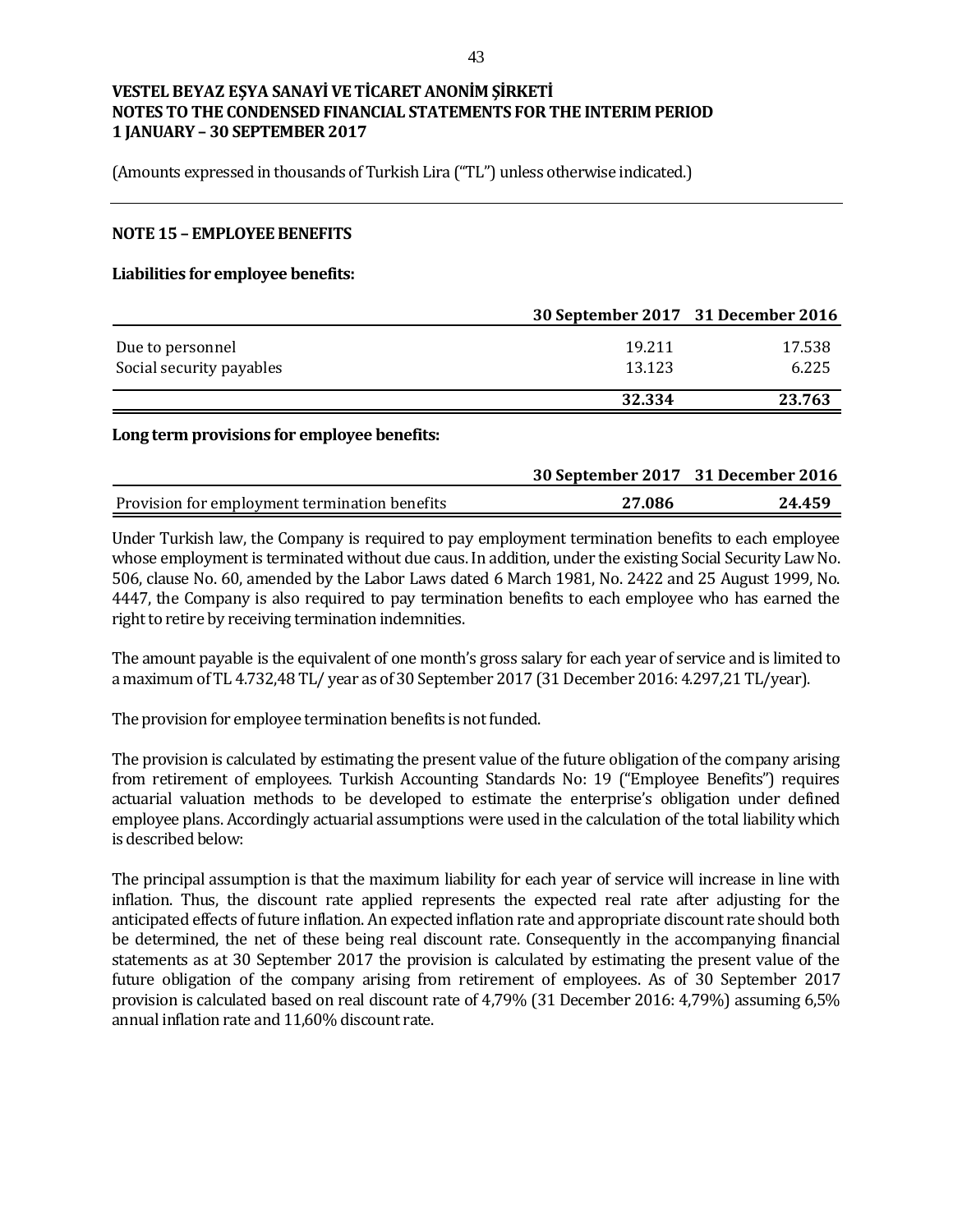(Amounts expressed in thousands of Turkish Lira ("TL") unless otherwise indicated.)

# **NOTE 15 – EMPLOYEE BENEFITS (Cont'd)**

The movements in the provision for employment termination benefit are as follows:

|                                | 1 January -<br>30 September 2017 30 September 2016 | 1 January - |
|--------------------------------|----------------------------------------------------|-------------|
| <b>Balance at 1 January</b>    | 24.459                                             | 21.907      |
| Increase during the year       | 5.388                                              | 4.977       |
| Payments during the year       | (4.989)                                            | (5.657)     |
| Actuarial (gain) /loss         | 519                                                | 524         |
| Interest expense               | 1.709                                              | 1.710       |
| <b>Balance at 30 September</b> | 27.086                                             | 23.461      |

## **NOTE 16 –OTHER ASSETS AND LIABILITIES**

|                                  | 30 September 2017 31 December 2016 |        |
|----------------------------------|------------------------------------|--------|
| Other current assets             |                                    |        |
| VAT carried forward              | 78                                 | 113    |
| <b>Other</b>                     | 4.509                              | 1.099  |
|                                  | 4.587                              | 1.212  |
| <b>Other current liabilities</b> |                                    |        |
| Taxes and dues payable           | 4.040                              | 9.743  |
| Advances received                | 198                                | 346    |
| <b>Other</b>                     | 350                                | 160    |
|                                  | 4.588                              | 10.249 |

### **NOTE 17 – CAPITAL, RESERVES AND OTHER EQUITY ITEMS**

### **a) Paid in capital**

|                               | 30 September 2017 31 December 2016 |         |  |
|-------------------------------|------------------------------------|---------|--|
|                               |                                    |         |  |
| Shares of par value TL 1 each |                                    |         |  |
| Issued share capital          | 190.000                            | 190.000 |  |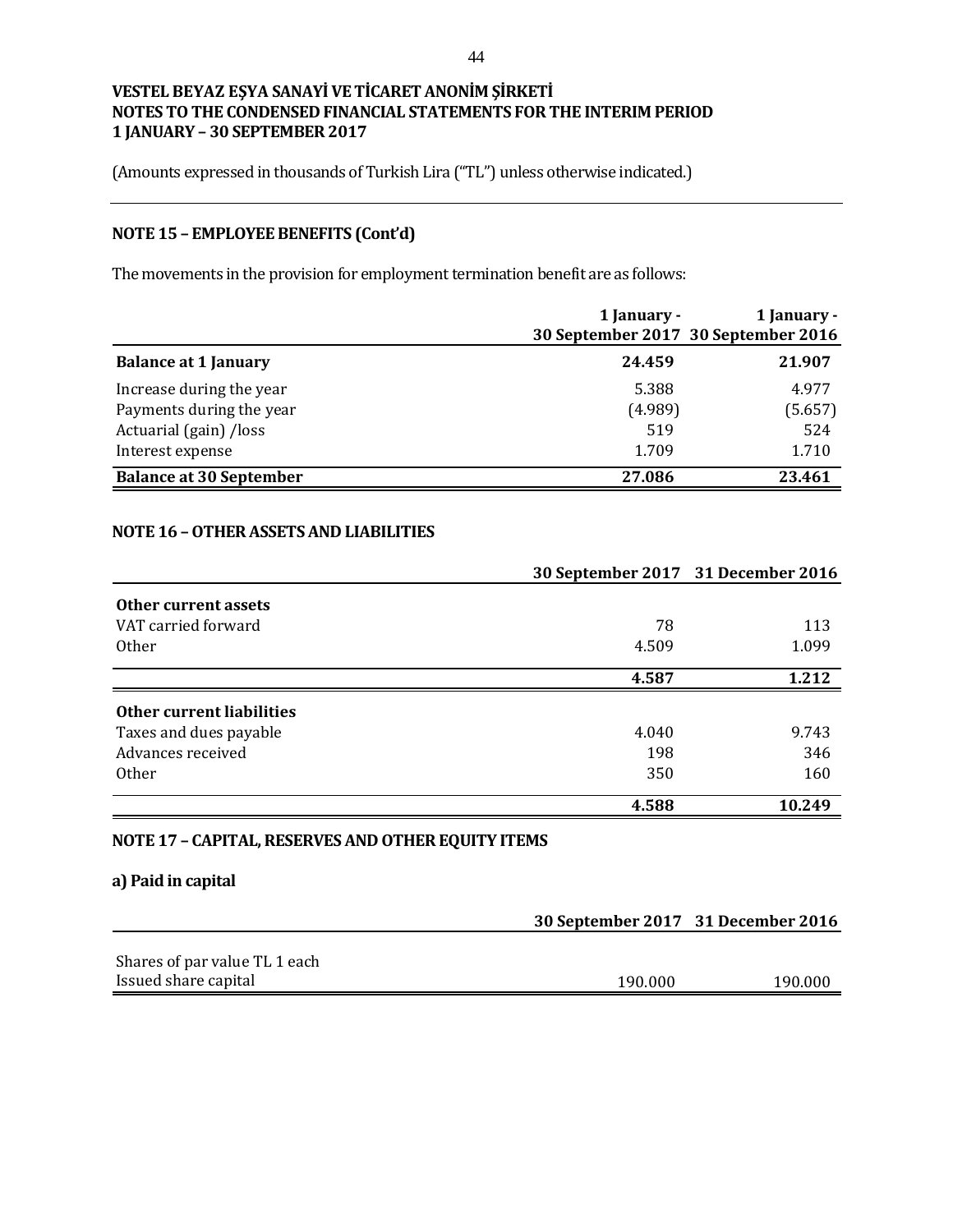(Amounts expressed in thousands of Turkish Lira ("TL") unless otherwise indicated.)

### **NOTE 17 –CAPITAL, RESERVES AND OTHER EQUITY ITEMS (Cont'd)**

As of 30 September 2017 and 31 December 2016 the shareholding structure is as follows:

|                                                                               | <b>Shareholding</b>                               |         | <b>Amount</b> |         |
|-------------------------------------------------------------------------------|---------------------------------------------------|---------|---------------|---------|
|                                                                               | 30 September 31 December 30 September 31 December |         |               |         |
|                                                                               | 2017                                              | 2016    | 2017          | 2016    |
| Vestel Elektronik Sanayi ve Ticaret A.S.<br>(with Board of Directors Members) | 94,62%                                            | 94.62%  | 179.780       | 179.780 |
| Shares held by public                                                         | 5,38%                                             | 5.38%   | 10.220        | 10.220  |
|                                                                               | 100,00%                                           | 100,00% | 190.000       | 190.000 |

#### **b) Adjustments to share capital**

Adjustment to share capital (restated to 31 December 2004 purchasing power of money) is the difference between restated share capital and historical share capital.

|                             | 30 September 2017 31 December 2016 |       |
|-----------------------------|------------------------------------|-------|
| Adjustment to share capital | 9.734                              | 9.734 |

#### **c) Share Premium**

Share premium account refers the difference between par value of the company's shares and the amount of the company received for newly issued shares. The share premium account is disclosed under equity as a separate line item and may not be distributed. It may be used in capital increase.

|               |         | 30 September 2017 31 December 2016 |  |
|---------------|---------|------------------------------------|--|
| Share premium | 109.031 | 109.031                            |  |

## **d) Restricted reserves ("Legal reserves")**

The legal reserves consist of first and second legal reserves appropriated in accordance with the Turkish Commercial Code ("TCC"). The first legal reserve is appropriated out of the statutory profits at the rate of 5%, until the total reserve reaches a maximum of 20% of the Company's share capital. The second legal reserve is appropriated at the rate of 10% of all distributions in excess of 5% of the Company's share capital. Under TCC, the legal reserves can only be used to offset losses and are not available for any other usage unless they exceed 50% of paid in share capital.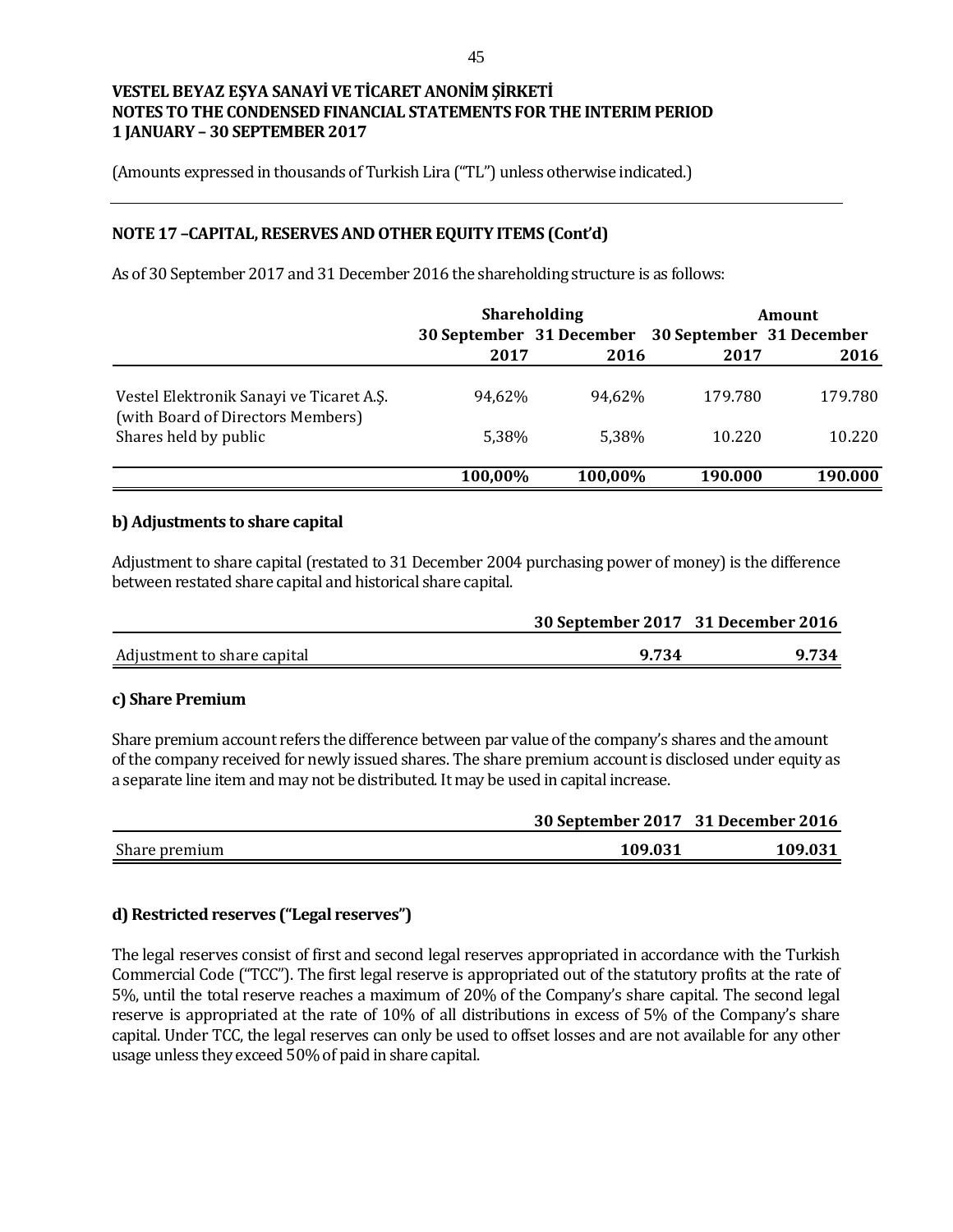(Amounts expressed in thousands of Turkish Lira ("TL") unless otherwise indicated.)

### **NOTE 17 – CAPITAL, RESERVES AND OTHER EQUITY ITEMS (Cont'd)**

|                                                       | 30 September 2017 31 December 2016 |                   |
|-------------------------------------------------------|------------------------------------|-------------------|
| Legal reserves                                        | 111.627                            | 77.019            |
| e) Retained earnings                                  | 30 September 2017 31 December 2016 |                   |
| <b>Extraordinary reserves</b><br>Previous year's loss | 258.976<br>45.090                  | 133.233<br>60.436 |
|                                                       | 304.066                            | 193.669           |

### **f) Dividend distribution**

For quoted companies dividends are distributed in accordance with the Communiqué Serial II -19.1 on "Principals Regarding Distribution of Interim Dividends" issued by the CMB effective from 1 February 2014.

Companies distribute dividends in accordance with their dividend payment policies settled and dividend payment decision taken in general assembly and in conformity with relevant legislations. The communiqué does not state a minimum dividend rate. Companies distribute dividends in accordance with the method defined in their dividend policy or articles of association. Additionally, dividend can be distributed in fixed or variable instalments and dividend advances can be paid over the profit on interim financial statements.

Unless the general reserves that has to be appropriated in accordance with TCC or the dividend to shareholders as determined in the articles of association or dividend policy are set aside; no decision can be taken to set aside other reserves, to transfer reserves to the subsequent year or to distribute dividends to holders of usufruct right certificates, to board of directors members or to employees; and no dividend can be distributed to those unless the determined dividend to shareholders is paid in cash.

On the other hand, in accordance with the Articles of Association of the Company, up to 5% of retained earnings after dividend distribution could be allocated to the Board of Directors or used for certain reasons designated by the Board of Directors when necessary.

- Based on the approval of the General Assembly, up to %3 of retained earnings after dividend distribution could be allocated to plant investments designated in accordance with article of 468 in TCC,
- Up to %5 of retained earnings after dividend distribution could be allocated to the Board of Directors as necessary,
- Up to %5 of retained earnings after dividend distribution could be allocated to donations, bonuses etc.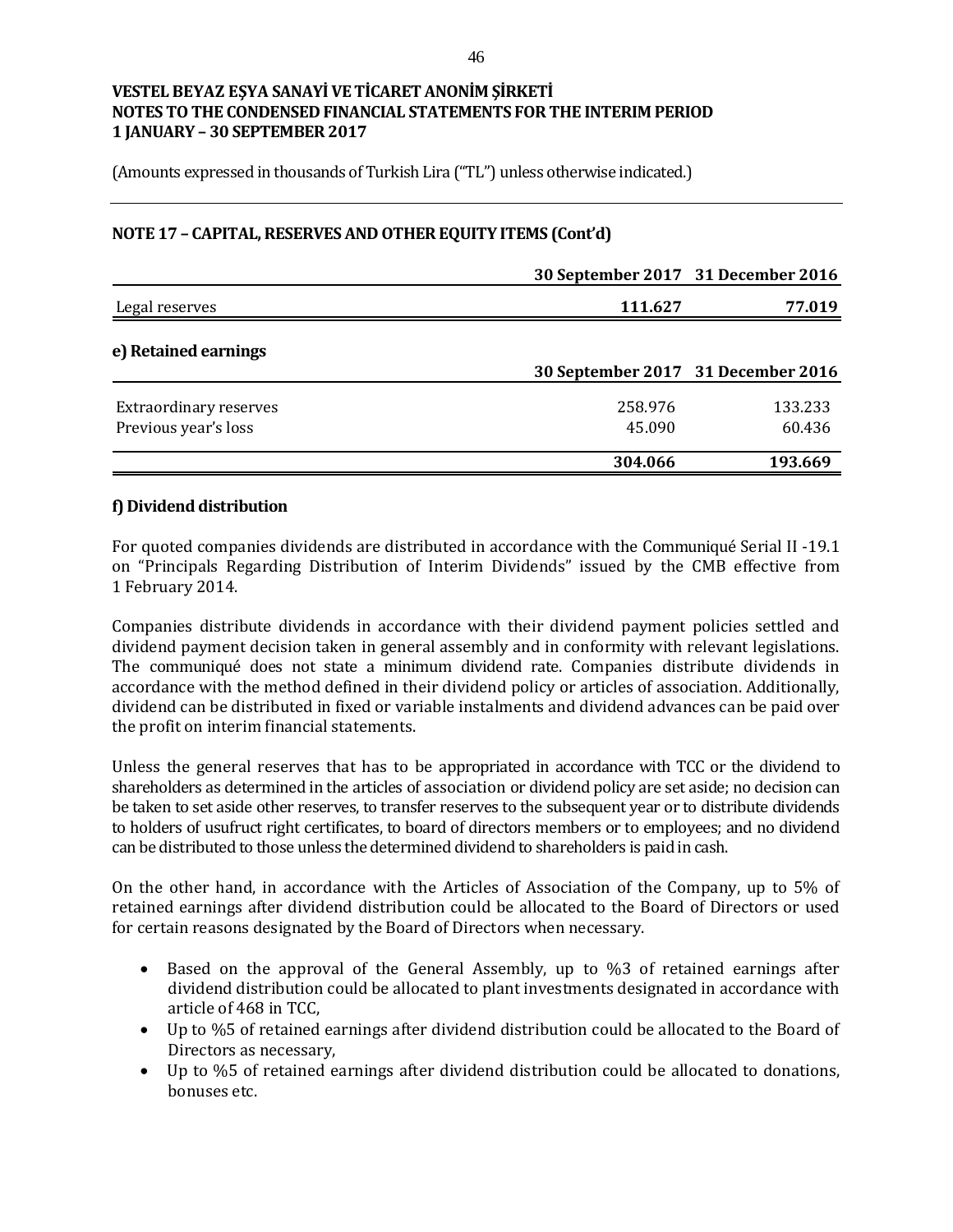(Amounts expressed in thousands of Turkish Lira ("TL") unless otherwise indicated.)

# **NOTE 18 – SALES**

|                           | 1 January -<br>30 September | 1 January - | $1$ July-<br>30 September 30 September 30 September | 1 July-   |
|---------------------------|-----------------------------|-------------|-----------------------------------------------------|-----------|
|                           | 2017                        | 2016        | 2017                                                | 2016      |
| Domestic sales            | 850.287                     | 533.231     | 337.311                                             | 181.867   |
| Overseas sales            | 1.984.234                   | 1.594.845   | 750.489                                             | 515.803   |
| <b>Gross sales</b>        | 2.834.521                   | 2.128.076   | 1.087.800                                           | 697.670   |
| Less: Sales discounts (-) | (5.781)                     | (2.048)     | (3.572)                                             | (1.190)   |
| Net sales                 | 2.828.740                   | 2.126.028   | 1.084.228                                           | 696.480   |
| Cost of sales             | (2.484.663)                 | (1.769.023) | (956.664)                                           | (581.495) |
| <b>Gross profit</b>       | 344.077                     | 357.005     | 127.564                                             | 114.985   |

#### **NOTE 19 – EXPENSES BY NATURE**

|                                                                                          | 1 January - | 1 January - | 1 July-                                             | 1 July-  |
|------------------------------------------------------------------------------------------|-------------|-------------|-----------------------------------------------------|----------|
|                                                                                          |             |             | 30 September 30 September 30 September 30 September |          |
|                                                                                          | 2017        | 2016        | 2017                                                | 2016     |
| Raw materials, supplies and finished goods<br>Changes in finished goods, work in process | 2.243.075   | 1.523.742   | 819.787                                             | 501.585  |
| and trade goods                                                                          | (71.910)    | (23.920)    | 27.736                                              | (10.867) |
| Personnel expenses                                                                       | 215.448     | 186.446     | 77.462                                              | 63.805   |
| Depreciation and amortization                                                            | 80.168      | 67.755      | 28.388                                              | 23.200   |
| <b>Other</b>                                                                             | 115.360     | 101.950     | 36.856                                              | 31.638   |
|                                                                                          | 2.582.141   | 1.855.973   | 990.229                                             | 609.361  |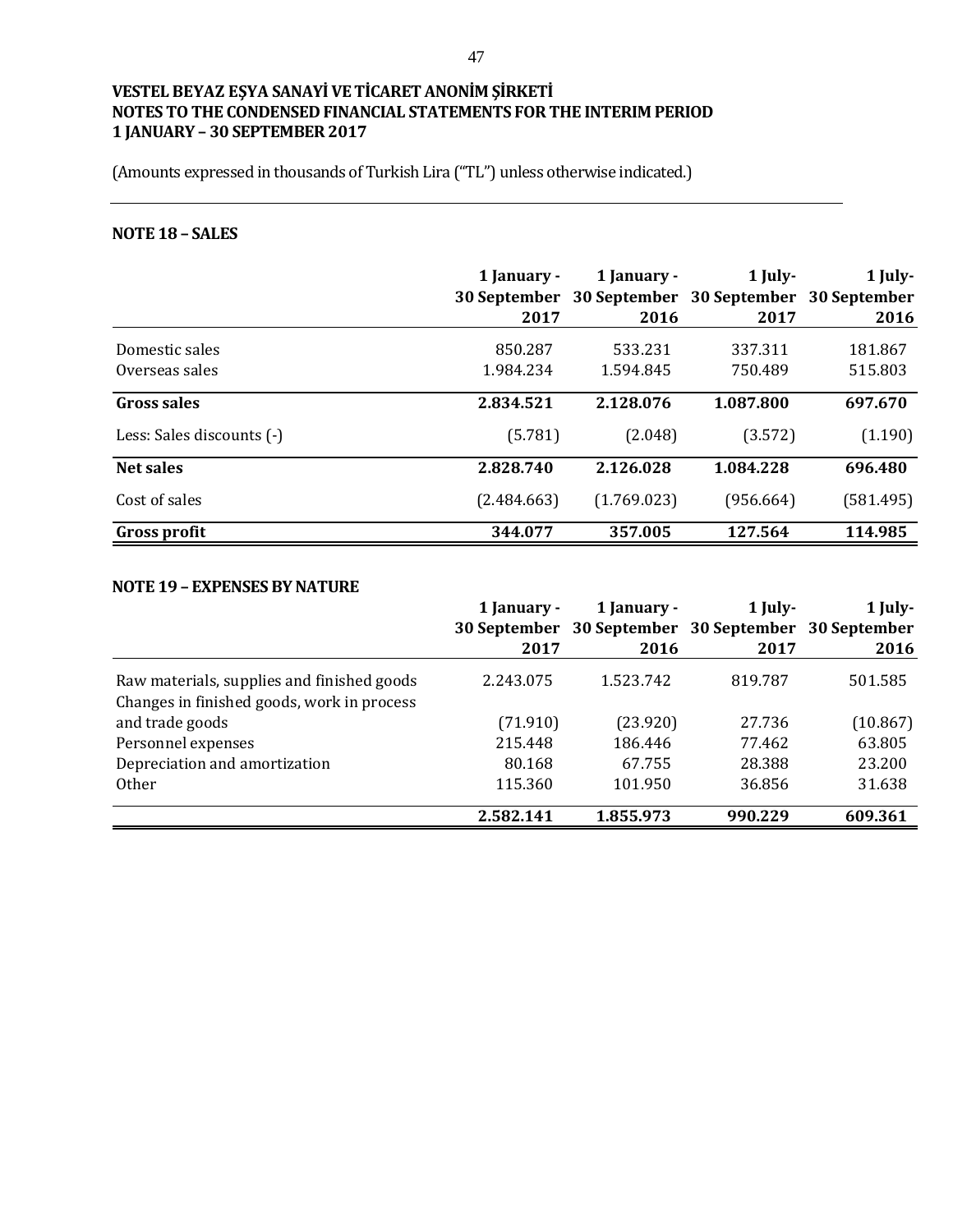(Amounts expressed in thousands of Turkish Lira ("TL") unless otherwise indicated.)

# **NOTE 20 – GENERAL ADMINISTRATIVE EXPENSES, MARKETING EXPENSES, RESEARCH AND DEVELOPMENT EXPENSES**

### **a) General administrative expenses:**

|                                       | 1 January - | 1 January -                                         | 1 July- | 1 July- |
|---------------------------------------|-------------|-----------------------------------------------------|---------|---------|
|                                       |             | 30 September 30 September 30 September 30 September |         |         |
|                                       | 2017        | 2016                                                | 2017    | 2016    |
| Personnel expenses                    | 9.762       | 7.542                                               | 3.409   | 2.229   |
| Depreciation and amortization         | 611         | 438                                                 | 234     | 158     |
| Office and rent expenses              | 3.353       | 7.949                                               | 1.044   | 1.974   |
| Consultancy and IT expenses           | 9.526       | 8.016                                               | 3.048   | 2.465   |
| <b>Other</b>                          | 9.744       | 7.906                                               | 1.243   | 1.716   |
|                                       | 32.996      | 31.851                                              | 8.978   | 8.542   |
|                                       |             |                                                     |         |         |
| b) Marketing expenses:                |             |                                                     |         |         |
| Personnel expenses                    | 9.326       | 8.270                                               | 3.376   | 2.844   |
| Depreciation and amortization         | 247         | 205                                                 | 95      | 69      |
| <b>Transportation expenses</b>        | 19.805      | 18.173                                              | 7.055   | 6.269   |
| <b>Other</b>                          | 8.567       | 7.236                                               | 2.900   | 2.256   |
|                                       | 37.945      | 33.884                                              | 13.426  | 11.438  |
|                                       |             |                                                     |         |         |
| c) Research and development expenses: |             |                                                     |         |         |
| Personnel expenses                    | 6.302       | 4.729                                               | 2.928   | 1.777   |
| Depreciation and amortization         | 14.814      | 12.664                                              | 5.182   | 3.920   |
| <b>Other</b>                          | 5.421       | 3.822                                               | 3.051   | 2.189   |
|                                       | 26.537      | 21.215                                              | 11.161  | 7.886   |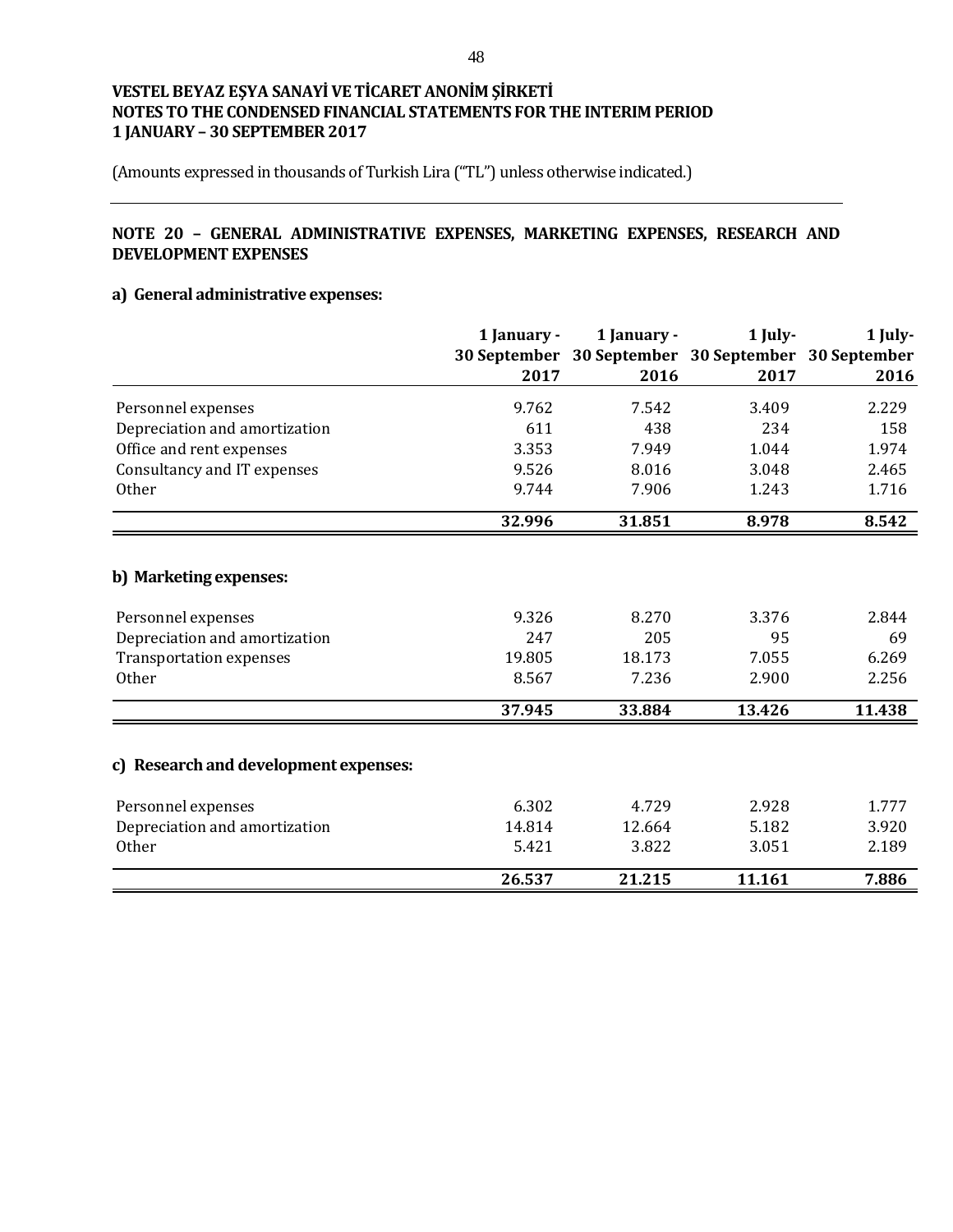(Amounts expressed in thousands of Turkish Lira ("TL") unless otherwise indicated.)

### **NOTE 21 –OTHER INCOME AND EXPENSE FROM OPERATING ACTIVITIES**

# **a) Other income from operating activities:**

|                                             | 1 January -         | 1 January - |                                        | $1$ July- | 1 July- |
|---------------------------------------------|---------------------|-------------|----------------------------------------|-----------|---------|
|                                             | <b>30 September</b> |             | 30 September 30 September 30 September |           |         |
|                                             | 2017                | 2016        | 2017                                   | 2016      |         |
| Credit finance gains arising from trading   |                     |             |                                        |           |         |
| activities                                  | 41.682              | 17.343      | 14.200                                 | 5.604     |         |
| Foreign exchange gains arising from trading |                     |             |                                        |           |         |
| activities                                  | 160.389             | 58.026      | 50.802                                 | 31.943    |         |
| Other income                                | 4.482               | 4.832       | 1.176                                  | 626       |         |
|                                             | 206.553             | 80.201      | 66.178                                 | 38.173    |         |
| b) Other expense from operating activities: |                     |             |                                        |           |         |
| Debit finance charges arising from trading  |                     |             |                                        |           |         |
| activities                                  | 37.903              | 17.478      | 10.996                                 | 4.733     |         |
| Foreign exchange expenses arising from      |                     |             |                                        |           |         |
| trading activities                          | 72.082              | 39.176      | 21.552                                 | 21.176    |         |
| Other expenses                              | 4.900               | 4.883       | 1.480                                  | 1.279     |         |
|                                             | 114.885             | 61.537      | 34.028                                 | 27.188    |         |

### **NOTE 22 – FINANCIAL INCOME AND FINANCIAL EXPENSE**

### **a) Financial income:**

|                                           | 1 January - | 1 January -                                         | 1 July- | $1$ July- |
|-------------------------------------------|-------------|-----------------------------------------------------|---------|-----------|
|                                           |             | 30 September 30 September 30 September 30 September |         |           |
|                                           | 2017        | 2016                                                | 2017    | 2016      |
| Foreign exchange gains                    | 11.526      | 5.658                                               | 7.413   | 180       |
|                                           |             |                                                     |         |           |
| Gains on derivative financial instruments | 51.979      | 66.632                                              | 10.704  | 18.250    |
| Interest income                           | 16.251      | 13.329                                              | 5.144   | 2.285     |
|                                           | 79.756      | 85.619                                              | 23.261  | 20.715    |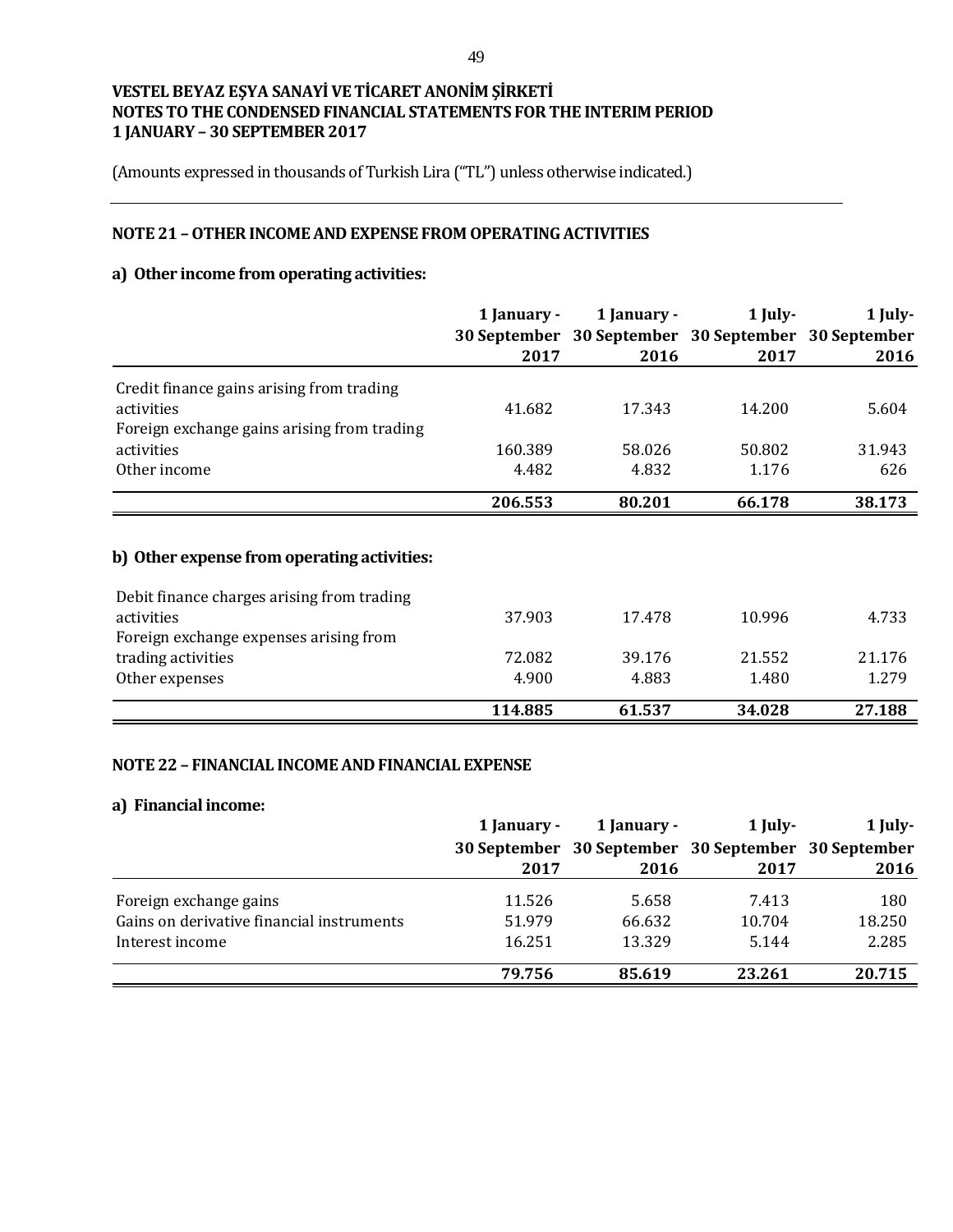(Amounts expressed in thousands of Turkish Lira ("TL") unless otherwise indicated.)

#### **NOTE 22 – FINANCIAL INCOME AND FINANCIAL EXPENSE (Cont'd)**

#### **b) Financial expense:**

|                                            | 1 January - | 1 January - | 1 July-<br>30 September 30 September 30 September 30 September | $1$ July- |
|--------------------------------------------|-------------|-------------|----------------------------------------------------------------|-----------|
|                                            | 2017        | 2016        | 2017                                                           | 2016      |
| Foreign exchange losses                    | 56.883      | 18.543      | 22.231                                                         | 13.409    |
| Losses on derivative financial instruments | 108.670     | 42.889      | 36.825                                                         | 3.336     |
| Interest expense                           | 35.375      | 16.372      | 16.468                                                         | 7.519     |
| Other finance expenses                     | 107         | 86          | 23                                                             | 21        |
|                                            | 201.035     | 77.890      | 75.547                                                         | 24.285    |

### **NOTE 23 – TAXES ON INCOME (INCLUDING DEFERRED TAX ASSETS AND LIABILITIES)**

|                                                   | 30 September 2017 31 December 2016 |                    |
|---------------------------------------------------|------------------------------------|--------------------|
| Corporation and income taxes<br>Prepaid taxes (-) | 4.905<br>(4.414)                   | 18.751<br>(15.566) |
| Current income tax liabilities - net              | 491                                | 3.185              |
| Deferred tax assets                               | 6.695                              | 2.056              |

In Turkey, beginning from 1 January 2006, the corporate tax rate is 20%.

Corporate tax is applied on taxable corporate income, which is calculated from the statutory accounting profit by adding back non-deductible expenses and by deducting other exempt income. In addition to corporate taxes, companies should also calculate income withholding taxes on any dividends distributed at the rate of 15%, except for companies receiving dividends who are resident companies in Turkey. Undistributed dividends incorporated in share capital are not subject to income withholding taxes.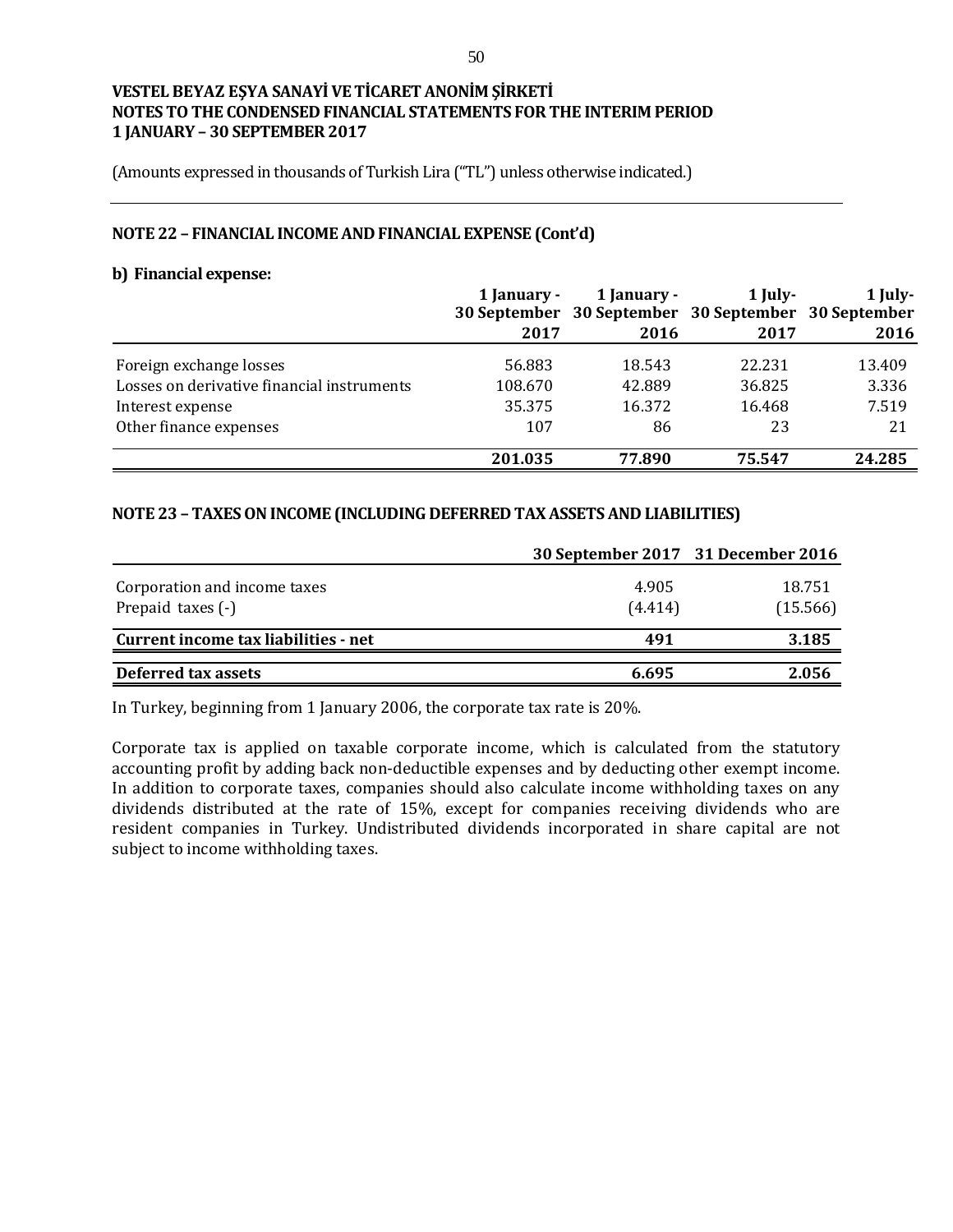(Amounts expressed in thousands of Turkish Lira ("TL") unless otherwise indicated.)

### **NOTE 23 – TAXES ON INCOME (INCLUDING DEFERRED TAX ASSETS AND LIABILITIES) (Cont'd)**

In Turkey, advance tax returns are filed on a quarterly basis at the rate of %20, until the 14th day of the following month and paid until the 17th day. Advance tax returns files within the year are offset against corporate income tax calculated over the annual taxable corporate income.

According to the Corporate Tax Law, 75% of the capital gains arising from the sale of tangible assets and investments in equity shares owned for at least two years are exempted from corporate tax on the condition that such gains are reflected in the equity.

Under the Turkish taxation system, tax losses can be carried forward to be offset against future taxable income for up to five years. Tax losses cannot be carried back.

There is no procedure for a final and definitive agreement on tax assessments. Tax returns are filed between 1-25 April following the close of the accounting year to which they relate. Tax authorities may however examine such returns and the underlying accounting records and may revise assessment within five years.

As of 1 January - 30 September 2017 and 2016 tax expense in the statement of income is as follows:

|                                                                | 1 January -        | 1 January -                         |
|----------------------------------------------------------------|--------------------|-------------------------------------|
|                                                                |                    | 30 September 2017 30 September 2016 |
| Current period tax expense<br>Deferred tax benefit / (expense) | (4.905)<br>(2.595) | (15.556)<br>3.355                   |
| Total tax benefit / (expense)                                  | (7.500)            | (12.201)                            |

Due to modernization, plant extension and investments incentive documents in Manisa Organized Industrial Zone, the Company has reduced rate of corporate tax advantage.

### **Deferred tax assets and liabilities**

The Company recognizes deferred tax assets and liabilities based upon temporary differences arising between their financial statements prepared in accordance with CMB Communiqué II, No. 14.1 and their statutory financial statements. These temporary differences usually result from the recognition of revenue and expenses in different reporting periods for CMB Financial Reporting Standards and tax purposes.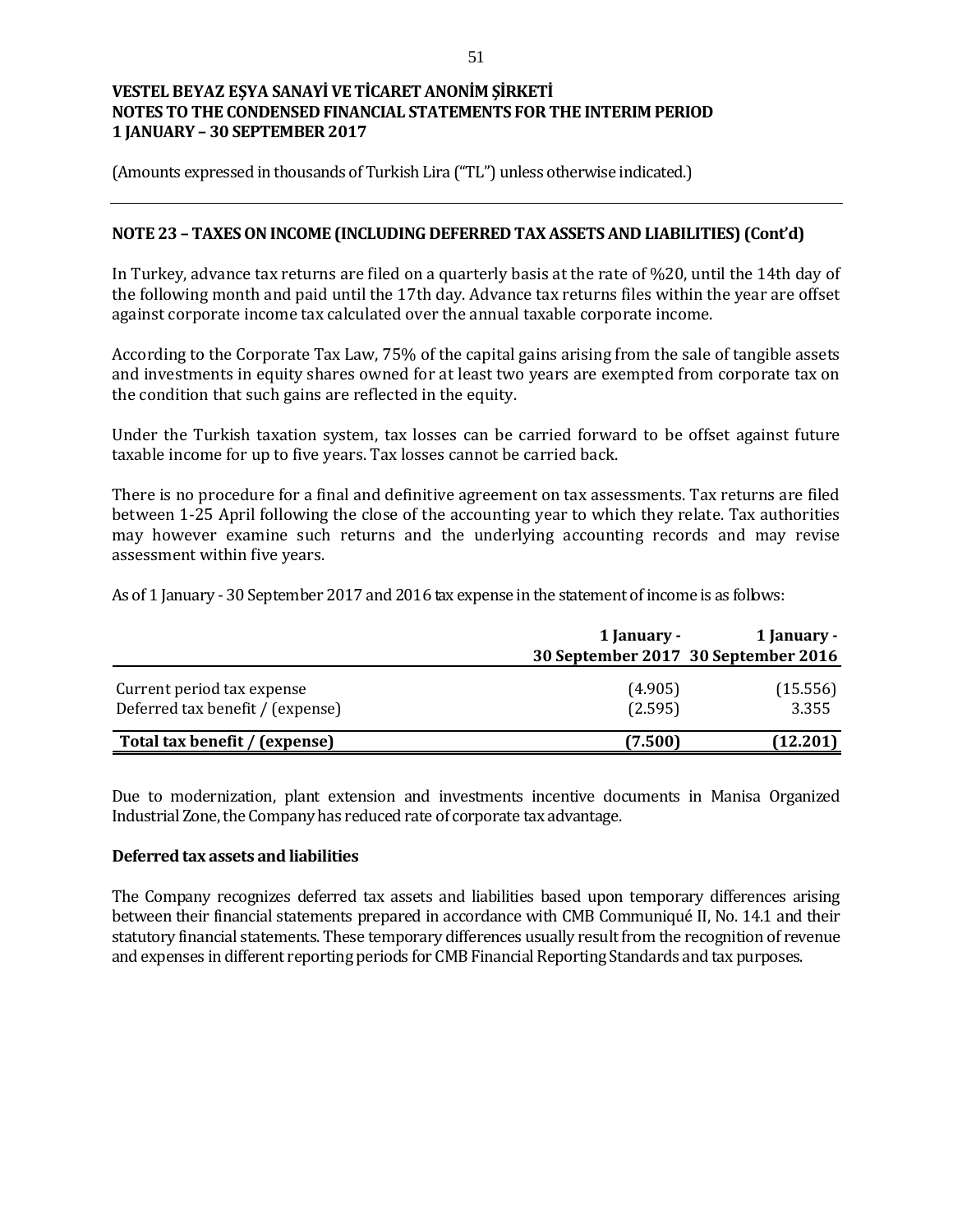(Amounts expressed in thousands of Turkish Lira ("TL") unless otherwise indicated.)

### **NOTE 23 – TAXES ON INCOME (INCLUDING DEFERRED TAX ASSETS AND LIABILITIES) (Cont'd)**

Tax rate used in the calculation of deferred tax assets and liabilities based on the liability method is 20% as of 30 September 2017 (31 December 2016:%20).

The breakdown of cumulative temporary differences and the resulting deferred tax assets and liabilities provided using principal tax rate as of the balance sheet dates is as follows:

|                                        | <b>Cumulative temporary</b> |          |                                      |       |
|----------------------------------------|-----------------------------|----------|--------------------------------------|-------|
|                                        | differences                 |          | Deferred tax                         |       |
|                                        | <b>30 September</b>         |          | 31 December 30 September 31 December |       |
|                                        | 2017                        | 2016     | 2017                                 | 2016  |
| Deferred tax assets                    |                             |          |                                      |       |
| <b>Employment termination benefits</b> | (27.086)                    | (24.459) | 5.417                                | 4.892 |
| Provision for impairment on            |                             |          |                                      |       |
| inventories                            | (338)                       | (268)    | 68                                   | 54    |
| Derivative financial instruments       | (8.144)                     | (1.449)  | 1.629                                | 290   |
| 0ther                                  | (21.990)                    | (13.185) | 4.398                                | 2.637 |
|                                        |                             |          | 11.512                               | 7.873 |

|                                                                               | <b>Cumulative temporary</b><br>differences |        | Deferred tax                                 |         |  |
|-------------------------------------------------------------------------------|--------------------------------------------|--------|----------------------------------------------|---------|--|
|                                                                               | 30 September<br>2017                       | 2016   | 31 December 30 September 31 December<br>2017 | 2016    |  |
| Deferred tax liabilites                                                       |                                            |        |                                              |         |  |
| Useful life and valuation differences on<br>property, plant and equipment and |                                            |        |                                              |         |  |
| intangible assets                                                             | 19.410                                     | 27.730 | (3.882)                                      | (5.546) |  |
| <b>Other</b>                                                                  | 4.675                                      | 1.355  | (935)                                        | (271)   |  |
|                                                                               |                                            |        | (4.817)                                      | (5.817) |  |
| Deferred tax liabilites - net                                                 |                                            |        | 6.695                                        | 2.056   |  |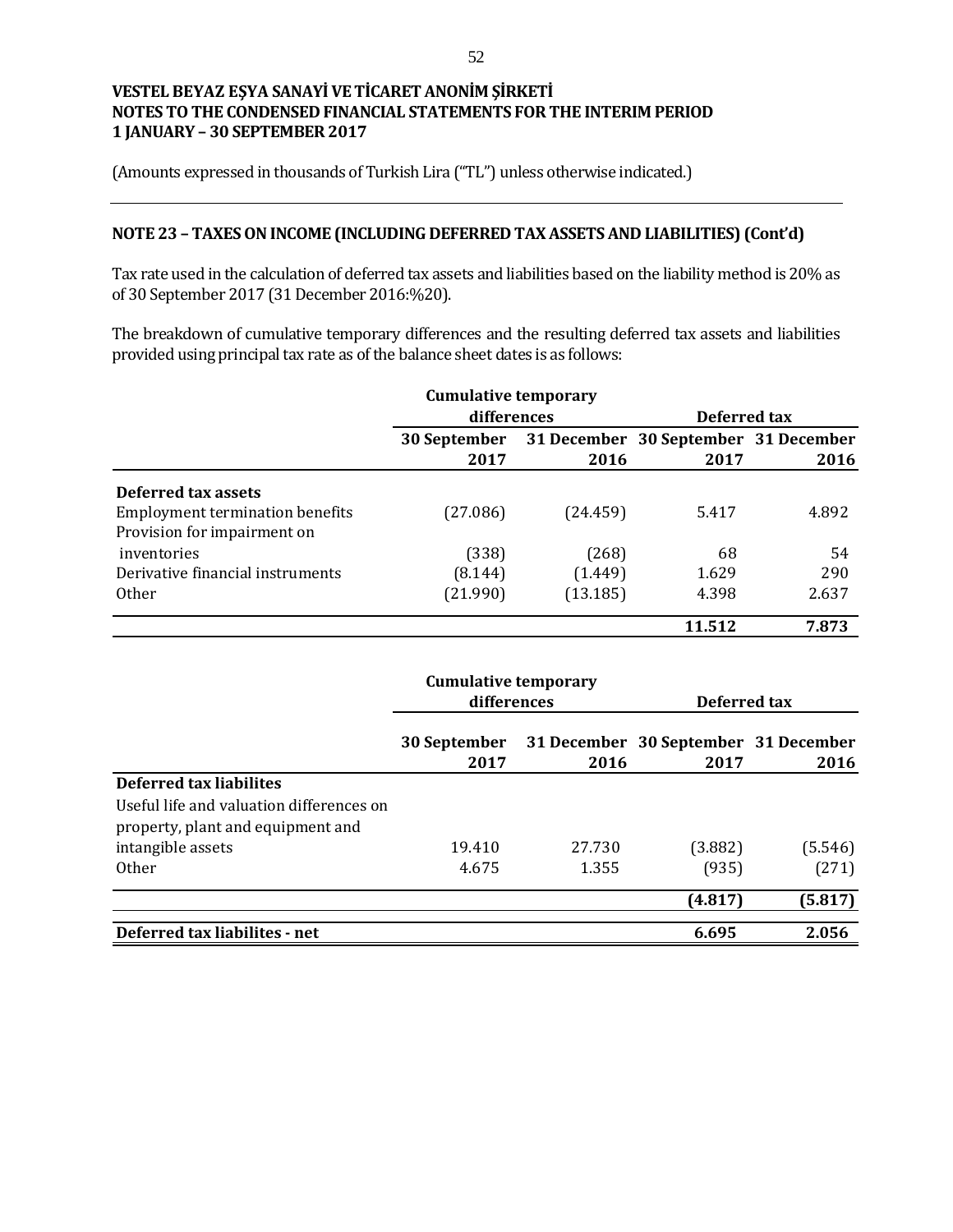(Amounts expressed in thousands of Turkish Lira ("TL") unless otherwise indicated.)

# **NOTE 23 – TAXES ON INCOME (INCLUDING DEFERRED TAX ASSETS AND LIABILITIES) (Cont'd)**

The movement of net deferred tax assets and liabilities is as follows:

|                                                                                                                 | 1 January -               | 1 January -<br>30 September 2017 30 September 2016 |
|-----------------------------------------------------------------------------------------------------------------|---------------------------|----------------------------------------------------|
| Opening balance, 01 January<br>Tax expense recognized in income statement<br>Recognized in shareholders' equity | 2.056<br>(2.595)<br>7.234 | (5.045)<br>3.355<br>65                             |
| Deferred tax (liabilities) / assets<br>at the end of the period, net                                            | 6.695                     | (1.625)                                            |

As of 30 September 2017, the Company has not recognized deferred tax assets arising from its investment incentive certificate, in accordance with conservatism principle of accounting

#### **NOTE 24– EARNINGS PER SHARE**

|                                                                                                                                  | 1 January -<br>2017 | 1 January -<br>30 September 30 September<br>2016 |
|----------------------------------------------------------------------------------------------------------------------------------|---------------------|--------------------------------------------------|
| Net (loss) / income attributable to equity holders of the parent<br>Weighted number of ordinary shares with a TL 1 of face value | 209.488             | 284.247                                          |
| (thousand shares)                                                                                                                | 190.000             | 190.000                                          |
|                                                                                                                                  | 1,10                | 1,50                                             |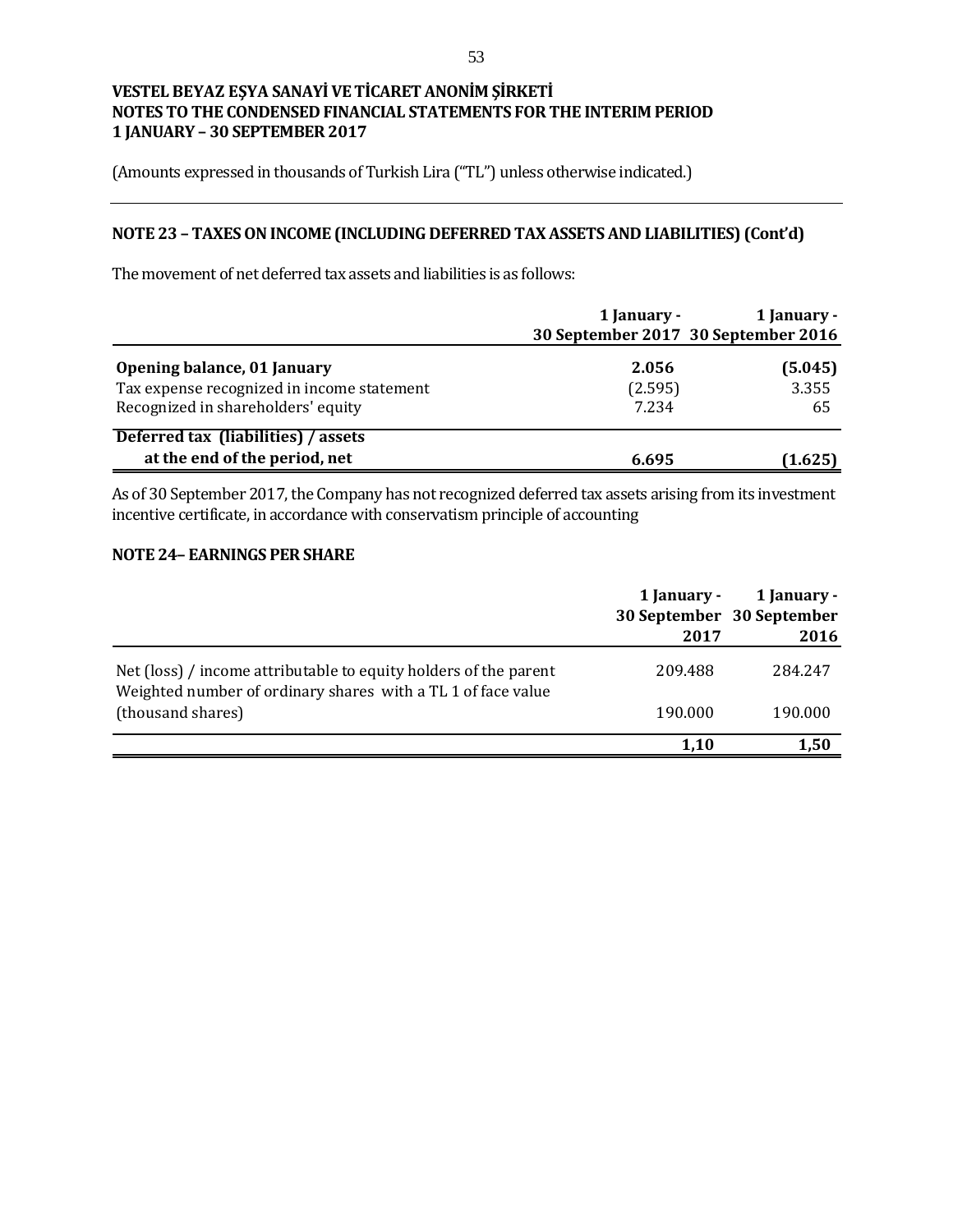(Amounts expressed in thousands of Turkish Lira ("TL") unless otherwise indicated.)

### **NOTE 25 – DERIVATIVE INSTRUMENTS**

|                                                                  | 30 September 2017  |                                                | <b>31 December 2016</b>   |                                                |
|------------------------------------------------------------------|--------------------|------------------------------------------------|---------------------------|------------------------------------------------|
|                                                                  | Contract<br>amount | <b>Fair Value</b><br>Assets /<br>(Liabilities) | <b>Contract</b><br>amount | <b>Fair Value</b><br>Assets /<br>(Liabilities) |
| <b>Derivative financial assets:</b>                              |                    |                                                |                           |                                                |
| <b>Held for trading</b><br>Forward foreign currency transactions | 692.811            | 4.703                                          | 354.888                   | 2.922                                          |
| <b>Cash flow hedge</b><br>Forward foreign currency transactions  | 191.813            | 3.521                                          | 242.825                   | 23.482                                         |
| Derivative financial liabilities:                                |                    |                                                |                           |                                                |
| <b>Held for trading</b><br>Forward foreign currency transactions | 148.017            | (680)                                          | 219.947                   | (27.853)                                       |
| <b>Cash flow hedge</b><br>Forward foreign currency transactions  | 496.319            | (15.688)                                       |                           |                                                |
|                                                                  | 1.528.960          | (8.144)                                        | 817.660                   | (1.449)                                        |

### **NOTE 26 – FINANCIAL INSTRUMENTS AND FINANCIAL RISK MANAGEMENT**

### **Foreign currency risk:**

The Company is exposed to exchange rate risk due to its foreign currency denominated transactions. The main principle of foreign currency risk management is to maintain foreign exchange position at the level that minimizes the impact of foreign exchange fluctuations.

Derivative instruments are used in foreign currency risk management where necessary. In this respect the Company mainly prefers using foreign exchange forward contracts.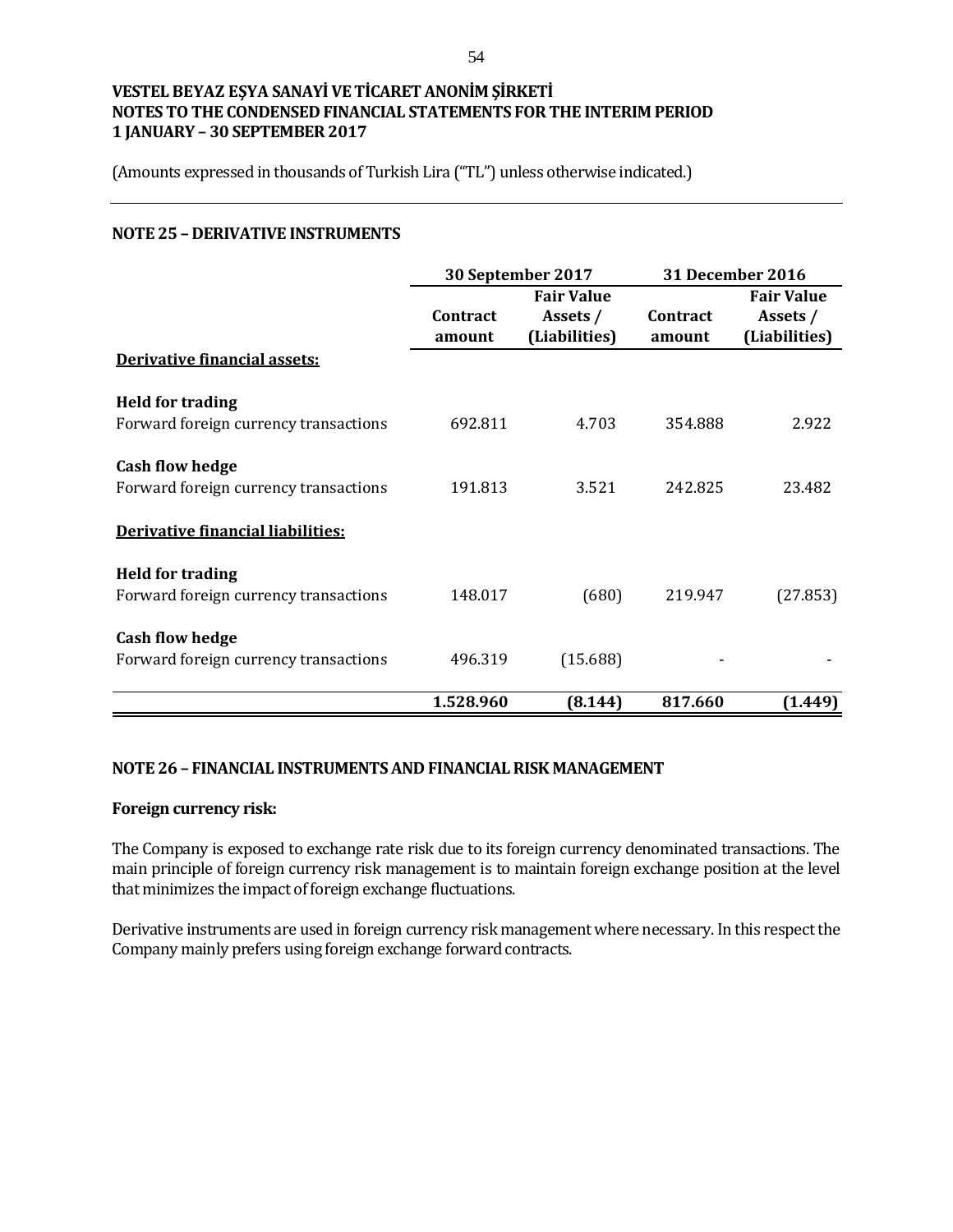(Amounts expressed in thousands of Turkish Lira ("TL") unless otherwise indicated.)

# **NOTE 26 – FINANCIAL INSTRUMENTS AND FINANCIAL RISK MANAGEMENT (Cont'd)**

|                                               |            |           | Other (TL |                                      |
|-----------------------------------------------|------------|-----------|-----------|--------------------------------------|
| 30 September 2017                             | <b>USD</b> |           |           | <b>EUR Equivalent) TL Equivalent</b> |
| 1. Trade receivables                          | 7.703      | 215.656   | 86        | 931.564                              |
| 2a. Monetary financial assets (including      |            |           |           |                                      |
| cash and cash equivalents)                    | 682        | 1.259     | 34        | 7.735                                |
| 2b. Non-monetary financial assets             |            |           |           |                                      |
| 3. Other                                      | 326        |           |           | 1.158                                |
| 4. Current assets $(1+2+3)$                   | 8.711      | 216.915   | 120       | 940.457                              |
| 5. Trade receivables                          |            |           |           |                                      |
| 6a. Monetary financial assets                 |            |           |           |                                      |
| 6b. Non-monetary financial assets             |            |           |           |                                      |
| 7. Other                                      |            |           |           |                                      |
| 8. Non-current assets (5+6+7)                 |            |           |           |                                      |
| 9. Total assets (4+8)                         | 8.711      | 216.915   | 120       | 940.457                              |
| 10. Trade payables                            | 158.592    | 71.287    | 131       | 862.329                              |
| 11. Financial liabilities                     |            | 66.353    |           | 278.177                              |
| 12a. Other monetary liabilities               |            | 14.286    |           | 59.891                               |
| 12b. Other non-monetary liabilities           |            |           |           |                                      |
| 13. Current liabilities (10+11+12)            | 158.592    | 151.926   | 131       | 1.200.397                            |
| 14. Trade payables                            |            |           |           |                                      |
| 15. Financial liabilities                     |            |           |           |                                      |
| 16a. Other monetary liabilities               |            | 21.483    |           | 90.063                               |
| 16b. Other non-monetary liabilities           |            |           |           |                                      |
| 17. Non-current liabilities (14+15+16)        |            | 21.483    |           | 90.063                               |
| 18. Total liabilities (13+17)                 | 158.592    | 173.409   | 131       | 1.290.460                            |
| 19. Off-balance sheet derivative instruments/ |            |           |           |                                      |
| net asset (liability) position (19a+19b)      | 316.416    | (285.302) |           | (72.159)                             |
| 19a. Hedged total assets                      | 326.426    | 11.139    |           | 1.206.197                            |
| 19b. Hedged total liabilities                 | (10.010)   | (296.441) |           | (1.278.356)                          |
| 20. Net foreign currency asset/ (liability)   |            |           |           |                                      |
| position (9-18+19)                            | 166.535    | (241.796) | (11)      | (422.162)                            |
| 21. Net foreign currency monetary asset/      |            |           |           |                                      |
| (liability) position                          |            |           |           |                                      |
| $(=1+2a+5+6a-10-11-12a-14-15-16a)$            | (150.207)  | 43.506    | (11)      | (351.161)                            |
| 22. Fair value of financial instruments used  |            |           |           |                                      |
| in foreign currency hedging                   |            |           |           | (8.144)                              |
| 23. Export                                    | 16.537     | 487.435   |           | 1.984.234                            |
| 24. Import                                    | 196.665    | 151.552   | 1.305     | 1.312.623                            |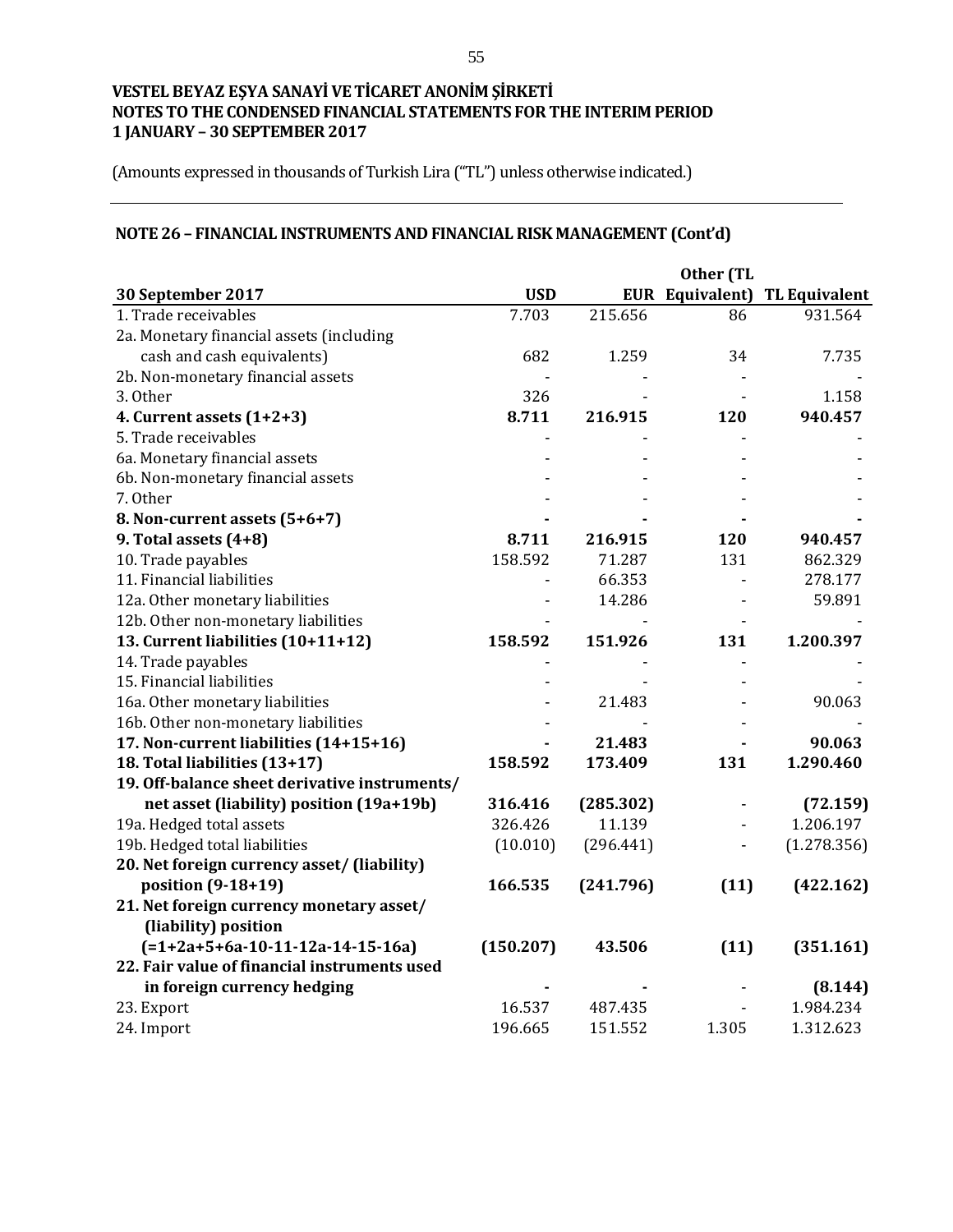(Amounts expressed in thousands of Turkish Lira ("TL") unless otherwise indicated.)

# **NOTE 26 – FINANCIAL INSTRUMENTS AND FINANCIALRISK MANAGEMENT (Cont'd)**

|                                               |            |           | Other (TL |                                      |
|-----------------------------------------------|------------|-----------|-----------|--------------------------------------|
| 31 December 2016                              | <b>USD</b> |           |           | <b>EUR Equivalent) TL Equivalent</b> |
| 1. Trade receivables                          | 3.570      | 230.590   | 15        | 868.044                              |
| 2a. Monetary financial assets (including      |            |           |           |                                      |
| cash and cash equivalents)                    | 379        | 1.019     | 9         | 5.123                                |
| 2b. Non-monetary financial assets             |            |           |           |                                      |
| 3. Other                                      | 137        |           |           | 482                                  |
| 4. Current assets $(1+2+3)$                   | 4.086      | 231.609   | 24        | 873.650                              |
| 5. Trade receivables                          |            |           |           |                                      |
| 6a. Monetary financial assets                 |            |           |           |                                      |
| 6b. Non-monetary financial assets             |            |           |           |                                      |
| 7. Other                                      |            |           |           |                                      |
| 8. Non-current assets (5+6+7)                 |            |           |           |                                      |
| 9. Total assets (4+8)                         | 4.086      | 231.609   | 24        | 873.650                              |
| 10. Trade payables                            | 107.115    | 66.548    | 43        | 623.889                              |
| 11. Financial liabilities                     |            | 1.697     |           | 6.295                                |
| 12a. Other monetary liabilities               |            | 14.286    |           | 53.000                               |
| 12b. Other non-monetary liabilities           |            |           |           |                                      |
| 13. Current liabilities (10+11+12)            | 107.115    | 82.531    | 43        | 683.184                              |
| 14. Trade payables                            |            |           |           |                                      |
| 15. Financial liabilities                     |            | 42.370    |           | 157.189                              |
| 16a. Other monetary liabilities               |            | 36.190    |           | 134.261                              |
| 16b. Other non-monetary liabilities           |            |           |           |                                      |
| 17. Non-current liabilities (14+15+16)        |            | 78.560    |           | 291.450                              |
| 18. Total liabilities (13+17)                 | 107.115    | 161.091   | 43        | 974.634                              |
| 19. Off-balance sheet derivative instruments/ |            |           |           |                                      |
| net asset (liability) position (19a+19b)      | 100.843    | (116.881) |           | (78.730)                             |
| 19a. Hedged total assets                      | 169.843    |           |           | 597.711                              |
| 19b. Hedged total liabilities                 | (69.000)   | (116.881) |           | (676.442)                            |
| 20. Net foreign currency asset/ (liability)   |            |           |           |                                      |
| position (9-18+19)                            | (2.186)    | (46.363)  | (19)      | (179.714)                            |
| 21. Net foreign currency monetary asset/      |            |           |           |                                      |
| (liability) position                          |            |           |           |                                      |
| $(=1+2a+5+6a-10-11-12a-14-15-16a)$            | (103.166)  | 70.518    | (19)      | (101.467)                            |
| 22. Fair value of financial instruments used  |            |           |           |                                      |
| in foreign currency hedging                   |            |           |           | (1.449)                              |
| 23. Export                                    | 12.970     | 662.474   |           | 2.297.529                            |
| 24. Import                                    | 163.174    | 167.663   | 1.000     | 1.048.894                            |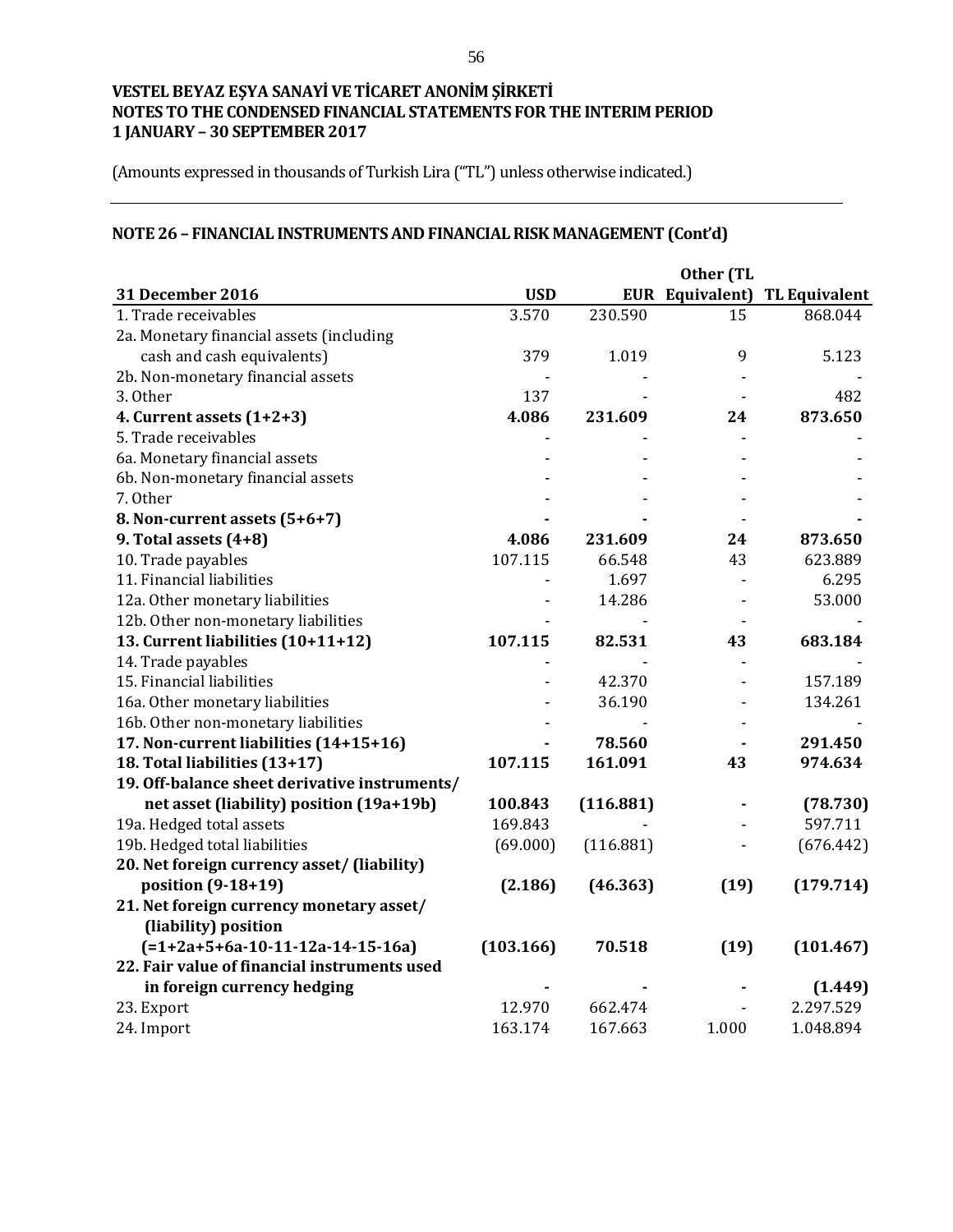(Amounts expressed in thousands of Turkish Lira ("TL") unless otherwise indicated.)

# **NOTE 26 – FINANCIAL INSTRUMENTS AND FINANCIAL RISK MANAGEMENT (Cont'd)**

As of 30 September 2017 and 31 December 2016, sensitivity analysis of foreign exchange rate tables is presented below, secured portions include impact of derivative instruments.

|                                                                                                                                              | Gain / Loss         |                     | <b>Equity</b>                                                              |                     |
|----------------------------------------------------------------------------------------------------------------------------------------------|---------------------|---------------------|----------------------------------------------------------------------------|---------------------|
| 30 September 2017                                                                                                                            | Foreign<br>exchange | Foreign<br>exchange | Foreign<br>exchange<br>appreciation depreciation appreciation depreciation | Foreign<br>exchange |
| +/-10% fluctuation of USD rate:<br>USD net asset / liability                                                                                 | (53.355)            | 53.355              | (53.355)                                                                   | 53.355              |
| Secured portion from USD risk (-)                                                                                                            | 43.590              | (43.590)            | 112.039                                                                    | (112.039)           |
| <b>USD</b> net effect                                                                                                                        | (9.765)             | 9.765               | 58.684                                                                     | (58.684)            |
| +/-10% fluctuation of EUR rate:<br>EUR net asset / liability<br>Secured portion from EUR risk (-)                                            | 18.240<br>(50.078)  | (18.240)<br>50.078  | 18.240<br>(119.744)                                                        | (18.240)<br>119.744 |
| <b>EUR</b> net effect                                                                                                                        | (31.838)            | 31.838              | (101.504)                                                                  | 101.504             |
| +/-10% fluctuation of other<br>currency rates:<br>Other currencies net asset / liability<br>Secured portion from other currency<br>$risk(-)$ | (1)                 | 1                   | (1)                                                                        | 1                   |
| Other currency net effect                                                                                                                    | (1)                 | 1                   | (1)                                                                        | 1                   |